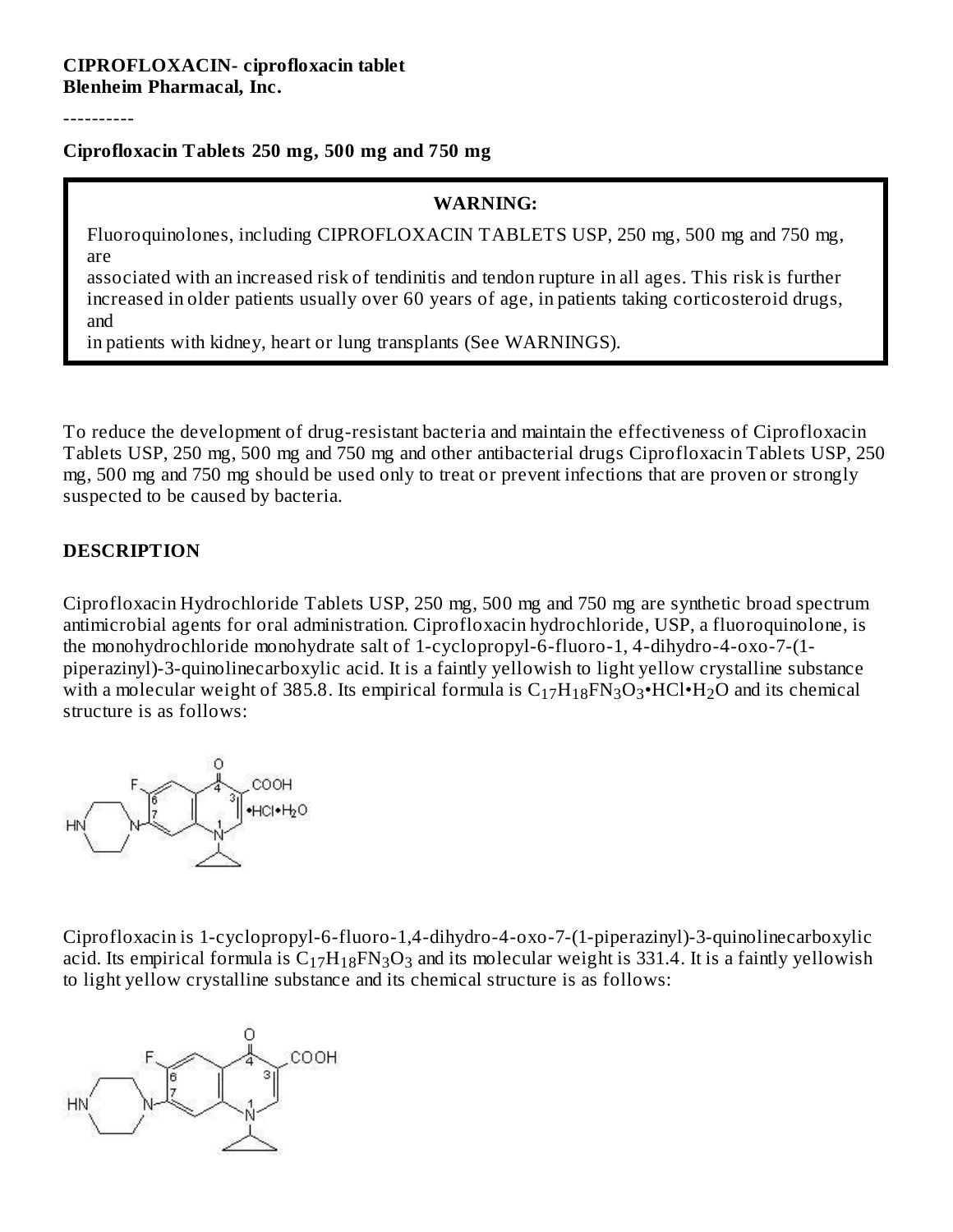Ciprofloxacin Tablets USP are film-coated tablets and are available in 250 mg, 500 mg and 750 mg (ciprofloxacin equivalent) strengths. Ciprofloxacin Tablets are white to slightly yellowish. The inactive ingredients are pregelatinized starch, microcrystalline cellulose, colloidal silicon dioxide, crospovidone, magnesium stearate, hypromellose, titanium dioxide, polyethylene glycol and purified water.

## **CLINICAL PHARMACOLOGY**

## **Absorption:**

Ciprofloxacin given as an oral tablet is rapidly and well absorbed from the gastrointestinal tract after oral administration. The absolute bioavailability is approximately 70% with no substantial loss by first pass metabolism. Ciprofloxacin maximum serum concentrations and area under the curve are shown in the chart for the 250 mg to 1000 mg dose range.

| Dose (mg) | <b>Maximum</b><br><b>Serum Concentrations</b><br>$(\mu g/mL)$ | Area<br><b>Under Curve</b><br>(AUC)<br>$(\mu g \cdot hr/mL)$ |
|-----------|---------------------------------------------------------------|--------------------------------------------------------------|
| 250       | 1.2                                                           | 4.8                                                          |
| 500       | 2.4                                                           | 11.6                                                         |
| 750       | 4.3                                                           | 20.2                                                         |
| 1000      | 5.4                                                           | 30.8                                                         |

Maximum serum concentrations are attained 1 to 2 hours after oral dosing. Mean concentrations 12 hours after dosing with 250, 500, or 750 mg are 0.1, 0.2, and 0.4 μg/mL, respectively. The serum elimination half-life in subjects with normal renal function is approximately 4 hours. Serum concentrations increase proportionately with doses up to 1000 mg.

A 500 mg oral dose given every 12 hours has been shown to produce an area under the serum concentration time curve (AUC) equivalent to that produced by an intravenous infusion of 400 mg ciprofloxacin given over 60 minutes every 12 hours. A 750 mg oral dose given every 12 hours has been shown to produce an AUC at steady-state equivalent to that produced by an intravenous infusion of 400 mg given over 60 minutes every 8 hours. A 750 mg oral dose results in a  $\rm{C_{max}}$ similar to that observed with a 400 mg I.V. dose. A 250 mg oral dose given every 12 hours produces an AUC equivalent to that produced by an infusion of 200 mg ciprofloxacin given every 12 hours.

| <b>Steady-state Pharmacokinetic Parameters</b><br><b>Following Multiple Oral and I.V. Doses</b> |                   |                   |                   |                   |
|-------------------------------------------------------------------------------------------------|-------------------|-------------------|-------------------|-------------------|
| Parameters                                                                                      | $500$ mg          | $400$ mg          | 750 mg            | $400 \text{ mg}$  |
|                                                                                                 | q12h, P.O.        | q12h, I.V.        | $q12h$ , P.O.     | q8h, I.V.         |
| $AUC$ ( $\mu$ g•hr/mL)                                                                          | 13.7 <sup>a</sup> | 12.7 <sup>a</sup> | 31.6 <sup>b</sup> | 32.9 <sup>c</sup> |
| $C_{\text{max}}$ (µg/mL)                                                                        | 2.97              | 4.56              | 3.59              | 4.07              |

 $^a$  AUC  $_{0-12h}$  $b$ AUC 24h=AUC<sub>0-12h</sub> x 2  $c_{AUC}$  24h= $AUC_{0-8h}$  x 3

## **Distribution:**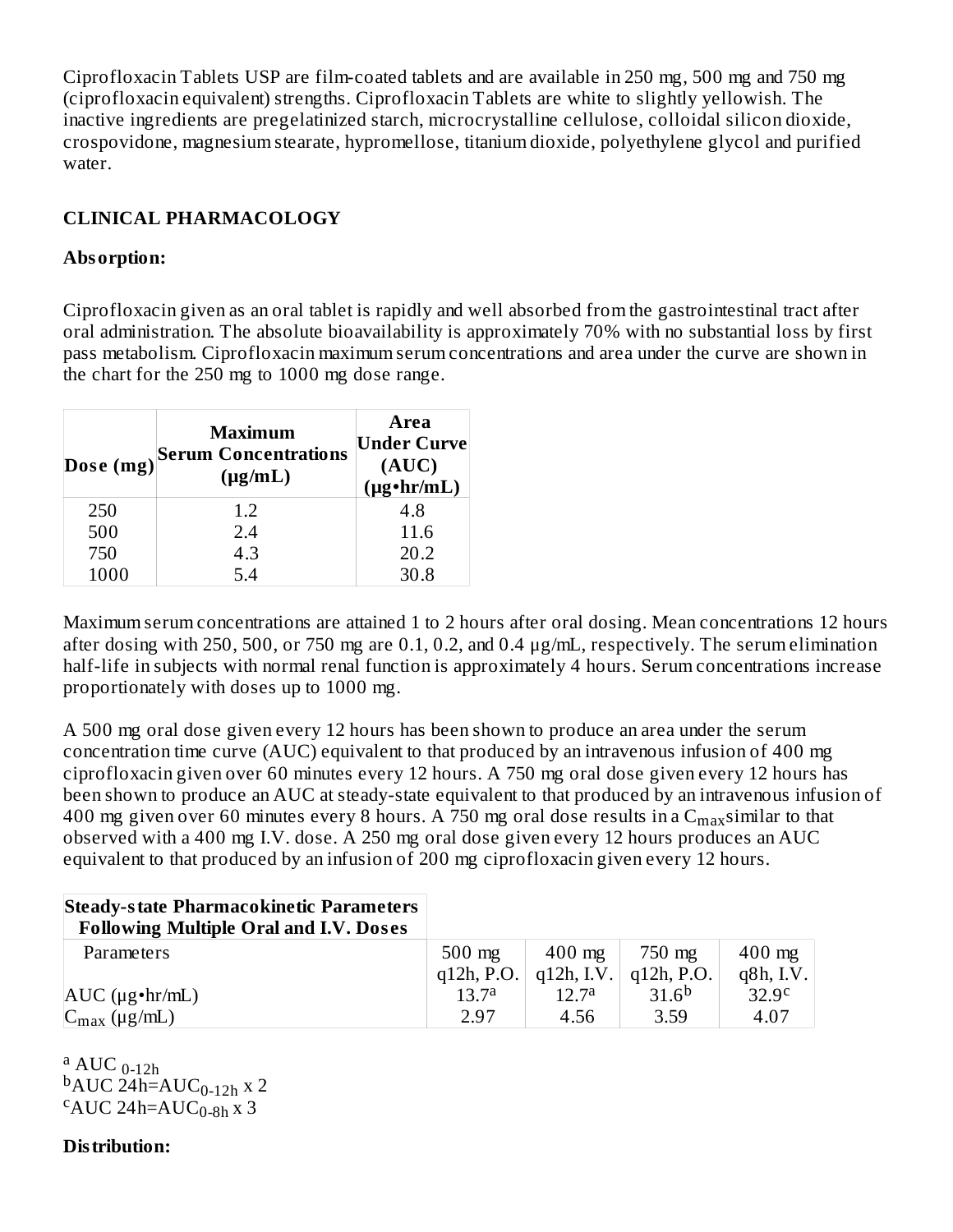The binding of ciprofloxacin to serum proteins is 20 to 40% which is not likely to be high enough to cause significant protein binding interactions with other drugs.

After oral administration, ciprofloxacin is widely distributed throughout the body. Tissue concentrations often exceed serum concentrations in both men and women, particularly in genital tissue including the prostate. Ciprofloxacin is present in active form in the saliva, nasal and bronchial secretions, mucosa of the sinuses, sputum, skin blister fluid, lymph, peritoneal fluid, bile, and prostatic secretions. Ciprofloxacin has also been detected in lung, skin, fat, muscle, cartilage, and bone. The drug diffuses into the cerebrospinal fluid (CSF); however, CSF concentrations are generally less than 10% of peak serum concentrations. Low levels of the drug have been detected in the aqueous and vitreous humors of the eye.

#### **Metabolism:**

Four metabolites have been identified in human urine which together account for approximately 15% of an oral dose. The metabolites have antimicrobial activity, but are less active than unchanged ciprofloxacin. Ciprofloxacin is an inhibitor of human cytochrome P450 1A2 (CYP1A2) mediated metabolism. Coadministration of ciprofloxacin with other drugs primarily metabolized by CYP1A2 results in increased plasma concentrations of these drugs and could lead to clinically significant adverse events of the coadministered drug (see **CONTRAINDICATIONS; WARNINGS; PRECAUTIONS: Drug Interactions**).

## **Excretion:**

The serum elimination half-life in subjects with normal renal function is approximately 4 hours. Approximately 40 to 50% of an orally administered dose is excreted in the urine as unchanged drug. After a 250 mg oral dose, urine concentrations of ciprofloxacin usually exceed 200 μg/mL during the first two hours and are approximately 30 μg/mL at 8 to 12 hours after dosing. The urinary excretion of ciprofloxacin is virtually complete within 24 hours after dosing. The renal clearance of ciprofloxacin, which is approximately 300 mL/minute, exceeds the normal glomerular filtration rate of 120 mL/minute. Thus, active tubular secretion would seem to play a significant role in its elimination. Co-administration of probenecid with ciprofloxacin results in about a 50% reduction in the ciprofloxacin renal clearance and a 50% increase in its concentration in the systemic circulation. Although bile concentrations of ciprofloxacin are several fold higher than serum concentrations after oral dosing, only a small amount of the dose administered is recovered from the bile as unchanged drug. An additional 1 to 2% of the dose is recovered from the bile in the form of metabolites. Approximately 20 to 35% of an oral dose is recovered from the feces within 5 days after dosing. This may arise from either biliary clearance or transintestinal elimination.

## **Drug-drug Interactions:**

When Ciprofloxacin Tablets USP, 250 mg, 500 mg and 750 mg is given concomitantly with food, there is a delay in the absorption of the drug, resulting in peak concentrations that occur closer to 2 hours after dosing rather than 1 hour. The overall absorption of Ciprofloxacin Tablets USP, 250 mg, 500 mg and 750 mg however, is not substantially affected. Concurrent administration of antacids containing magnesium hydroxide or aluminum hydroxide may reduce the bioavailability of ciprofloxacin by as much as 90%. (See **PRECAUTIONS**.)

The serum concentrations of ciprofloxacin and metronidazole were not altered when these two drugs were given concomitantly.

Concomitant administration with tizanidine is contraindicated. (See **CONTRAINDICATIONS.**)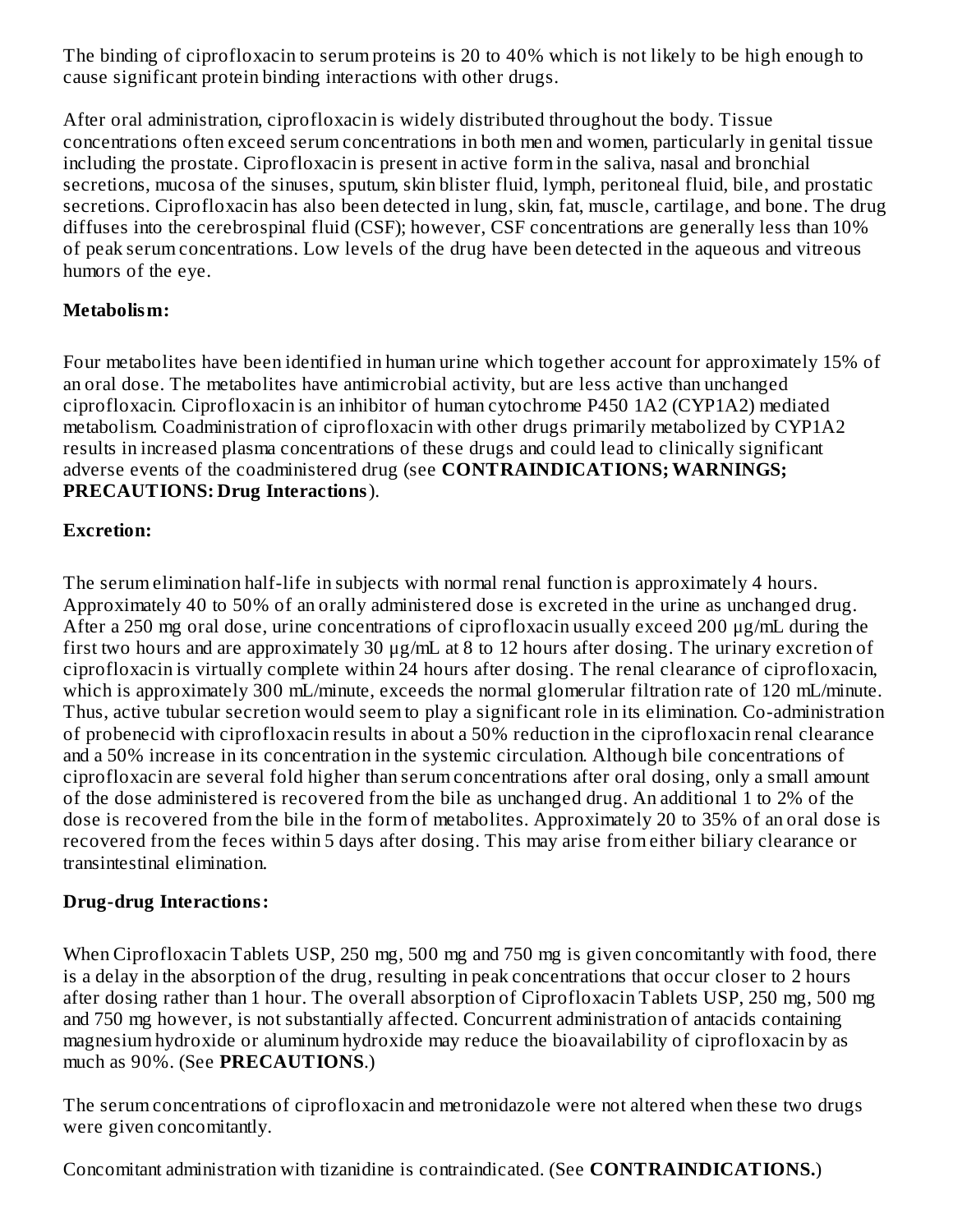Concomitant administration of ciprofloxacin with theophylline decreases the clearance of theophylline resulting in elevated serum theophylline levels and increased risk of a patient developing CNS or other adverse reactions. Ciprofloxacin also decreases caffeine clearance and inhibits the formation of paraxanthine after caffeine administration. (See **WARNINGS: PRECAUTIONS**.)

#### **Special Populations:**

Pharmacokinetic studies of the oral (single dose) and intravenous (single and multiple dose) forms of ciprofloxacin indicate that plasma concentrations of ciprofloxacin are higher in elderly subjects (> 65 years) as compared to young adults. Although the  $\rm{C_{max}}$  is increased 16- 40%, the increase in mean AUC is approximately 30%, and can be at least partially attributed to decreased renal clearance in the elderly. Elimination half-life is only slightly (~20%) prolonged in the elderly. These differences are not considered clinically significant. (See **PRECAUTIONS: Geriatric Us e**.)

In patients with reduced renal function, the half-life of ciprofloxacin is slightly prolonged. Dosage adjustments may be required. (See **DOSAGE AND ADMINISTRATION**.)

In preliminary studies in patients with stable chronic liver cirrhosis, no significant changes in ciprofloxacin pharmacokinetics have been observed. The kinetics of ciprofloxacin in patients with acute hepatic insufficiency, however, have not been fully elucidated.

## **MICROBIOLOGY**

Ciprofloxacin has *in vitro* activity against a wide range of gram-negative and gram-positive microorganisms. The bactericidal action of ciprofloxacin results from inhibition of the enzymes topoisomerase II (DNA gyrase) and topoisomerase IV, which are required for bacterial DNA replication, transcription, repair, and recombination. The mechanism of action of fluoroquinolones, including ciprofloxacin, is different from that of penicillins, cephalosporins, aminoglycosides, macrolides, and tetracyclines; therefore, microorganisms resistant to these classes of drugs may be susceptible to ciprofloxacin and other quinolones. There is no known cross-resistance between ciprofloxacin and other classes of antimicrobials. *In vitro* resistance to ciprofloxacin develops slowly by multiple step mutations.

Ciprofloxacin is slightly less active when tested at acidic pH. The inoculum size has little effect when tested *in vitro.* The minimal bactericidal concentration (MBC) generally does not exceed the minimal inhibitory concentration (MIC) by more than a factor of 2.

Ciprofloxacin has been shown to be active against most strains of the following microorganisms, both *in vitro* and in clinical infections as described in the **INDICATIONS AND USAGE** section of the package insert for Ciprofloxacin Hydrochloride Tablets USP, 250mg, 500mg and 750mg.

Aerobic gram-positive microorganisms

*Enterococcus faecalis* (Many strains are only moderately susceptible.) *Staphylococcus aureus* (methicillin-susceptible strains only) *Staphylococcus epidermidis* (methicillin-susceptible strains only) *Staphylococcus saprophyticus Streptococcus pneumoniae* (penicillin-susceptible strains only) *Streptococcus pyogenes*

Aerobic gram-negative microorganisms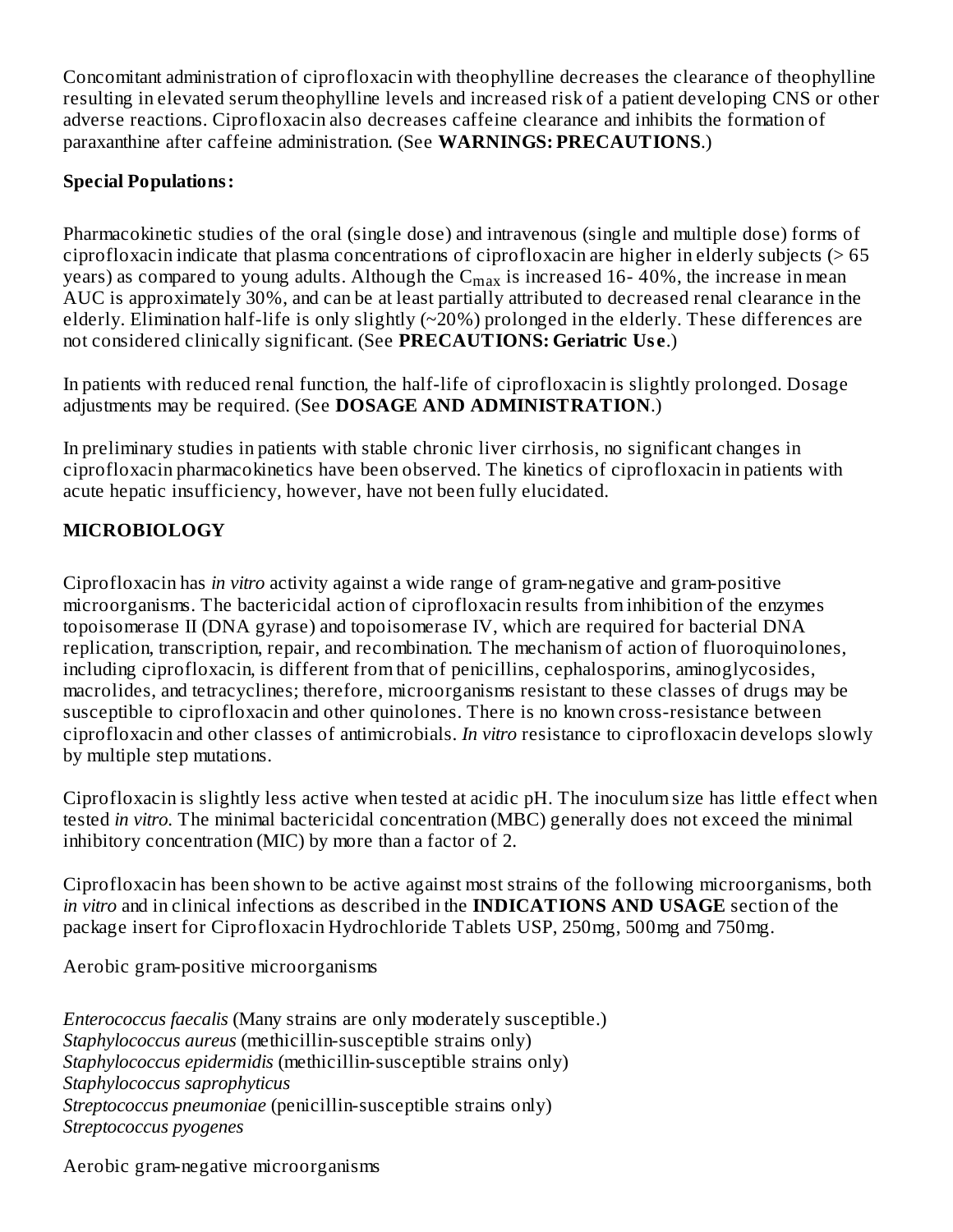| Campylobacter jejuni       | Proteus mirabilis      |
|----------------------------|------------------------|
| Citrobacter diversus       | Proteus vulgaris       |
| Citrobacter freundii       | Providencia rettgeri   |
| Enterobacter cloacae       | Providencia stuartii   |
| Escherichia coli           | Pseudomonas aeruginosa |
| Haemophilus influenzae     | Salmonella typhi       |
| Haemophilus parainfluenzae | Serratia marcescens    |
| Klebsiella pneumoniae      | Shigella boydii        |
| Moraxella catarrhalis      | Shigella dysenteriae   |
| Morganella morganii        | Shigella flexneri      |
| Neisseria gonorrhoeae      | Shigella sonnei        |
|                            |                        |

Ciprofloxacin has been shown to be active against *Bacillus anthracis* both *in vitro* and by use of serum levels as a surrogate marker (see **INDICATIONS AND USAGE**and **INHALATIONAL ANTHRAX – ADDITIONAL INFORMATION**).

The following *in vitro* data are available, **but their clinical significance is unknown**.

Ciprofloxacin exhibits *in vitro* minimum inhibitory concentrations (MICs) of 1 μg/mL or less against most (≥ 90%) strains of the following microorganisms; however, the safety and effectiveness of ciprofloxacin in treating clinical infections due to these microorganisms have not been established in adequate and well-controlled clinical trials.

Aerobic gram-positive microorganisms

*Staphylococcus haemolyticus Staphylococcus hominis Streptococcus pneumoniae* (penicillin-resistant strains only)

Aerobic gram-negative microorganisms

| Acinetobacter Iwoffii  | Pasteurella multocida   |
|------------------------|-------------------------|
| Aeromonas hydrophila   | Salmonella enteritidis  |
| Edwardsiella tarda     | Vibrio cholerae         |
| Enterobacter aerogenes | Vibrio parahaemolyticus |
| Klebsiella oxytoca     | Vibrio vulnificus       |
| Legionella pneumophila | Yersinia enterocolitica |

Most strains of *Burkholderia cepacia* and some strains of *Stenotrophomonas maltophilia* are resistant to ciprofloxacin as are most anaerobic bacteria, including *Bacteroides fragilis* and *Clostridium difficile*.

#### **Sus ceptibility Tests**

Dilution Techniques:

Quantitative methods are used to determine antimicrobial minimum inhibitory concentrations (MICs). These MICs provide estimates of the susceptibility of bacteria to antimicrobial compounds. The MICs should be determined using a standardized procedure. Standardized procedures are based on a dilution  $m$ ethod<sup>1</sup> (broth or agar) or equivalent with standardized inoculum concentrations and standardized concentrations of ciprofloxacin powder. The MIC values should be interpreted according to the following criteria: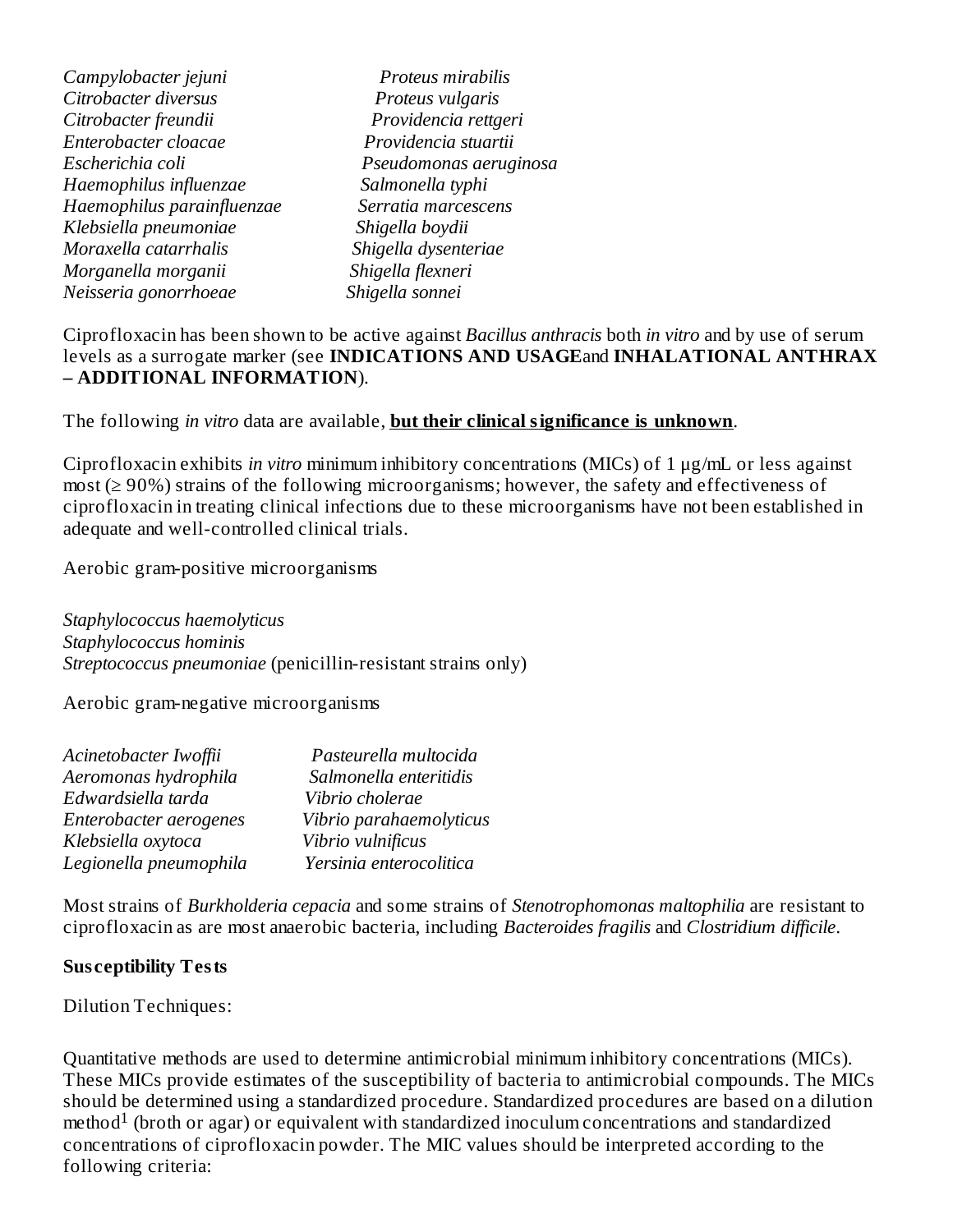For testing aerobic microorganisms other than *Haemophilus influenzae* , *Haemophilus parainfluenzae*, and *Neisseria gonorrhoeae* : a

| MIC (µg/mL) | Interpretation   |  |
|-------------|------------------|--|
| $\leq 1$    | Susceptible (S)  |  |
|             | Intermediate (I) |  |
|             | Resistant        |  |

<sup>a</sup> These interpretive standards are applicable only to broth microdilution susceptibility tests with streptococci using cation-adjusted Mueller-Hinton broth with 2-5% lysed horse blood.

For testing *Haemophilus influenzae* and *Haemophilus parainfluenzae<sup>b</sup>:* 

| $MIC (µg/mL)$ Interpretation |
|------------------------------|
| Susceptible (S)              |

 $^{\rm b}$  This interpretive standard is applicable only to broth microdilution susceptibility tests with *Haemophilus influenzae* and *Haemophilus parainfluenzae* using *Haemophilus* Test Medium. 1

The current absence of data on resistant strains precludes defining any results other than "Susceptible". Strains yielding MIC results suggestive of a "nonsusceptible" category should be submitted to a reference laboratory for further testing.

For testing *Neisseria gonorrhoeae<sup>c</sup>*:

| $MIC$ (µg/mL) | Interpretation   |
|---------------|------------------|
| $\leq 0.06$   | Susceptible (S)  |
| $0.12 - 0.5$  | Intermediate (I) |
| >1            | Resistant        |

<sup>c</sup> This interpretive standard is applicable only to agar dilution test with GC agar base and 1% defined growth supplement.

A report of "Susceptible" indicates that the pathogen is likely to be inhibited if the antimicrobial compound in the blood reaches the concentrations usually achievable. A report of "Intermediate" indicates that the result should be considered equivocal, and, if the microorganism is not fully susceptible to alternative, clinically feasible drugs, the test should be repeated. This category implies possible clinical applicability in body sites where the drug is physiologically concentrated or in situations where high dosage of drug can be used. This category also provides a buffer zone, which prevents small uncontrolled technical factors from causing major discrepancies in interpretation. A report of "Resistant" indicates that the pathogen is not likely to be inhibited if the antimicrobial compound in the blood reaches the concentrations usually achievable; other therapy should be selected.

Standardized susceptibility test procedures require the use of laboratory control microorganisms to control the technical aspects of the laboratory procedures. Standard ciprofloxacin powder should provide the following MIC values: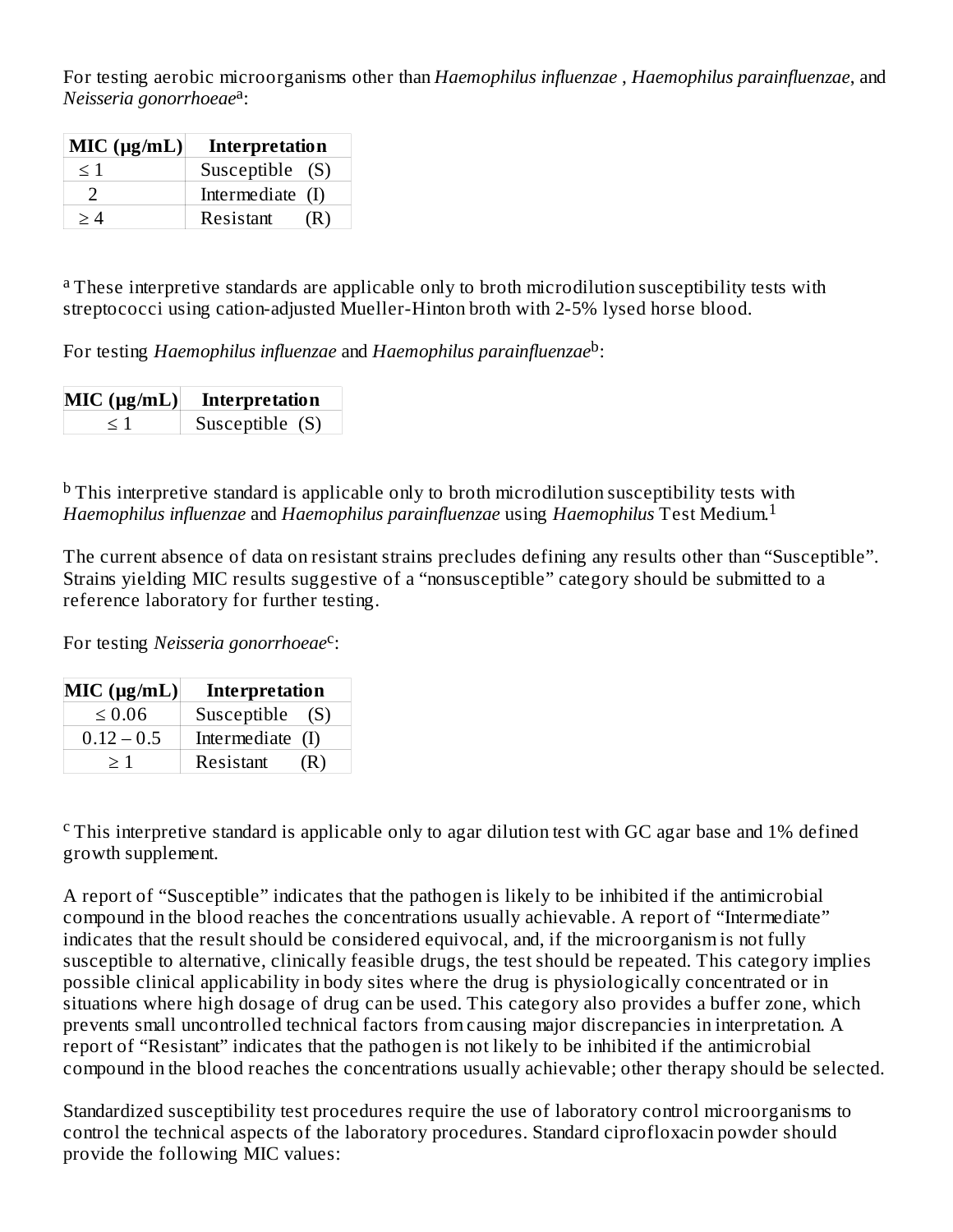| <b>Organism</b>        |                   | $MIC$ ( $\mu g/mL$ )            |
|------------------------|-------------------|---------------------------------|
| E. faecalis            | <b>ATCC 29212</b> | $0.25 - 2$                      |
| E. coli                | <b>ATCC 25922</b> | $0.004 - 0.015$                 |
| $H.$ influenzae $a$    | <b>ATCC 49247</b> | $0.004 - 0.03$                  |
| P. aeruginosa          | <b>ATCC 27853</b> | $0.25 - 1.0$                    |
| S. aureus              | <b>ATCC 29213</b> | $0.12 - 0.5$                    |
| C. jejuni <sup>b</sup> | <b>ATCC 33560</b> | $0.06 - 0.25$ and $0.03 - 0.12$ |
| N. gonorrhoeae $c$     | <b>ATCC 49226</b> | $0.001 - 0.008$                 |

<sup>a</sup> This quality control range is applicable to only H. *influenzae* ATCC 49247 tested by a broth microdilution procedure using *Haemophilus* Test Medium (HTM) . 1

*C. jejuni* ATCC 33560 tested by broth microdilution procedure using cation adjusted Mueller Hinton b broth with 2.5-5% lysed horse blood in a microaerophilic environment at 36-37°C for 48 hours and for  $42^{\circ}$ C at 24 hours<sup>2</sup>, respectively.

<sup>c</sup> N. gonorrhoeae ATCC 49226 tested by agar dilution procedure using GC agar and 1% defined growth supplement in a 5%  $CO_2$  environment at 35-37°C for 20-24 hours<sup>3</sup>.

Diffusion Techniques:

Quantitative methods that require measurement of zone diameters also provide reproducible estimates of the susceptibility of bacteria to antimicrobial compounds. One such standardized procedure<sup>3</sup> requires the use of standardized inoculum concentrations. This procedure uses paper disks impregnated with 5-μg ciprofloxacin to test the susceptibility of microorganisms to ciprofloxacin.

Reports from the laboratory providing results of the standard single-disk susceptibility test with a 5-μg ciprofloxacin disk should be interpreted according to the following criteria:

For testing *Enterobacteriaceae*, *Enterococcus faecalis*, methicillin-susceptible *Staphylococcus* species, penicillin-susceptible *Streptococcus pneumoniae*, *Streptococcus pyogenes*, and *Pseudomonas aeruginosa* : a

| <b>Zone Diameter (mm)</b> | Interpretation   |
|---------------------------|------------------|
| > 21                      | Susceptible (S)  |
| $16 - 20$                 | Intermediate (I) |
| $<$ 15                    | Resistant<br>R)  |

<sup>a</sup> These zone diameter standards are applicable only to tests performed for streptococci using Mueller-Hinton agar supplemented with 5% sheep blood incubated in 5%  $\mathrm{CO}_2.$ 

For testing *Haemophilus influenzae* and *Haemophilus parainfluenzae<sup>b</sup>:* 

| Zone Diameter (mm) Interpretation |                 |
|-----------------------------------|-----------------|
| $>$ 21                            | Susceptible (S) |

This zone diameter standard is applicable only to tests with *Haemophilus influenzae* and *Haemophilus* b *parainfluenzae* using *Haemophilus* Test Medium (HTM). 3

The current absence of data on resistant strains precludes defining any results other than "Susceptible".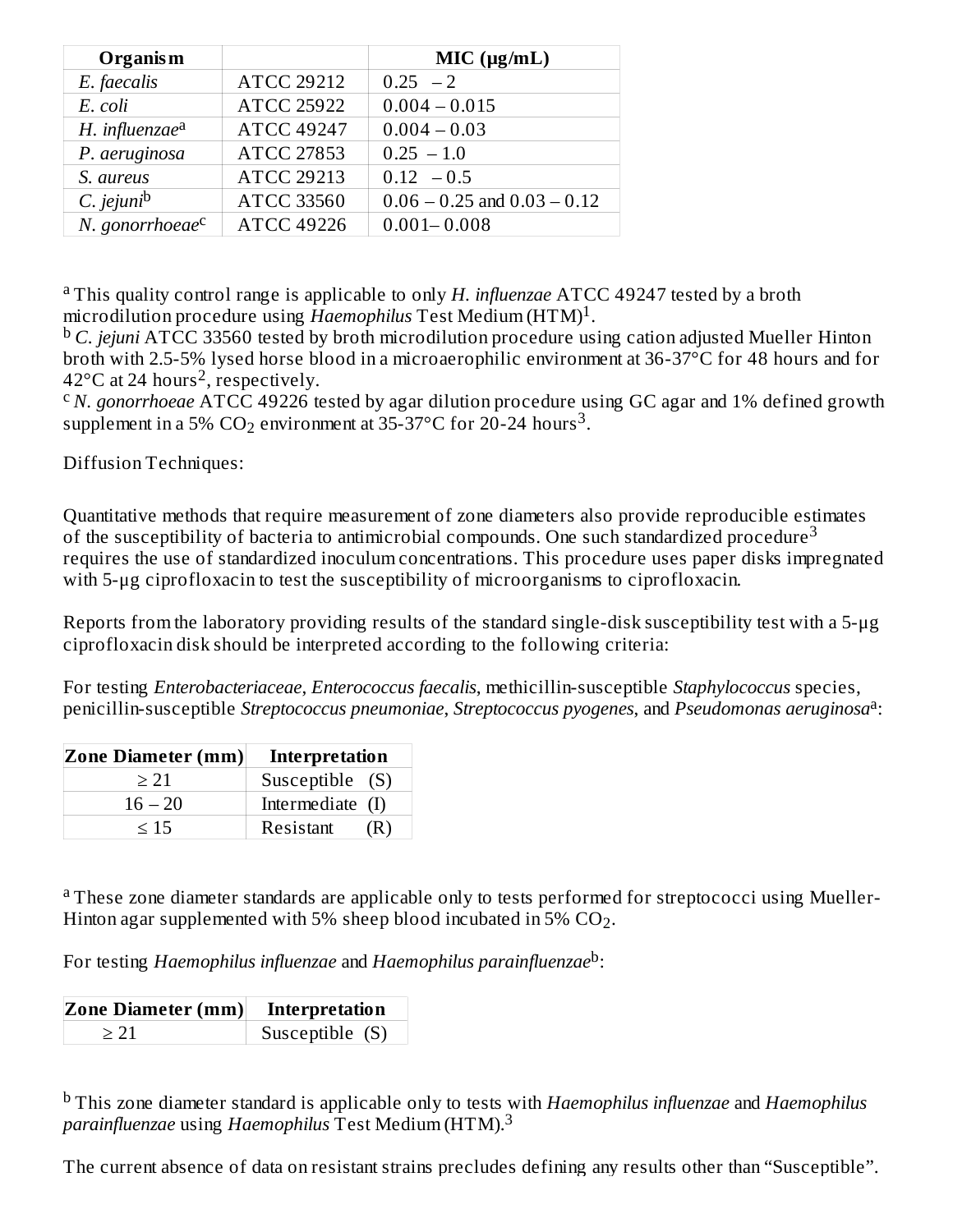Strains yielding zone diameter results suggestive of a "nonsusceptible" category should be submitted to a reference laboratory for further testing.

For testing *Neisseria gonorrhoeae<sup>c</sup>*:

| <b>Zone Diameter (mm)</b> | Interpretation   |
|---------------------------|------------------|
| >41                       | Susceptible (S)  |
| $28 - 40$                 | Intermediate (I) |
| < 77                      | Resistant        |

<sup>c</sup> This zone diameter standard is applicable only to disk diffusion tests with GC agar base and 1% defined growth supplement.

Interpretation should be as stated above for results using dilution techniques. Interpretation involves correlation of the diameter obtained in the disk test with the MIC for ciprofloxacin.

As with standardized dilution techniques, diffusion methods require the use of laboratory control microorganisms that are used to control the technical aspects of the laboratory procedures. For the diffusion technique, the 5-μg ciprofloxacin disk should provide the following zone diameters in these laboratory test quality control strains:

| <b>Organism</b>               |                   | <b>Zone Diameter (mm)</b> |
|-------------------------------|-------------------|---------------------------|
| E. coli                       | <b>ATCC 25922</b> | $30 - 40$                 |
| H. influenzae <sup>a</sup>    | <b>ATCC 49247</b> | $34 - 42$                 |
| $N.$ gonorrhoeae <sup>b</sup> | <b>ATCC 49226</b> | 48-58                     |
| P. aeruginosa                 | <b>ATCC 27853</b> | 25-33                     |
| S. aureus                     | <b>ATCC 25923</b> | $22 - 30$                 |

<sup>a</sup> These quality control limits are applicable to only *H. influenzae* ATCC 49247 testing using *Haemophilus* Test Medium (HTM). 3

<sup>b</sup> These quality control limits are applicable only to tests conducted with *N. gonorrhoeae* ATCC 49226 performed by disk diffusion using GC agar base and 1% defined growth supplement.

#### **INDICATIONS AND USAGE**

Ciprofloxacin Tablets USP, 250 mg, 500 mg and 750 mg is indicated for the treatment of infections caused by susceptible strains of the designated microorganisms in the conditions and patient populations listed below. Please see **DOSAGE AND ADMINISTRATION** for specific recommendations.

#### **Adult Patients:**

**Urinary Tract Infections** caused by *Escherichia coli, Klebsiella pneumoniae, Enterobacter cloacae, Serratia marcescens, Proteus mirabilis, Providencia rettgeri, Morganella morganii, Citrobacter diversus, Citrobacter freundii, Pseudomonas aeruginosa,* methicillin-susceptible *Staphylococcus epidermidis, Staphylococcus saprophyticus,* or *Enterococcus faecalis.*

**Acute Uncomplicated Cystitis in females** caused by *Escherichia coli* or *Staphylococcus saprophyticus.*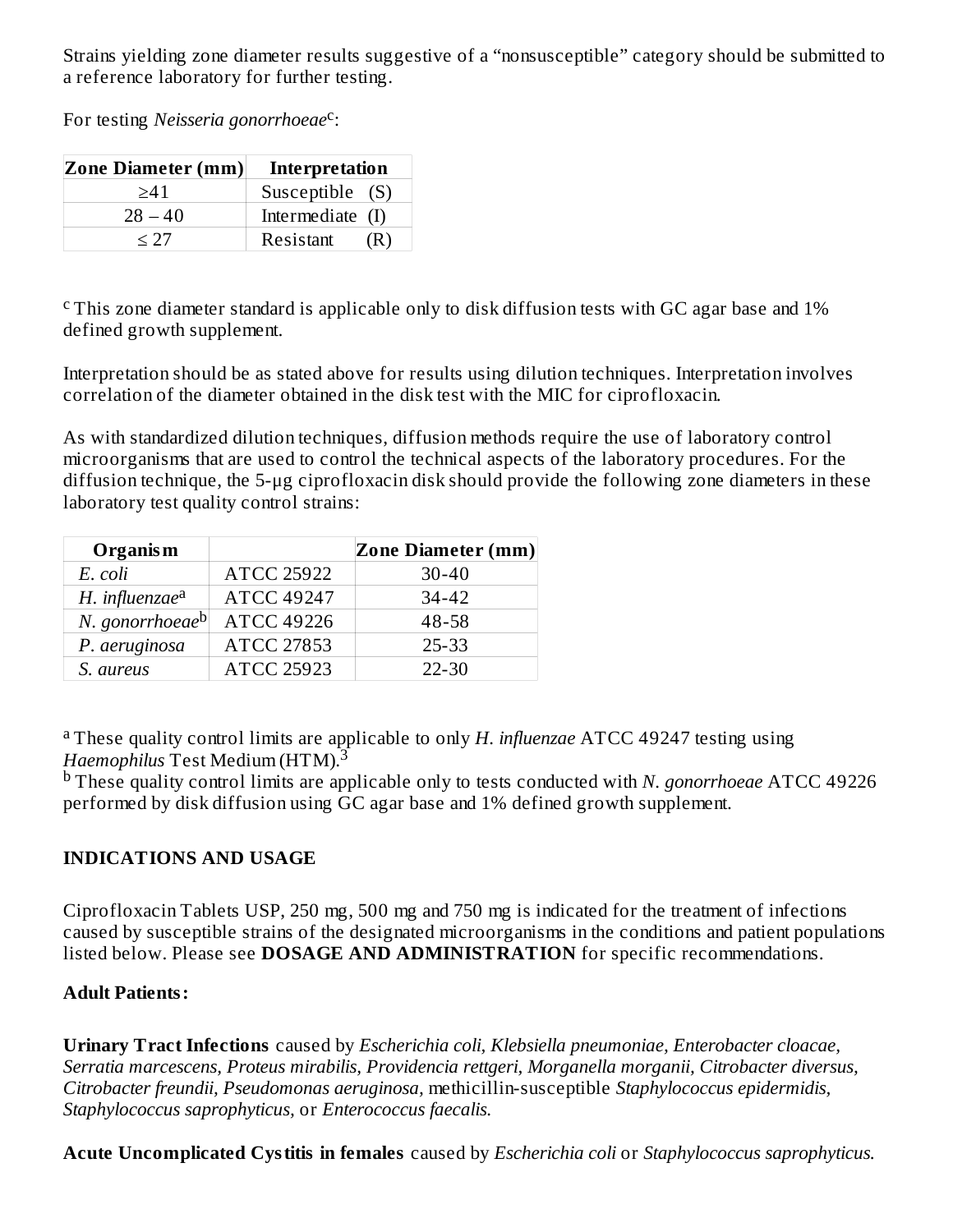**Chronic Bacterial Prostatitis** caused by *Escherichia coli* or *Proteus mirabilis.*

**Lower Respiratory Tract Infections** caused by *Escherichia coli, Klebsiella pneumoniae, Enterobacter cloacae, Proteus mirabilis, Pseudomonas aeruginosa, Haemophilus influenzae, Haemophilus parainfluenzae,* or penicillin-susceptible *Streptococcus pneumoniae.* Also, *Moraxella catarrhalis* for the treatment of acute exacerbations of chronic bronchitis.

NOTE: Although effective in clinical trials, ciprofloxacin is not a drug of first choice in the treatment of presumed or confirmed pneumonia secondary to *Streptococcus pneumoniae.*

**Acute Sinusitis** caused by *Haemophilus influenzae,* penicillin-susceptible *Streptococcus pneumoniae,* or *Moraxella catarrhalis.*

**Skin and Skin Structure Infections** caused by *Escherichia coli, Klebsiella pneumoniae, Enterobacter cloacae, Proteus mirabilis, Proteus vulgaris, Providencia stuartii, Morganella morganii, Citrobacter freundii, Pseudomonas aeruginosa,* methicillin-susceptible *Staphylococcus aureus,* methicillinsusceptible *Staphylococcus epidermidis,* or *Streptococcus pyogenes.*

**Bone and Joint Infections** caused by *Enterobacter cloacae, Serratia marcescens,* or *Pseudomonas aeruginosa.*

**Complicated Intra-Abdominal Infections** (used in combination with metronidazole) caused by *Escherichia coli, Pseudomonas aeruginosa, Proteus mirabilis, Klebsiella pneumoniae,* or *Bacteroides fragilis.*

**Infectious Diarrhea** caused by *Escherichia coli* (enterotoxigenic strains), *Campylobacter jejuni, Shigella boydii* **,** *Shigella dysenteriae, Shigella flexneri* or *Shigella sonnei* when antibacterial therapy is indicated. † †

**Typhoid Fever (Enteric Fever)** caused by *Salmonella typhi.*

NOTE: The efficacy of ciprofloxacin in the eradication of the chronic typhoid carrier state has not been demonstrated.

**Uncomplicated cervical and urethral gonorrhea** due to *Neisseria gonorrhoeae.*

**Pediatric patients (1 to 17 years of age):**

**Complicated Urinary Tract Infections and Pyelonephritis** due to *Escherichia coli.*

NOTE: Although effective in clinical trials, ciprofloxacin is not a drug of first choice in the pediatric population due to an increased incidence of adverse events compared to controls, including events related to joints and/or surrounding tissues. (See **WARNINGS, PRECAUTIONS, Pediatric Us e, ADVERSE REACTIONS** and **CLINICAL STUDIES**.)

Ciprofloxacin, like other fluoroquinolones, is associated with arthropathy and histopathological changes in weight-bearing joints of juvenile animals. (See **ANIMAL PHARMACOLOGY**.)

## **Adult and Pediatric Patients:**

**Inhalational anthrax** (post-exposure): To reduce the incidence or progression of disease following exposure to aerosolized *Bacillus anthracis.*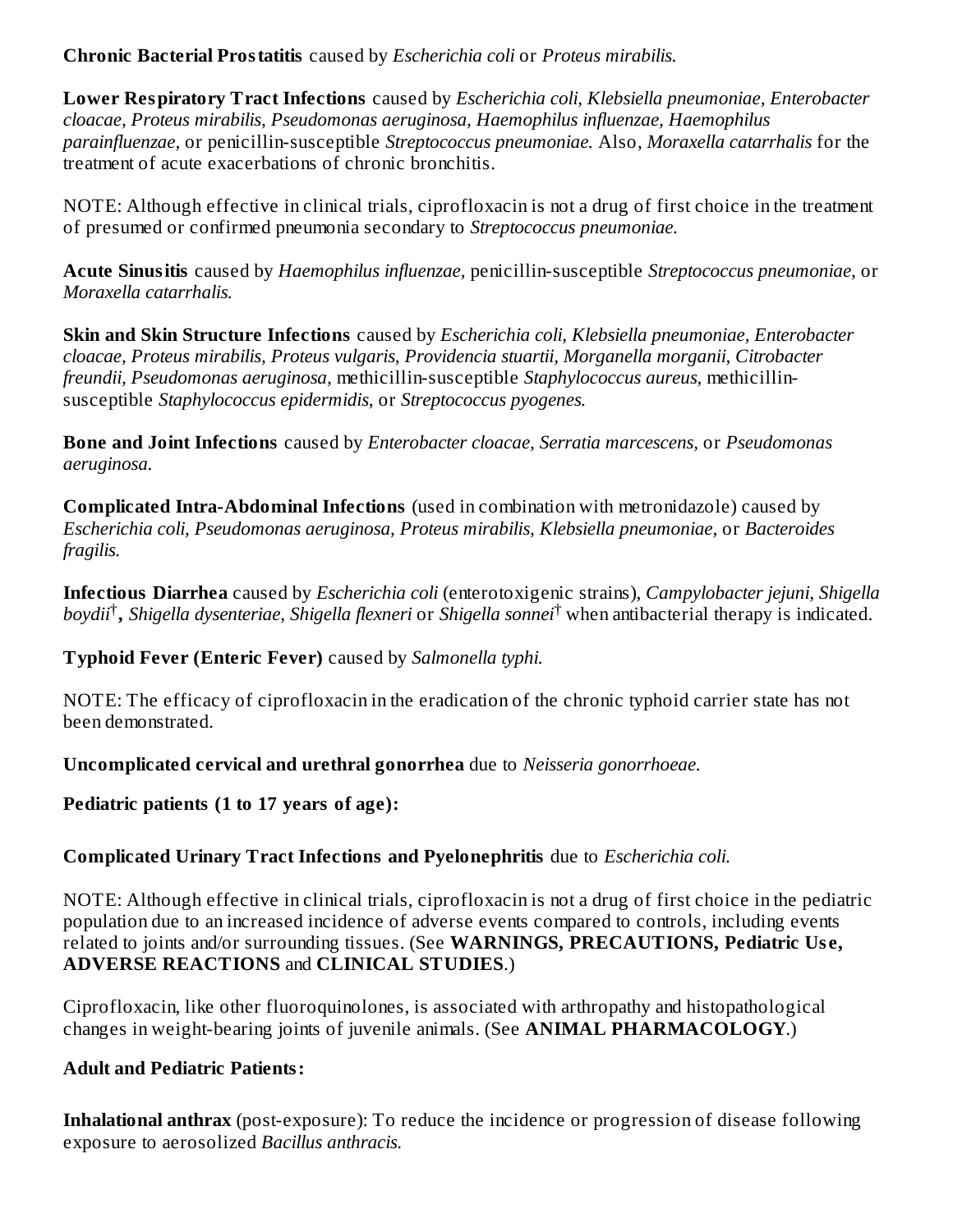Ciprofloxacin serum concentrations achieved in humans served as a surrogate endpoint reasonably likely to predict clinical benefit and provided the initial basis for approval of this indication.<sup>5</sup> Supportive clinical information for ciprofloxacin for anthrax post-exposure prophylaxis was obtained during the anthrax bioterror attacks of October 2001. (See also, **INHALATIONAL ANTHRAX – ADDITIONAL INFORMATION**).

 $^\dagger$ Although treatment of infections due to this organism in this organ system demonstrated a clinically significant outcome, efficacy was studied in fewer than 10 patients.

If anaerobic organisms are suspected of contributing to the infection, appropriate therapy should be administered. Appropriate culture and susceptibility tests should be performed before treatment in order to isolate and identify organisms causing infection and to determine their susceptibility to ciprofloxacin. Therapy with Ciprofloxacin Tablets USP, 250 mg, 500 mg and 750 mg may be initiated before results of these tests are known; once results become available appropriate therapy should be continued. As with other drugs, some strains of *Pseudomonas aeruginosa* may develop resistance fairly rapidly during treatment with ciprofloxacin. Culture and susceptibility testing performed periodically during therapy will provide information not only on the therapeutic effect of the antimicrobial agent but also on the possible emergence of bacterial resistance.

To reduce the development of drug-resistant bacteria and maintain the effectiveness of Ciprofloxacin Tablets USP, 250 mg, 500 mg and 750 mg and other antibacterial drugs, Ciprofloxacin Tablets USP, 250 mg, 500 mg and 750 mg should be used only to treat or prevent infections that are proven or strongly suspected to be caused by susceptible bacteria. When culture and susceptibility information are available, they should be considered in selecting or modifying antibacterial therapy. In the absence of such data, local epidemiology and susceptibility patterns may contribute to the empiric selection of therapy.

## **CONTRAINDICATIONS**

Ciprofloxacin is contraindicated in persons with a history of hypersensitivity to ciprofloxacin, any member of the quinolone class of antimicrobial agents, or any of the product components.

Concomitant administration with tizanidine is contraindicated. (See **PRECAUTIONS: Drug Interactions.**)

## **WARNINGS**

#### **Tendinopathy and Tendon Rupture:**

Fluoroquinolones, including Ciprofloxacin Tablets USP, 250 mg, 500 mg and 750 mg, are associated with an increased risk of tendinitis and tendon rupture in all ages. This adverse reaction most frequently involves the Achilles tendon, and rupture of the Achilles tendon may require surgical repair. Tendinitis and tendon rupture in the rotator cuff (the shoulder), the hand, the biceps, the thumb, and other tendon sites have also been reported. The risk of developing fluoroquinolone-associated tendinitis and tendon rupture is further increased in older patients usually over 60 years of age, in patients taking corticosteroid drugs, and in patients with kidney, heart or lung transplants. Factors, in addition to age and corticosteroid use, that may independently increase the risk of tendon rupture include strenuous physical activity, renal failure, and previous tendon disorders such as rheumatoid arthritis. Tendinitis and tendon rupture have also occurred in patients taking fluoroquinolones who do not have the above risk factors. Tendon rupture can occur during or after completion of therapy; cases occurring up to several months after completion of therapy have been reported. Ciprofloxacin Tablets USP, 250 mg, 500 mg and 750 mg should be discontinued if the patient experiences pain, swelling, inflammation or rupture of a tendon.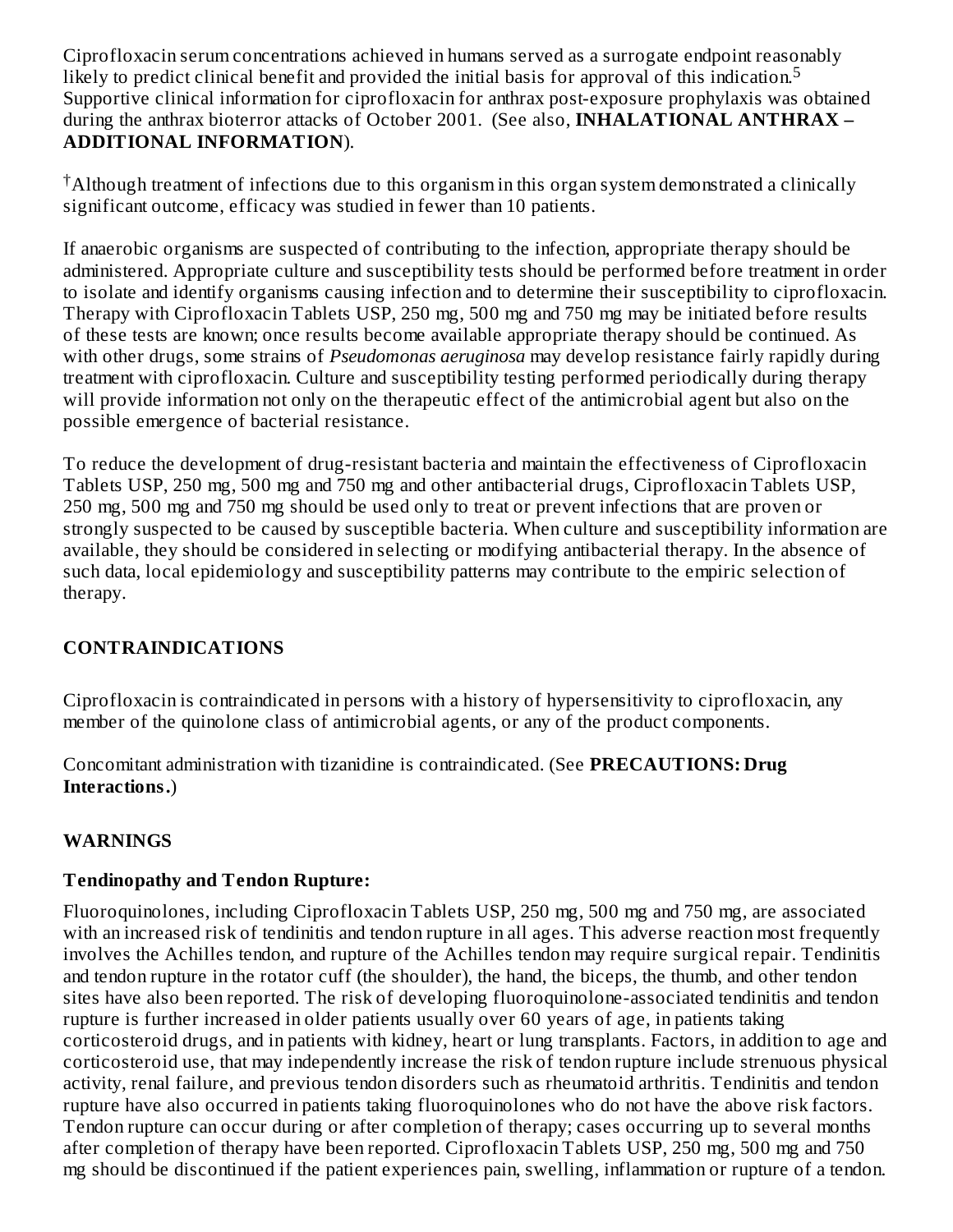Patients should be advised to rest at the first sign of tendinitis or tendon rupture, and to contact their healthcare provider regarding changing to a non-quinolone antimicrobial drug.

#### **Pregnant Women:**

#### **THE SAFETY AND EFFECTIVENESS OF CIPROFLOXACIN IN PREGNANT AND LACTATING WOMEN HAVE NOT BEEN ESTABLISHED.** (See **PRECAUTIONS: Pregnancy,** and **Nursing Mothers** subsections.)

## **Pediatrics:**

Ciprofloxacin should be used in pediatric patients (less than 18 years of age) only for infections listed in the **INDICATIONS AND USAGE** section. An increased incidence of adverse events compared to controls, including events related to joints and/or surrounding tissues, has been observed. (See **ADVERSE REACTIONS**.)

In pre-clinical studies, oral administration of ciprofloxacin caused lameness in immature dogs. Histopathological examination of the weight-bearing joints of these dogs revealed permanent lesions of the cartilage. Related quinolone-class drugs also produce erosions of cartilage of weight-bearing joints and other signs of arthropathy in immature animals of various species. (See **ANIMAL PHARMACOLOGY**.)

## **Cytochrome P450 (CYP450):**

Ciprofloxacin is an inhibitor of the hepatic CYP1A2 enzyme pathway. Coadministration of ciprofloxacin and other drugs primarily metabolized by CYP1A2 (e.g. theophylline, methylxanthines, tizanidine) results in increased plasma concentrations of the coadministered drug and could lead to clinically significant pharmacodynamic side effects of the coadministered drug.

#### **Central Nervous System Disorders:**

Convulsions, increased intracranial pressure, and toxic psychosis have been reported in patients receiving quinolones, including ciprofloxacin. Ciprofloxacin may also cause central nervous system (CNS) events including: dizziness, confusion, tremors, hallucinations, depression, and, rarely, suicidal thoughts or acts. These reactions may occur following the first dose. If these reactions occur in patients receiving ciprofloxacin, the drug should be discontinued and appropriate measures instituted. As with all quinolones, ciprofloxacin should be used with caution in patients with known or suspected CNS disorders that may predispose to seizures or lower the seizure threshold (e.g. severe cerebral arteriosclerosis, epilepsy), or in the presence of other risk factors that may predispose to seizures or lower the seizure threshold (e.g. certain drug therapy, renal dysfunction). (See **PRECAUTIONS: General, Information for Patients, Drug Interactions** and **ADVERSE REACTIONS**.)

## **Theophylline:**

**SERIOUS AND FATAL REACTIONS HAVE BEEN REPORTED IN PATIENTS RECEIVING CONCURRENT ADMINISTRATION OF CIPROFLOXACIN AND THEOPHYLLINE.** These reactions have included cardiac arrest, seizure, status epilepticus, and respiratory failure. Although similar serious adverse effects have been reported in patients receiving theophylline alone, the possibility that these reactions may be potentiated by ciprofloxacin cannot be eliminated. If concomitant use cannot be avoided, serum levels of theophylline should be monitored and dosage adjustments made as appropriate.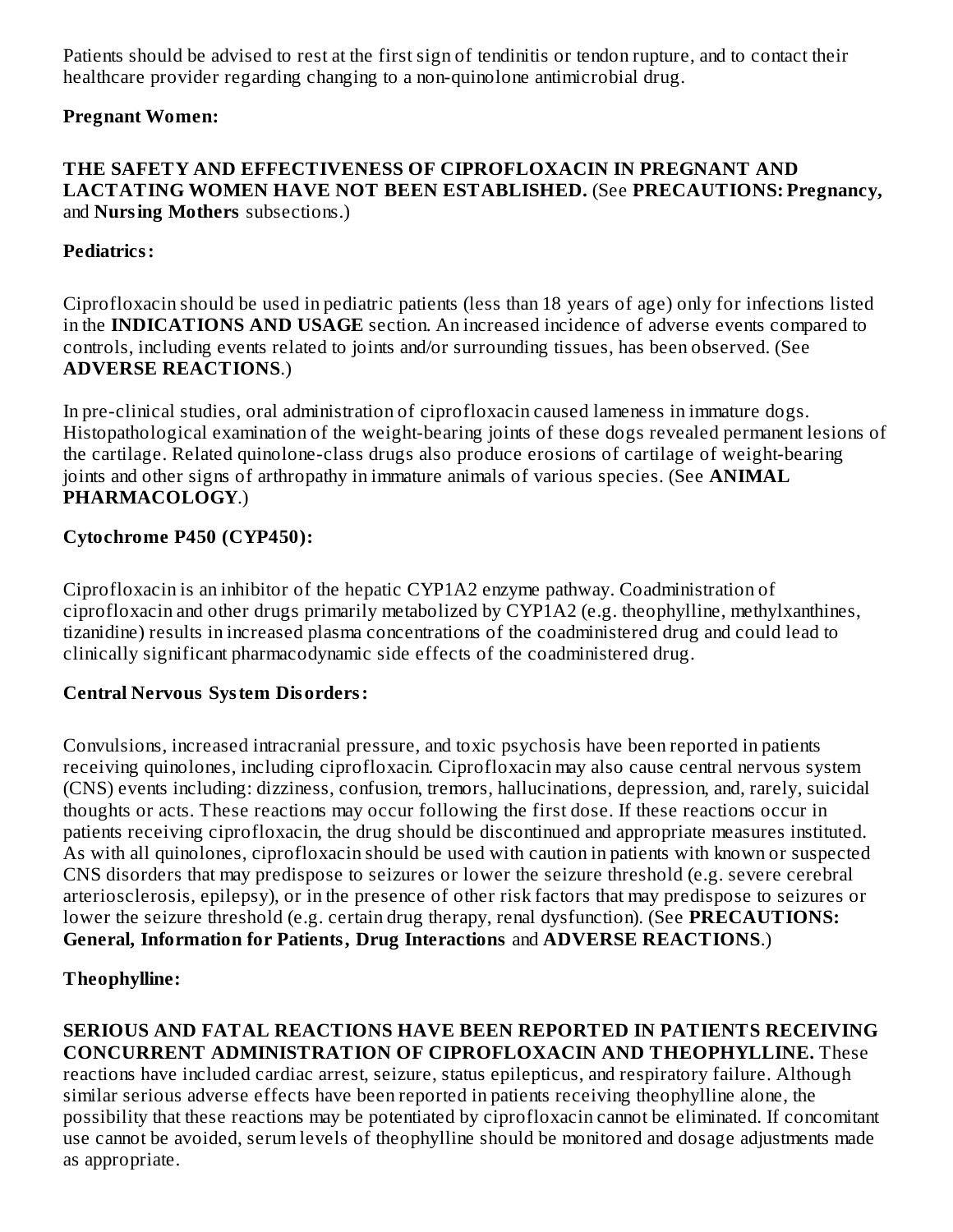## **Hypers ensitivity Reactions:**

Serious and occasionally fatal hypersensitivity (anaphylactic) reactions, some following the first dose, have been reported in patients receiving quinolone therapy. Some reactions were accompanied by cardiovascular collapse, loss of consciousness, tingling, pharyngeal or facial edema, dyspnea, urticaria, and itching. Only a few patients had a history of hypersensitivity reactions. Serious anaphylactic reactions require immediate emergency treatment with epinephrine. Oxygen, intravenous steroids, and airway management, including intubation, should be administered as indicated.

Other serious and sometimes fatal events, some due to hypersensitivity, and some due to uncertain etiology, have been reported rarely in patients receiving therapy with quinolones, including ciprofloxacin. These events may be severe and generally occur following the administration of multiple doses. Clinical manifestations may include one or more of the following:

- fever, rash, or severe dermatologic reactions (e.g., toxic epidermal necrolysis, Stevens-Johnson syndrome);
- vasculitis; arthralgia; myalgia; serum sickness;
- allergic pneumonitis;
- interstitial nephritis; acute renal insufficiency or failure;
- hepatitis; jaundice; acute hepatic necrosis or failure;
- anemia, including hemolytic and aplastic; thrombocytopenia, including thrombotic thrombocytopenic purpura; leukopenia; agranulocytosis; pancytopenia; and/or other hematologic abnormalities.

The drug should be discontinued immediately at the first appearance of a skin rash, jaundice, or any other sign of hypersensitivity and supportive measures instituted (See **PRECAUTIONS:Information for Patients** and **ADVERSE REACTIONS**).

#### **Ps eudomembranous Colitis:**

*Clostridium difficile* associated diarrhea (CDAD) has been reported with use of nearly all antibacterial agents, including Ciprofloxacin Tablets USP, 250 mg, 500 mg and 750 mg, and may range in severity from mild diarrhea to fatal colitis. Treatment with antibacterial agents alters the normal flora of the colon leading to overgrowth of *C. difficile*.

*C. difficile* produces toxins A and B which contribute to the development of CDAD. Hypertoxin producing strains of *C. difficile* cause increased morbidity and mortality, as these infections can be refractory to antimicrobial therapy and may require colectomy. CDAD must be considered in all patients who present with diarrhea following antibiotic use. Careful medical history is necessary since CDAD has been reported to occur over two months after the administration of antibacterial agents.

If CDAD is suspected or confirmed, ongoing antibiotic use not directed against *C. difficile* may need to be discontinued. Appropriate fluid and electrolyte management, protein supplementation, antibiotic treatment of *C. difficile*, and surgical evaluation should be instituted as clinically indicated.

## **Peripheral neuropathy:**

Rare cases of sensory or sensorimotor axonal polyneuropathy affecting small and/or large axons resulting in paresthesias, hypoesthesias, dysesthesias and weakness have been reported in patients receiving quinolones, including ciprofloxacin. Ciprofloxacin should be discontinued if the patient experiences symptoms of neuropathy including pain, burning, tingling, numbness, and/or weakness, or is found to have deficits in light touch, pain, temperature, position sense, vibratory sensation, and/or motor strength in order to prevent the development of an irreversible condition.

## **Syphilis:**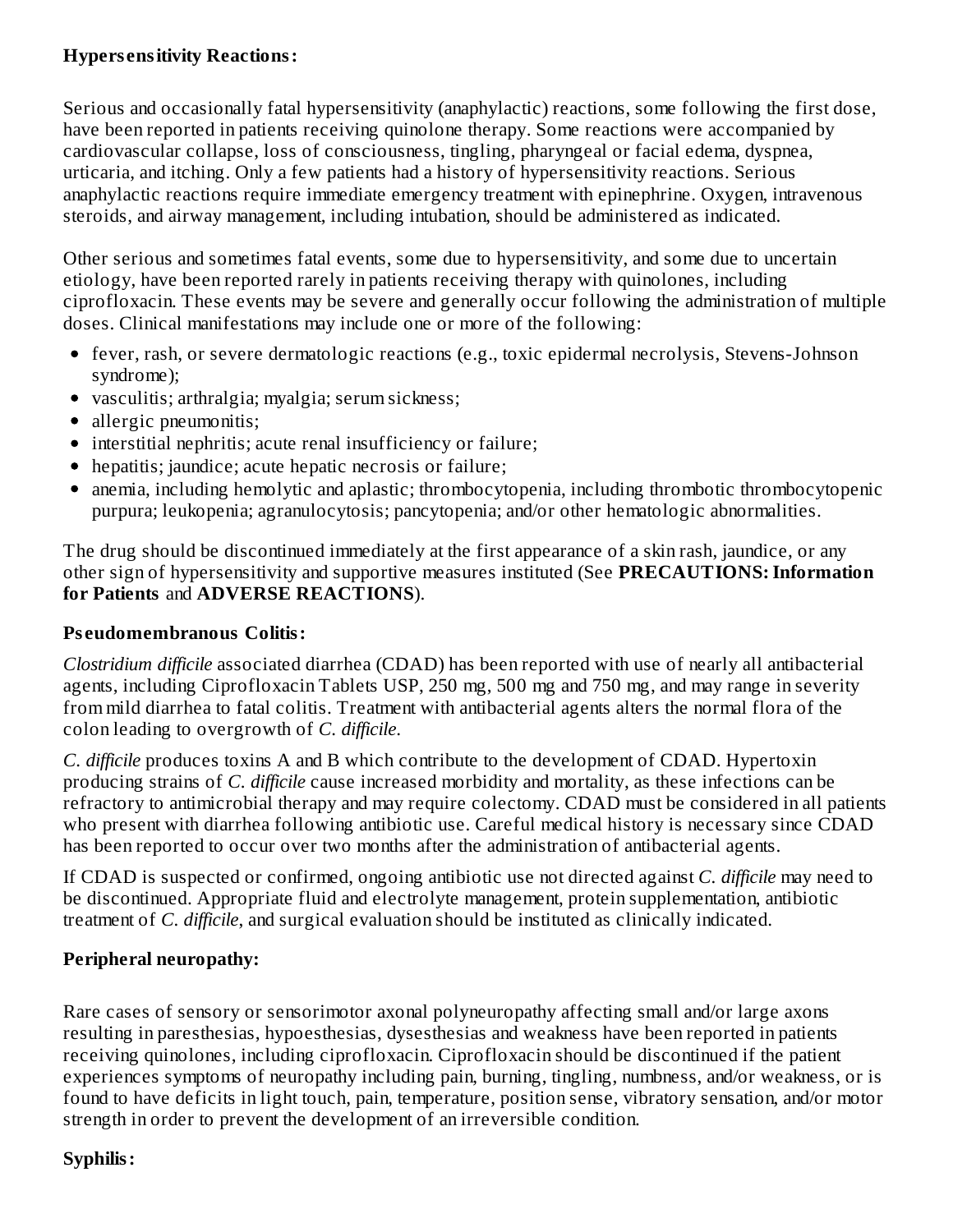Ciprofloxacin has not been shown to be effective in the treatment of syphilis. Antimicrobial agents used in high dose for short periods of time to treat gonorrhea may mask or delay the symptoms of incubating syphilis. All patients with gonorrhea should have a serologic test for syphilis at the time of diagnosis. Patients treated with ciprofloxacin should have a follow-up serologic test for syphilis after three months.

## **PRECAUTIONS**

#### **General:**

Crystals of ciprofloxacin have been observed rarely in the urine of human subjects but more frequently in the urine of laboratory animals, which is usually alkaline. (See **ANIMAL PHARMACOLOGY**.) Crystalluria related to ciprofloxacin has been reported only rarely in humans because human urine is usually acidic. Alkalinity of the urine should be avoided in patients receiving ciprofloxacin. Patients should be well hydrated to prevent the formation of highly concentrated urine.

## **Central Nervous System:**

Quinolones, including ciprofloxacin, may also cause central nervous system (CNS) events, including: nervousness, agitation, insomnia, anxiety, nightmares or paranoia. (See **WARNINGS, Information for Patients,** and **Drug Interactions**.)

#### **Renal Impairment:**

Alteration of the dosage regimen is necessary for patients with impairment of renal function. (See **DOSAGE AND ADMINISTRATION**.)

#### **Photos ensitivity/Phototoxicity:**

Moderate to severe photosensitivity/phototoxicity reactions, the latter of which may manifest as exaggerated sunburn reactions (e.g., burning, erythema, exudation, vesicles, blistering, edema) involving areas exposed to light (typically the face, "V" area of the neck, extensor surfaces of the forearms, dorsa of the hands), can be associated with the use of quinolones after sun or UV light exposure. Therefore, excessive exposure to these sources of light should be avoided. Drug therapy should be discontinued if phototoxicity occurs (See **ADVERSE REACTIONS/Post-Marketing Advers e Events**).

As with any potent drug, periodic assessment of organ system functions, including renal, hepatic, and hematopoietic function, is advisable during prolonged therapy.

Prescribing Ciprofloxacin Tablets USP, 250 mg, 500 mg and 750 mg in the absence of a proven or strongly suspected bacterial infection or a prophylactic indication is unlikely to provide benefit to the patient and increases the risk of the development of drug-resistant bacteria.

#### **Information for Patients:**

Patients should be advised:

to contact their healthcare provider if they experience pain, swelling, or inflammation of a tendon, or weakness or inability to use one of their joints; rest and refrain from exercise; and discontinue Ciprofloxacin Tablets USP, 250 mg, 500 mg and 750 mg treatment. The risk of severe tendon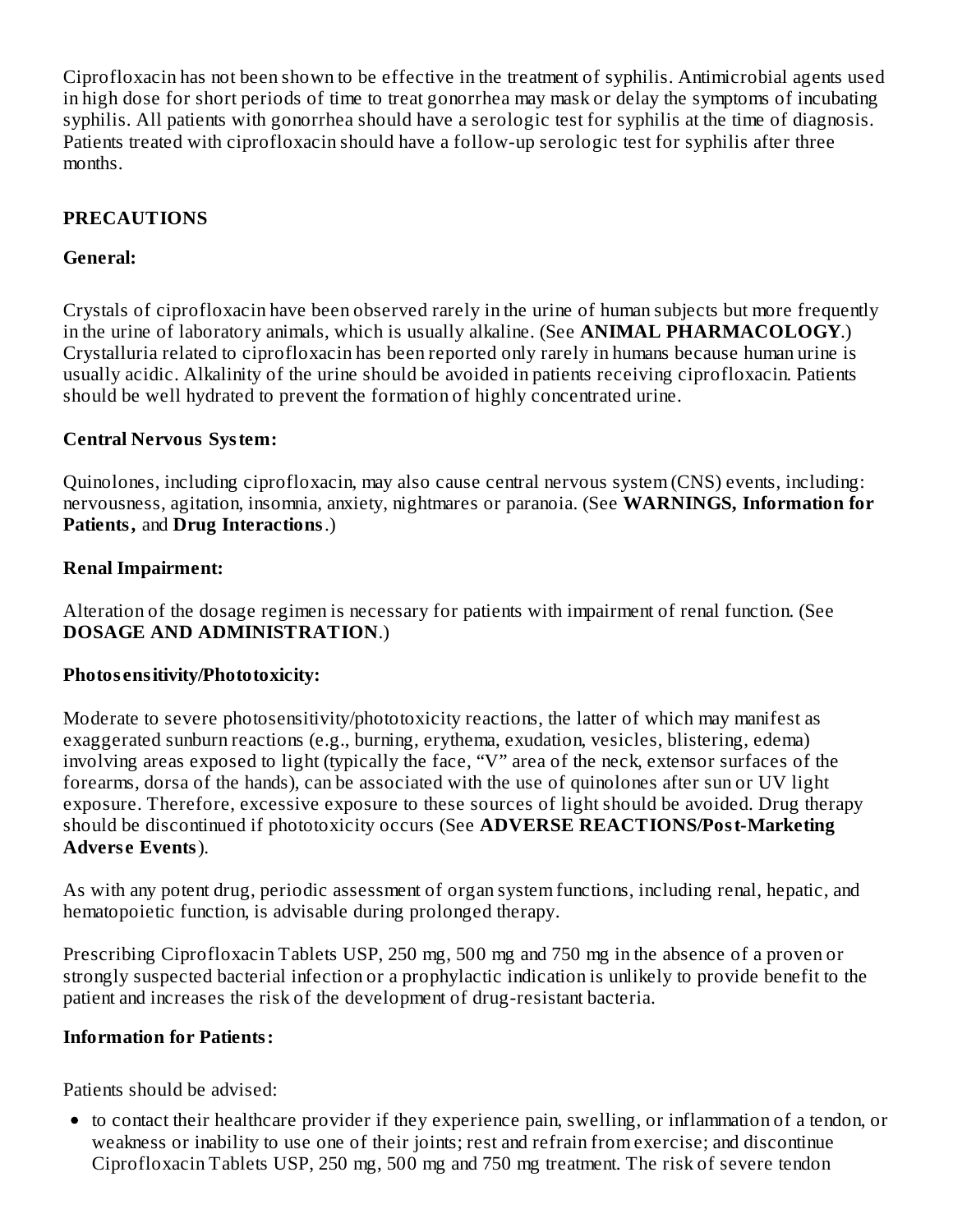disorder with fluoroquinolones is higher in older patients usually over 60 years of age, in patients taking corticosteroid drugs, and in patients with kidney, heart or lung transplants.

- that antibacterial drugs including Ciprofloxacin Tablets USP, 250 mg, 500 mg and 750 mg should  $\bullet$ only be used to treat bacterial infections. They do not treat viral infections (e.g., the common cold). When Ciprofloxacin Tablets USP, 250 mg, 500 mg and 750 mg is prescribed to treat a bacterial infection, patients should be told that although it is common to feel better early in the course of therapy, the medication should be taken exactly as directed. Skipping doses or not completing the full course of therapy may (1) decrease the effectiveness of the immediate treatment and (2) increase the likelihood that bacteria will develop resistance and will not be treatable by Ciprofloxacin Tablets USP, 250 mg, 500 mg and 750 mg or other antibacterial drugs in the future.
- $\bullet$ that ciprofloxacin may be taken with or without meals and to drink fluids liberally. As with other quinolones, concurrent administration of ciprofloxacin with magnesium/aluminum antacids, or sucralfate, Videx® (didanosine) chewable/buffered tablets or pediatric powder, other highly buffered drugs, or with other products containing calcium, iron or zinc should be avoided. Ciprofloxacin may be taken two hours before or six hours after taking these products. Ciprofloxacin should not be taken with dairy products (like milk or yogurt) or calcium-fortified juices alone since absorption of ciprofloxacin may be significantly reduced; however, ciprofloxacin may be taken with a meal that contains these products.
- that ciprofloxacin may be associated with hypersensitivity reactions, even following a single dose, and to discontinue the drug at the first sign of a skin rash or other allergic reaction.
- that photosensitivity/phototoxicity has been reported in patients receiving quinolones. Patients  $\bullet$ should minimize or avoid exposure to natural or artificial sunlight (tanning beds or UVA/B treatment) while taking quinolones. If patients need to be outdoors while using quinolones, they should wear loose-fitting clothes that protect skin from sun exposure and discuss other sun protection measures with their physician. If a sunburn-like reaction or skin eruption occurs, patients should contact their physician.
- that peripheral neuropathies have been associated with ciprofloxacin use. If symptoms of peripheral  $\bullet$ neuropathy including pain, burning, tingling, numbness and/or weakness develop, they should discontinue treatment and contact their physicians.
- that ciprofloxacin may cause dizziness and lightheadedness; therefore, patients should know how they react to this drug before they operate an automobile or machinery or engage in activities requiring mental alertness or coordination.
- $\bullet$ that ciprofloxacin increases the effects of tizanidine (Zanaflex®). Patients should not use ciprofloxacin if they are already taking tizanidine.
- that ciprofloxacin may increase the effects of theophylline and caffeine. There is a possibility of caffeine accumulation when products containing caffeine are consumed while taking quinolones.
- that convulsions have been reported in patients receiving quinolones, including ciprofloxacin, and to notify their physician before taking this drug if there is a history of this condition.
- that ciprofloxacin has been associated with an increased rate of adverse events involving joints and  $\bullet$ surrounding tissue structures (like tendons) in pediatric patients (less than 18 years of age). Parents should inform their child's physician if the child has a history of joint-related problems before taking this drug. Parents of pediatric patients should also notify their child's physician of any jointrelated problems that occur during or following ciprofloxacin therapy. (See **WARNINGS, PRECAUTIONS, Pediatric Us e** and **ADVERSE REACTIONS**.)
- that diarrhea is a common problem caused by antibiotics which usually ends when the antibiotic is  $\bullet$ discontinued. Sometimes after starting treatment with antibiotics, patients can develop watery and bloody stools (with or without stomach cramps and fever) even as late as two or more months after having taken the last dose of the antibiotic. If this occurs, patients should contact their physician as soon as possible.

#### **Drug Interactions:**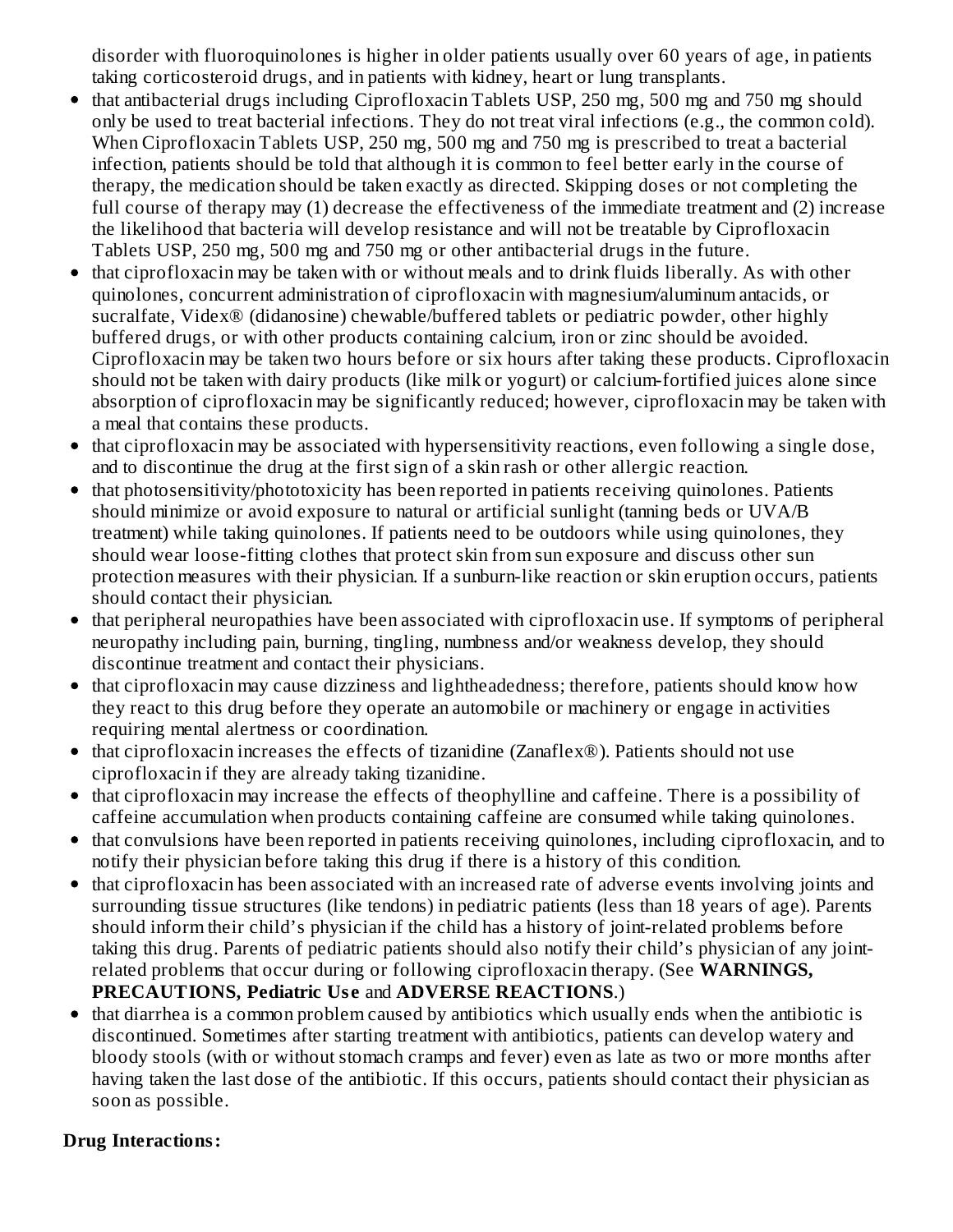In a pharmacokinetic study, systemic exposure of tizanidine (4 mg single dose) was significantly increased (C $_{\rm max}$  7-fold, AUC 10-fold) when the drug was given concomitantly with ciprofloxacin (500 mg bid for 3 days). The hypotensive and sedative effects of tizanidine were also potentiated. Concomitant administration of tizanidine and ciprofloxacin is contraindicated.

As with some other quinolones, concurrent administration of ciprofloxacin with theophylline may lead to elevated serum concentrations of theophylline and prolongation of its elimination half-life. This may result in increased risk of theophylline-related adverse reactions. (See **WARNINGS**.) If concomitant use cannot be avoided, serum levels of theophylline should be monitored and dosage adjustments made as appropriate.

Some quinolones, including ciprofloxacin, have also been shown to interfere with the metabolism of caffeine. This may lead to reduced clearance of caffeine and a prolongation of its serum half-life.

Concurrent administration of a quinolone, including ciprofloxacin, with multivalent cation-containing products such as magnesium/aluminum antacids, sucralfate, Videx® (didanosine) chewable/buffered tablets or pediatric powder, other highly buffered drugs, or products containing calcium, iron, or zinc may substantially decrease its absorption, resulting in serum and urine levels considerably lower than desired. (See **DOSAGE AND ADMINISTRATION** for concurrent administration of these agents with ciprofloxacin.)

Histamine  $\rm{H}_{2}$ -receptor antagonists appear to have no significant effect on the bioavailability of ciprofloxacin.

Altered serum levels of phenytoin (increased and decreased) have been reported in patients receiving concomitant ciprofloxacin.

The concomitant administration of ciprofloxacin with the sulfonylurea glyburide has, on rare occasions, resulted in severe hypoglycemia.

Some quinolones, including ciprofloxacin, have been associated with transient elevations in serum creatinine in patients receiving cyclosporine concomitantly.

Quinolones, including ciprofloxacin, have been reported to enhance the effects of the oral anticoagulant warfarin or its derivatives. When these products are administered concomitantly, prothrombin time or other suitable coagulation tests should be closely monitored.

Probenecid interferes with renal tubular secretion of ciprofloxacin and produces an increase in the level of ciprofloxacin in the serum. This should be considered if patients are receiving both drugs concomitantly.

Renal tubular transport of methotrexate may be inhibited by concomitant administration of ciprofloxacin potentially leading to increased plasma levels of methotrexate. This might increase the risk of methotrexate associated toxic reactions. Therefore, patients under methotrexate therapy should be carefully monitored when concomitant ciprofloxacin therapy is indicated.

Metoclopramide significantly accelerates the absorption of oral ciprofloxacin resulting in shorter time to reach maximum plasma concentrations. No significant effect was observed on the bioavailability of ciprofloxacin.

Non-steroidal anti-inflammatory drugs (but not acetyl salicylic acid) in combination of very high doses of quinolones have been shown to provoke convulsions in pre-clinical studies.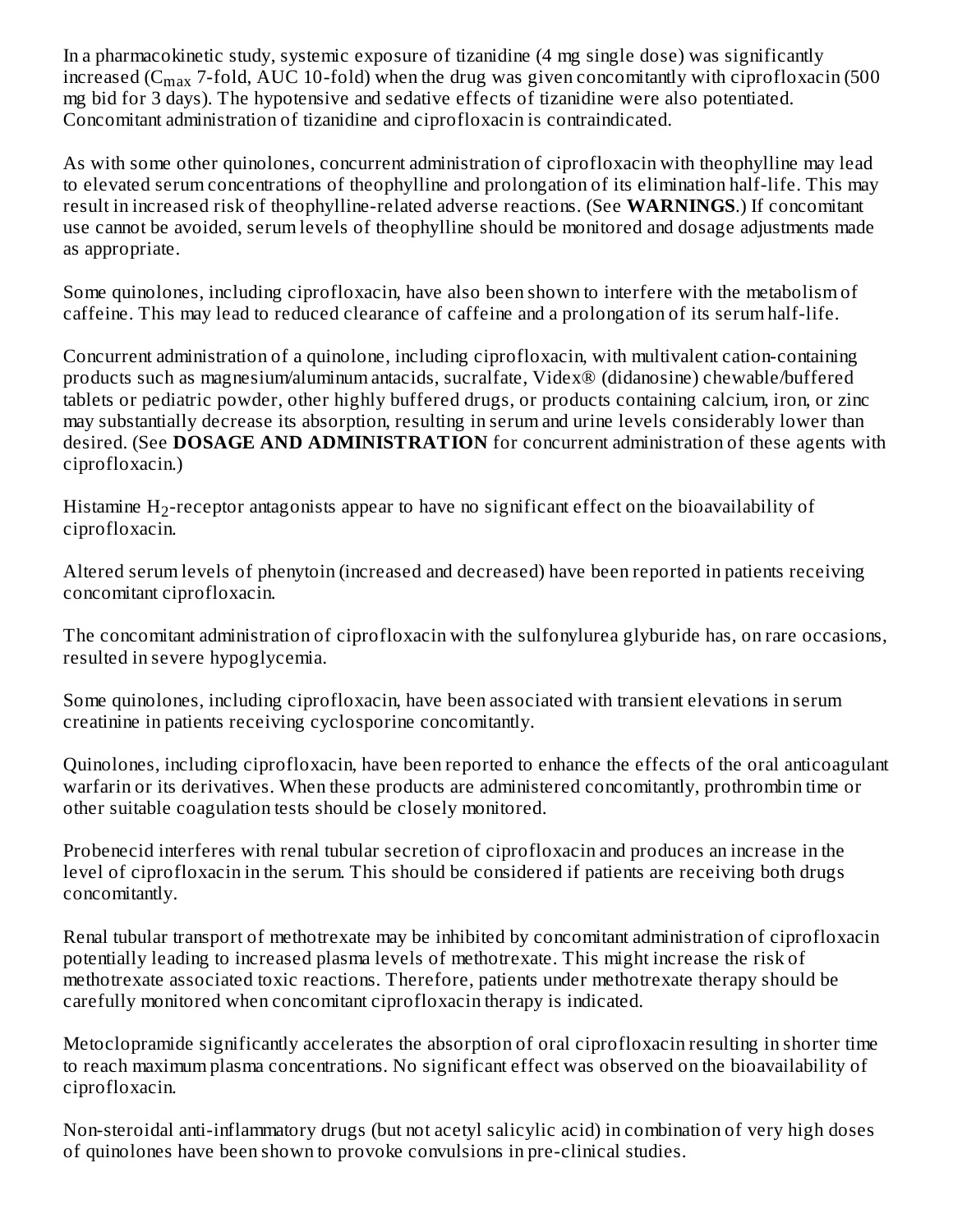#### **Carcinogenesis, Mutagenesis, Impairment of Fertility:**

Eight *in vitro* mutagenicity tests have been conducted with ciprofloxacin, and the test results are listed below:

Salmonella/Microsome Test (Negative) *E. coli* DNA Repair Assay (Negative) Mouse Lymphoma Cell Forward Mutation Assay (Positive) Chinese Hamster  $V_{79}$  Cell HGPRT Test (Negative) Syrian Hamster Embryo Cell Transformation Assay (Negative) *Saccharomyces cerevisiae* Point Mutation Assay (Negative) *Saccharomyces cerevisiae* Mitotic Crossover and Gene Conversion Assay (Negative) Rat Hepatocyte DNA Repair Assay (Positive)

Thus, 2 of the 8 tests were positive, but results of the following 3 *in vivo* test systems gave negative results:

Rat Hepatocyte DNA Repair Assay Micronucleus Test (Mice) Dominant Lethal Test (Mice)

Long-term carcinogenicity studies in rats and mice resulted in no carcinogenic or tumorigenic effects due to ciprofloxacin at daily oral dose levels up to 250 and 750 mg /kg to rats and mice, respectively (approximately 1.7- and 2.5-times the highest recommended therapeutic dose based upon mg/m<sup>2</sup>).

Results from photo co-carcinogenicity testing indicate that ciprofloxacin does not reduce the time to appearance of UV-induced skin tumors as compared to vehicle control. Hairless (Skh-1) mice were exposed to UVA light for 3.5 hours five times every two weeks for up to 78 weeks while concurrently being administered ciprofloxacin. The time to development of the first skin tumors was 50 weeks in mice treated concomitantly with UVA and ciprofloxacin (mouse dose approximately equal to maximum recommended human dose based upon mg/m<sup>2</sup>), as opposed to 34 weeks when animals were treated with both UVA and vehicle. The times to development of skin tumors ranged from 16-32 weeks in mice treated concomitantly with UVA and other quinolones. 4

In this model, mice treated with ciprofloxacin alone did not develop skin or systemic tumors. There are no data from similar models using pigmented mice and/or fully haired mice. The clinical significance of these findings to humans is unknown.

Fertility studies performed in rats at oral doses of ciprofloxacin up to 100 mg/kg (approximately 0.7 times the highest recommended therapeutic dose based upon mg/m<sup>2</sup>) revealed no evidence of impairment.

#### **Pregnancy**

Teratogenic Effects

## *Pregnancy Category C:*

There are no adequate and well-controlled studies in pregnant women. An expert review of published data on experiences with ciprofloxacin use during pregnancy by TERIS - the Teratogen Information System - concluded that therapeutic doses during pregnancy are unlikely to pose a substantial teratogenic risk (quantity and quality of data=fair), but the data are insufficient to state that there is no risk. 8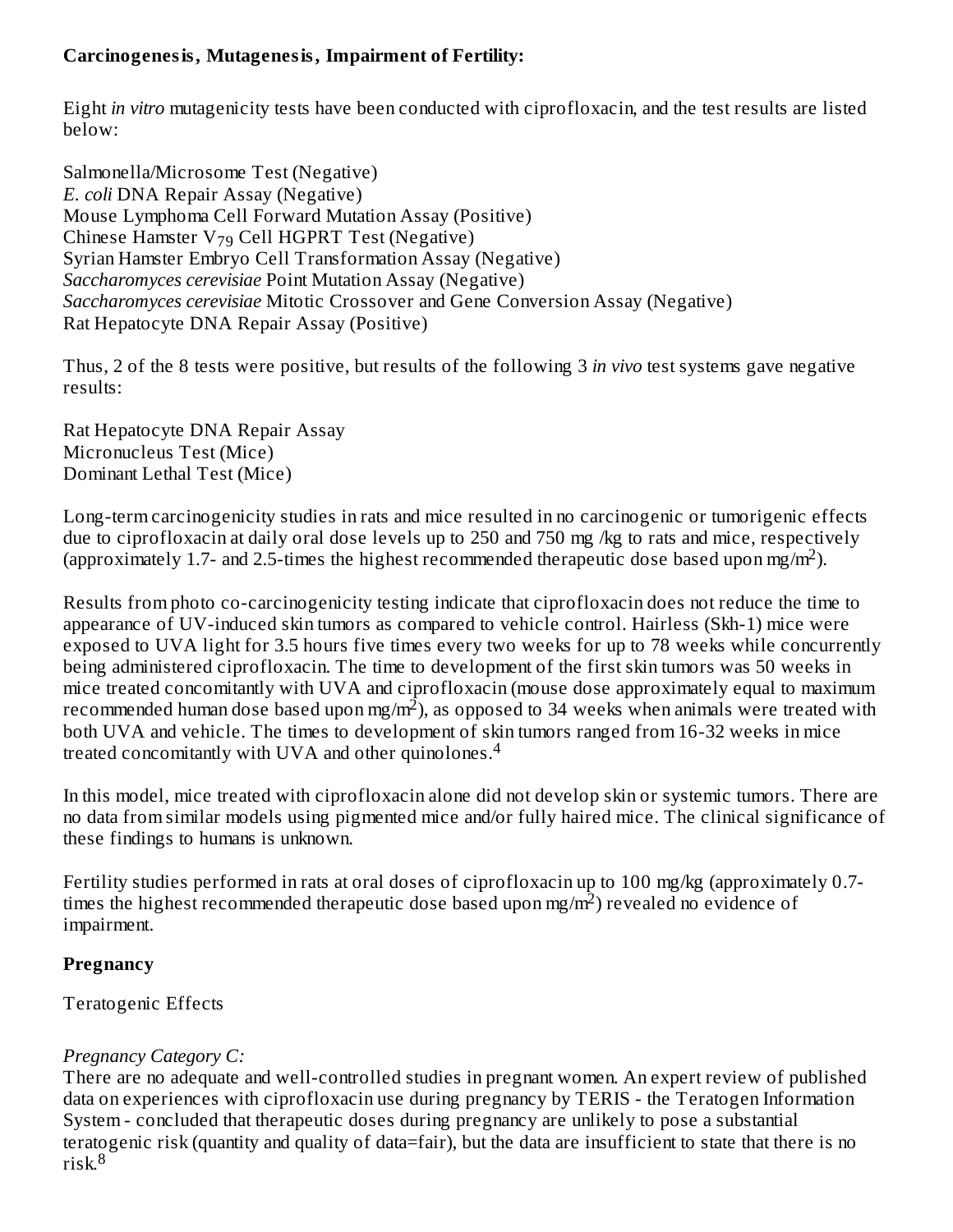A controlled prospective observational study followed 200 women exposed to fluoroquinolones (52.5% exposed to ciprofloxacin and 68% first trimester exposures) during gestation.<sup>9</sup> In utero exposure to fluoroquinolones during embryogenesis was not associated with increased risk of major malformations. The reported rates of major congenital malformations were 2.2% for the fluoroquinolone group and 2.6% for the control group (background incidence of major malformations is 1-5%). Rates of spontaneous abortions, prematurity and low birth weight did not differ between the groups and there were no clinically significant musculoskeletal dysfunctions up to one year of age in the ciprofloxacin exposed children.

Another prospective follow-up study reported on 549 pregnancies with fluoroquinolone exposure (93% first trimester exposures).<sup>10</sup> There were 70 ciprofloxacin exposures, all within the first trimester. The malformation rates among live-born babies exposed to ciprofloxacin and to fluoroquinolones overall were both within background incidence ranges. No specific patterns of congenital abnormalities were found. The study did not reveal any clear adverse reactions due to *in utero* exposure to ciprofloxacin.

No differences in the rates of prematurity, spontaneous abortions, or birth weight were seen in women exposed to ciprofloxacin during pregnancy.  $8.9$  However, these small post-marketing epidemiology studies, of which most experience is from short term, first trimester exposure, are insufficient to evaluate the risk for less common defects or to permit reliable and definitive conclusions regarding the safety of ciprofloxacin in pregnant women and their developing fetuses. Ciprofloxacin should not be used during pregnancy unless the potential benefit justifies the potential risk to both fetus and mother (see **WARNINGS**).

Reproduction studies have been performed in rats and mice using oral doses up to 100 mg/kg (0.6 and 0.3 times the maximum daily human dose based upon body surface area, respectively) and have revealed no evidence of harm to the fetus due to ciprofloxacin. In rabbits, oral ciprofloxacin dose levels of 30 and 100 mg/kg (approximately 0.4- and 1.3-times the highest recommended therapeutic dose based upon  $mg/m<sup>2</sup>$ ) produced gastrointestinal toxicity resulting in maternal weight loss and an increased incidence of abortion, but no teratogenicity was observed at either dose level. After intravenous administration of doses up to 20 mg/kg (approximately 0.3-times the highest recommended therapeutic dose based upon  $mg/m<sup>2</sup>$ ) no maternal toxicity was produced and no embryotoxicity or teratogenicity was observed. (See **WARNINGS**.)

## **Nursing Mothers:**

Ciprofloxacin is excreted in human milk. The amount of ciprofloxacin absorbed by the nursing infant is unknown. Because of the potential for serious adverse reactions in infants nursing from mothers taking ciprofloxacin, a decision should be made whether to discontinue nursing or to discontinue the drug, taking into account the importance of the drug to the mother.

# **Pediatric Us e:**

Ciprofloxacin, like other quinolones, causes arthropathy and histological changes in weight-bearing joints of juvenile animals resulting in lameness. (See **ANIMAL PHARMACOLOGY**.)

Inhalational Anthrax (Post-Exposure)

Ciprofloxacin is indicated in pediatric patients for inhalational anthrax (post-exposure). The risk-benefit assessment indicates that administration of ciprofloxacin to pediatric patients is appropriate. For information regarding pediatric dosing in inhalational anthrax (post-exposure), see **DOSAGE AND**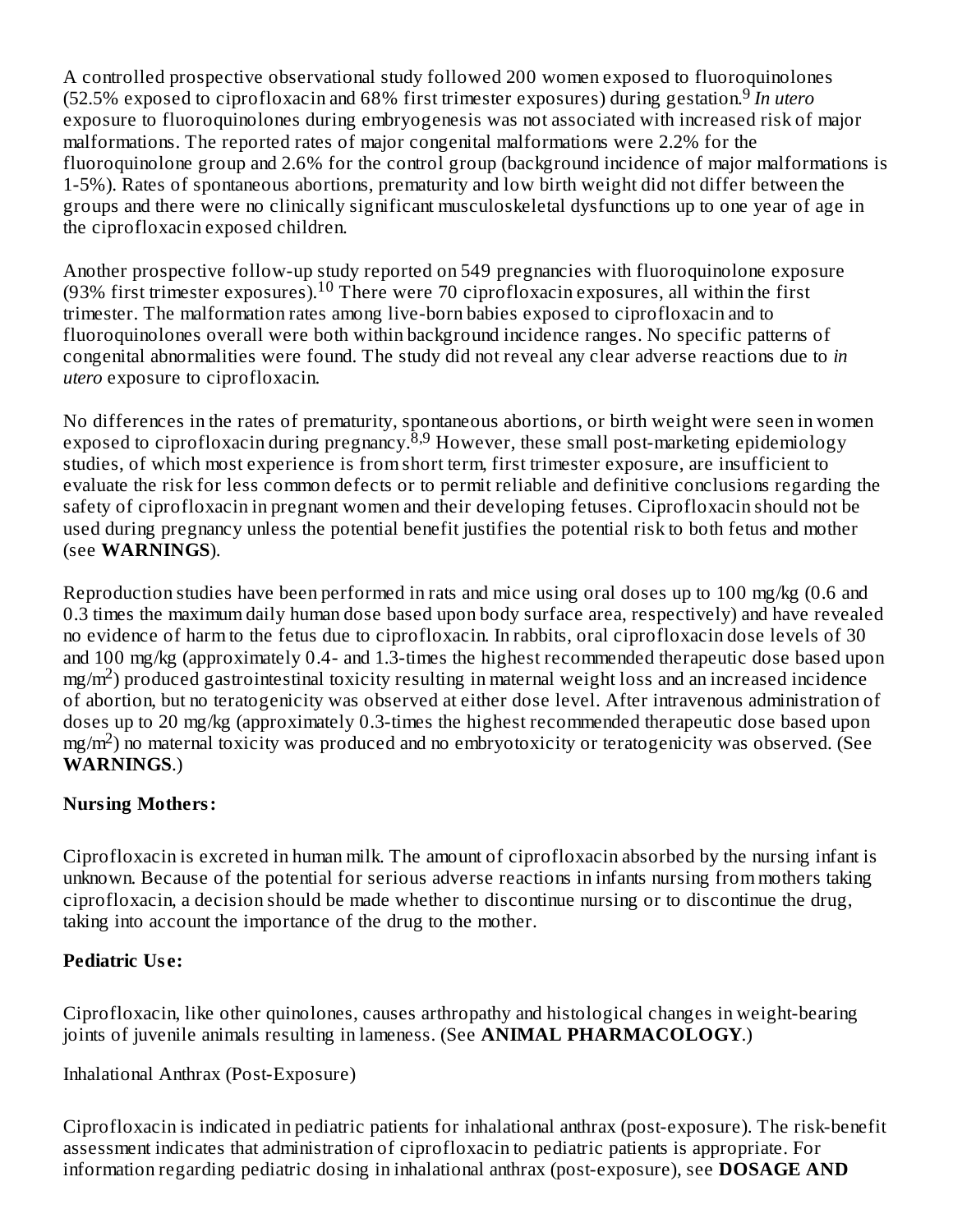#### **ADMINISTRATION** and **INHALATIONAL ANTHRAX – ADDITIONAL INFORMATION**.

#### Complicated Urinary Tract Infection and Pyelonephritis

Ciprofloxacin is indicated for the treatment of complicated urinary tract infections and pyelonephritis due to *Escherichia coli*. Although effective in clinical trials, ciprofloxacin is not a drug of first choice in the pediatric population due to an increased incidence of adverse events compared to the controls, including events related to joints and/or surrounding tissues. The rates of these events in pediatric patients with complicated urinary tract infection and pyelonephritis within six weeks of follow-up were 9.3% (31/335) versus 6% (21/349) for control agents. The rates of these events occurring at any time up to the one year follow-up were 13.7% (46/335) and 9.5% (33/349), respectively. The rate of all adverse events regardless of drug relationship at six weeks was 41% (138/335) in the ciprofloxacin arm compared to 31% (109/349) in the control arm. (See **ADVERSE REACTIONS** and **CLINICAL STUDIES**.)

## Cystic Fibrosis

Short-term safety data from a single trial in pediatric cystic fibrosis patients are available. In a randomized, double-blind clinical trial for the treatment of acute pulmonary exacerbations in cystic fibrosis patients (ages 5-17 years), 67 patients received ciprofloxacin I.V. 10 mg/kg/dose q8h for one week followed by ciprofloxacin tablets 20 mg/kg/dose q12h to complete 10-21 days treatment and 62 patients received the combination of ceftazidime I.V. 50 mg/kg/dose q8h and tobramycin I.V. 3 mg/kg/dose q8h for a total of 10-21 days. Patients less than 5 years of age were not studied. Safety monitoring in the study included periodic range of motion examinations and gait assessments by treatment-blinded examiners. Patients were followed for an average of 23 days after completing treatment (range 0-93 days). This study was not designed to determine long term effects and the safety of repeated exposure to ciprofloxacin. Musculoskeletal adverse events in patients with cystic fibrosis were reported in 22% of the patients in the ciprofloxacin group and 21% in the comparison group. Decreased range of motion was reported in 12% of the subjects in the ciprofloxacin group and 16% in the comparison group. Arthralgia was reported in 10% of the patients in the ciprofloxacin group and 11% in the comparison group. Other adverse events were similar in nature and frequency between treatment arms. One of sixty-seven patients developed arthritis of the knee nine days after a ten day course of treatment with ciprofloxacin. Clinical symptoms resolved, but an MRI showed knee effusion without other abnormalities eight months after treatment. However, the relationship of this event to the patient's course of ciprofloxacin can not be definitively determined, particularly since patients with cystic fibrosis may develop arthralgias/arthritis as part of their underlying disease process.

#### **Geriatric Us e:**

Geriatric patients are at increased risk for developing severe tendon disorders including tendon rupture when being treated with a fluoroquinolone such as Ciprofloxacin Tablets USP, 250 mg, 500 mg and 750 mg. This risk is further increased in patients receiving concomitant corticosteroid therapy. Tendinitis or tendon rupture can involve the Achilles, hand, shoulder, or other tendon sites and can occur during or after completion of therapy; cases occurring up to several months after fluoroquinolone treatment have been reported. Caution should be used when prescribing Ciprofloxacin Tablets USP, 250 mg, 500 mg and 750 mg to elderly patients especially those on corticosteroids. Patients should be informed of this potential side effect and advised to discontinue Ciprofloxacin Tablets USP, 250 mg, 500 mg and 750 mg and contact their healthcare provider if any symptoms of tendinitis or tendon rupture occur (See **BOXED WARNING, WARNINGS,** and **ADVERSE REACTIONS/Post-Marketing Advers e Event Reports).**

In a retrospective analysis of 23 multiple-dose controlled clinical trials of ciprofloxacin encompassing over 3500 ciprofloxacin treated patients, 25% of patients were greater than or equal to 65 years of age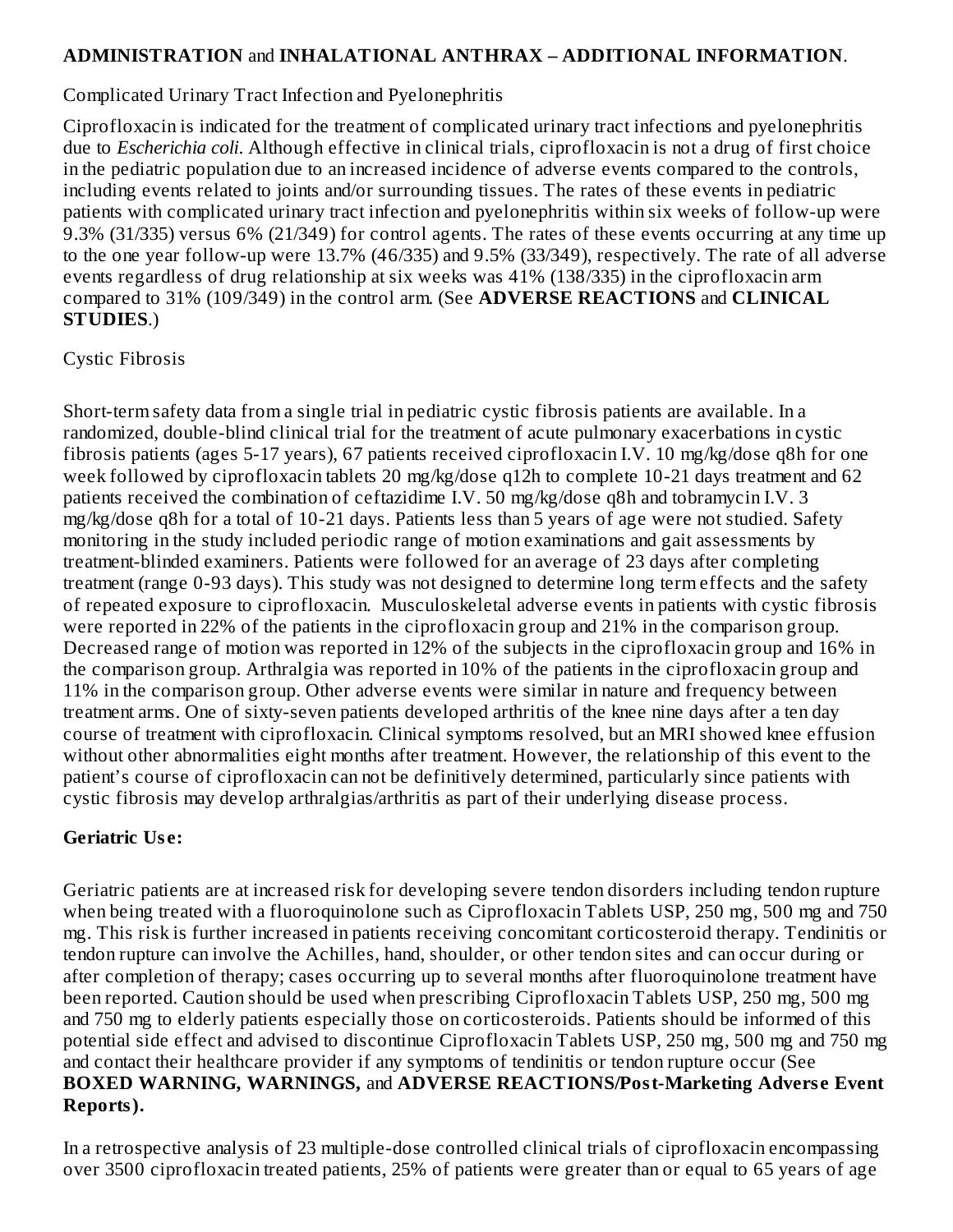and 10% were greater than or equal to 75 years of age. No overall differences in safety or effectiveness were observed between these subjects and younger subjects, and other reported clinical experience has not identified differences in responses between the elderly and younger patients, but greater sensitivity of some older individuals on any drug therapy cannot be ruled out. Ciprofloxacin is known to be substantially excreted by the kidney, and the risk of adverse reactions may be greater in patients with impaired renal function. No alteration of dosage is necessary for patients greater than 65 years of age with normal renal function. However, since some older individuals experience reduced renal function by virtue of their advanced age, care should be taken in dose selection for elderly patients, and renal function monitoring may be useful in these patients. (See **CLINICAL PHARMACOLOGY** and **DOSAGE AND ADMINISTRATION**.)

In general, elderly patients may be more susceptible to drug-associated effects on the QT interval. Therefore, precaution should be taken when using Ciprofloxacin Tablets USP 250 mg, 500 mg and 750 mg with concomitant drugs that can result in prolongation of the QT interval (e.g., class IA or class III antiarrhythmics) or in patients with risk factors for torsade de pointes (e.g., known QT prolongation, uncorrected hypokalemia).

## **ADVERSE REACTIONS**

#### **Advers e Reactions in Adult Patients:**

During clinical investigations with oral and parenteral ciprofloxacin, 49,038 patients received courses of the drug. Most of the adverse events reported were described as only mild or moderate in severity, abated soon after the drug was discontinued, and required no treatment. Ciprofloxacin was discontinued because of an adverse event in 1% of orally treated patients.

The most frequently reported drug related events, from clinical trials of all formulations, all dosages, all drug-therapy durations, and for all indications of ciprofloxacin therapy were nausea (2.5%), diarrhea  $(1.6\%)$ , liver function tests abnormal  $(1.3\%)$ , vomiting  $(1\%)$ , and rash  $(1\%)$ .

Additional medically important events that occurred in less than 1% of ciprofloxacin patients are listed below.

BODY AS A WHOLE: headache, abdominal pain/discomfort, foot pain, pain, pain in extremities, injection site reaction (ciprofloxacin intravenous)

CARDIOVASCULAR: palpitation, atrial flutter, ventricular ectopy, syncope, hypertension, angina pectoris, myocardial infarction, cardiopulmonary arrest, cerebral thrombosis, phlebitis, tachycardia, migraine, hypotension

CENTRAL NERVOUS SYSTEM: restlessness, dizziness, lightheadedness, insomnia, nightmares, hallucinations, manic reaction, irritability, tremor, ataxia, convulsive seizures, lethargy, drowsiness, weakness, malaise, anorexia, phobia, depersonalization, depression, paresthesia, abnormal gait, grand mal convulsion

GASTROINTESTINAL: painful oral mucosa, oral candidiasis, dysphagia, intestinal perforation, gastrointestinal bleeding, cholestatic jaundice, hepatitis

HEMIC/LYMPHATIC: lymphadenopathy, petechia

METABOLIC/NUTRITIONAL: amylase increase, lipase increase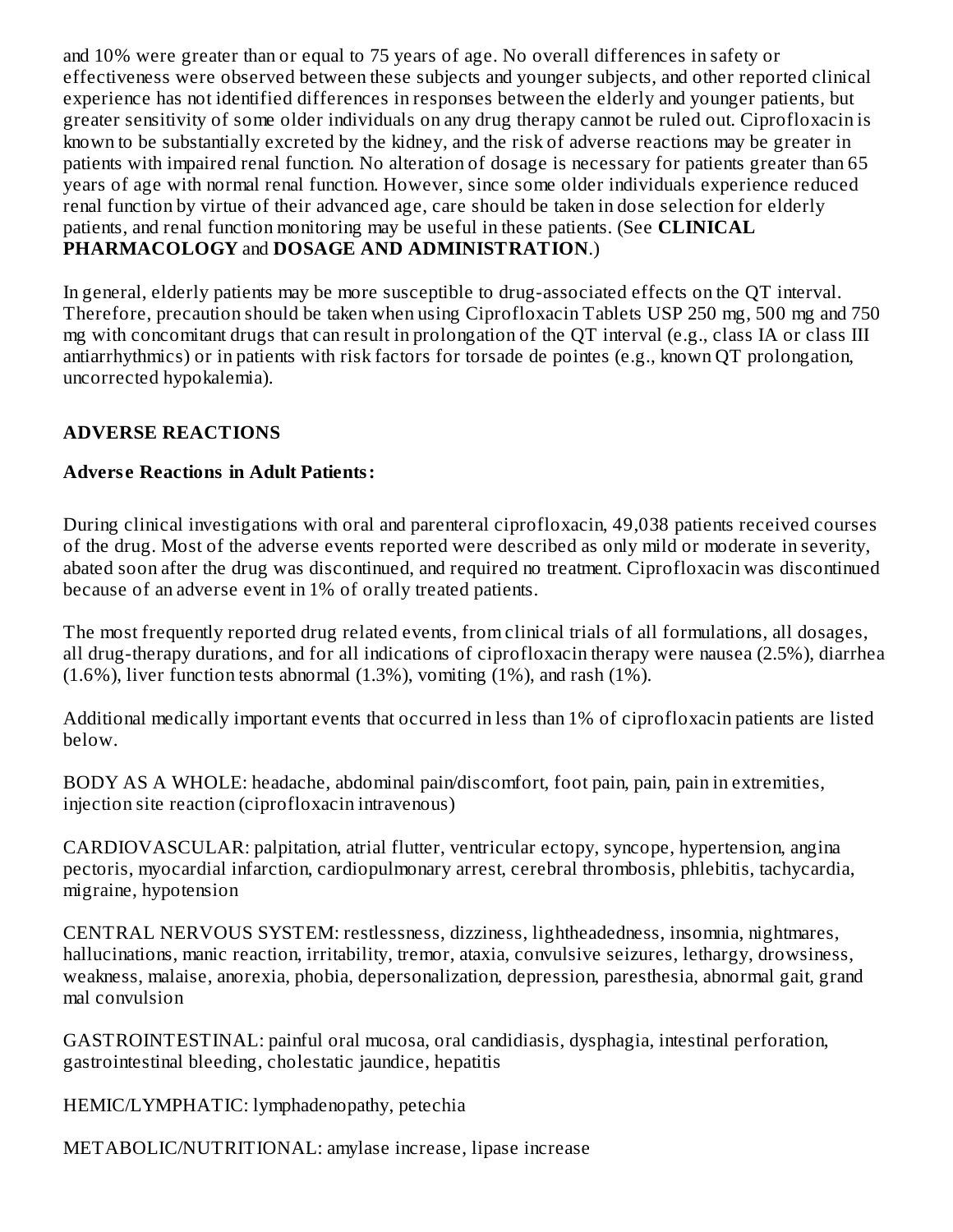MUSCULOSKELETAL: arthralgia or back pain, joint stiffness, achiness, neck or chest pain, flare up of gout

RENAL/UROGENITAL: interstitial nephritis, nephritis, renal failure, polyuria, urinary retention, urethral bleeding, vaginitis, acidosis, breast pain

RESPIRATORY: dyspnea, epistaxis, laryngeal or pulmonary edema, hiccough, hemoptysis, bronchospasm, pulmonary embolism

SKIN/HYPERSENSITIVITY: allergic reaction, pruritus, urticaria, photosensitivity/phototoxicity reaction, flushing, fever, chills, angioedema, edema of the face, neck, lips, conjunctivae or hands, cutaneous candidiasis, hyperpigmentation, erythema nodosum, sweating

SPECIAL SENSES: blurred vision, disturbed vision (change in color perception, overbrightness of lights), decreased visual acuity, diplopia, eye pain, tinnitus, hearing loss, bad taste, chromatopsia

In several instances nausea, vomiting, tremor, irritability, or palpitation were judged by investigators to be related to elevated serum levels of theophylline possibly as a result of drug interaction with ciprofloxacin.

In randomized, double-blind controlled clinical trials comparing ciprofloxacin tablets (500 mg BID) to cefuroxime axetil (250 mg-500 mg BID) and to clarithromycin (500 mg BID) in patients with respiratory tract infections, ciprofloxacin demonstrated a CNS adverse event profile comparable to the control drugs.

## **Advers e Reactions in Pediatric Patients:**

Ciprofloxacin, administered I.V. and /or orally, was compared to a cephalosporin for treatment of complicated urinary tract infections (cUTI) or pyelonephritis in pediatric patients 1 to 17 years of age (mean age of  $6 \pm 4$  years). The trial was conducted in the US, Canada, Argentina, Peru, Costa Rica, Mexico, South Africa, and Germany. The duration of therapy was 10 to 21 days (mean duration of treatment was 11 days with a range of 1 to 88 days). The primary objective of the study was to assess musculoskeletal and neurological safety within 6 weeks of therapy and through one year of follow-up in the 335 ciprofloxacin- and 349 comparator-treated patients enrolled.

An Independent Pediatric Safety Committee (IPSC) reviewed all cases of musculoskeletal adverse events as well as all patients with an abnormal gait or abnormal joint exam (baseline or treatmentemergent). These events were evaluated in a comprehensive fashion and included such conditions as arthralgia, abnormal gait, abnormal joint exam, joint sprains, leg pain, back pain, arthrosis, bone pain, pain, myalgia, arm pain, and decreased range of motion in a joint. The affected joints included: knee, elbow, ankle, hip, wrist, and shoulder. Within 6 weeks of treatment initiation, the rates of these events were 9.3% (31/335) in the ciprofloxacin-treated group versus 6% (21/349) in comparator-treated patients. The majority of these events were mild or moderate in intensity. All musculoskeletal events occurring by 6 weeks resolved (clinical resolution of signs and symptoms), usually within 30 days of end of treatment. Radiological evaluations were not routinely used to confirm resolution of the events. The events occurred more frequently in ciprofloxacin-treated patients than control patients, regardless of whether they received I.V. or oral therapy. Ciprofloxacin-treated patients were more likely to report more than one event and on more than one occasion compared to control patients. These events occurred in all age groups and the rates were consistently higher in the ciprofloxacin group compared to the control group. At the end of 1 year, the rate of these events reported at any time during that period was 13.7% (46/335) in the ciprofloxacin-treated group versus 9.5% (33/349) comparator-treated patients.

An adolescent female discontinued ciprofloxacin for wrist pain that developed during treatment. An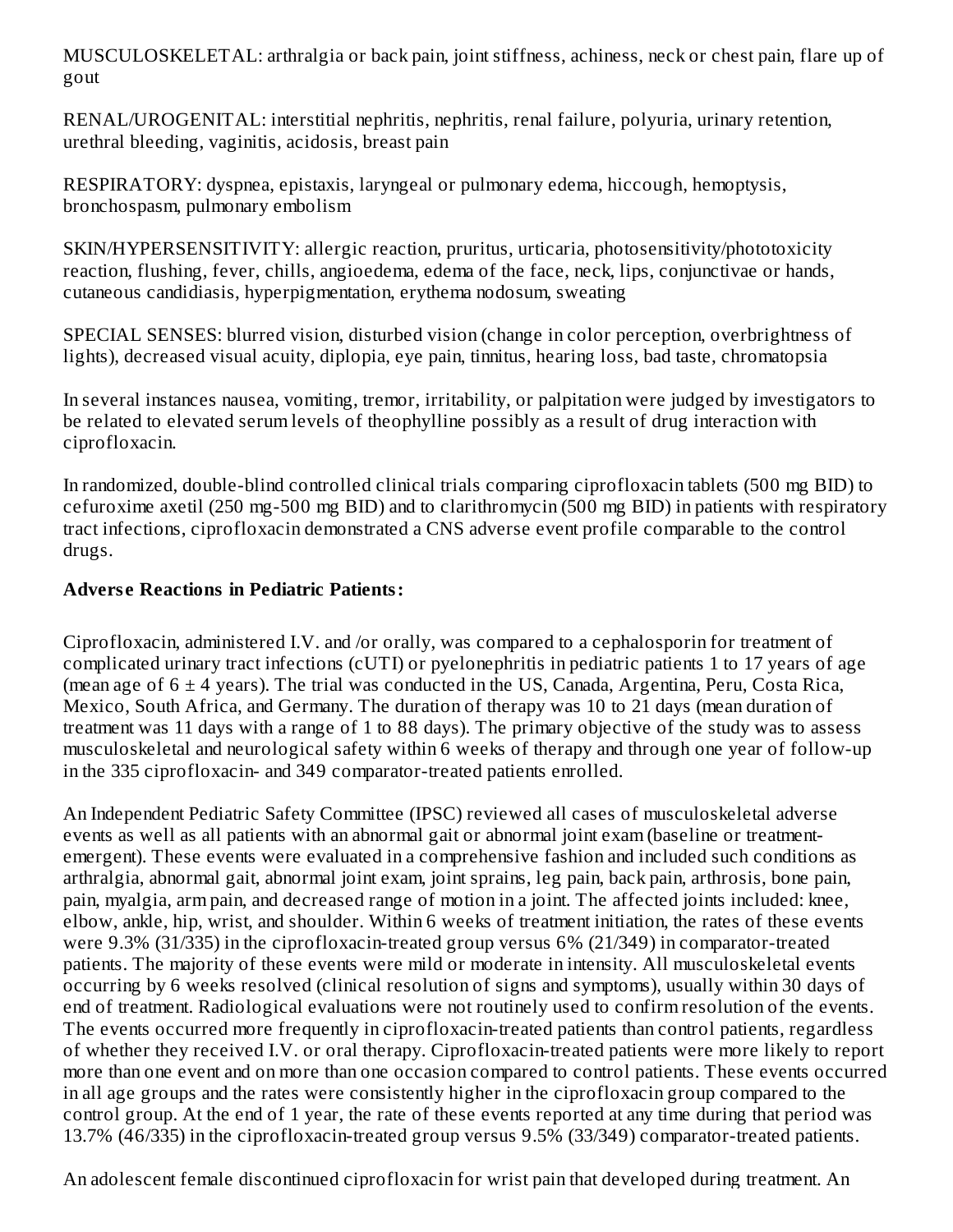An adolescent female discontinued ciprofloxacin for wrist pain that developed during treatment. An MRI performed 4 weeks later showed a tear in the right ulnar fibrocartilage. A diagnosis of overuse syndrome secondary to sports activity was made, but a contribution from ciprofloxacin cannot be excluded. The patient recovered by 4 months without surgical intervention.

|                               | Ciprofloxacin Comparator     |                     |
|-------------------------------|------------------------------|---------------------|
| All Patients (within 6 weeks) | $31/335 (9.3\%)$ 21/349 (6%) |                     |
| 95% Confidence Interval*      | $(-0.8\%,$<br>$+7.2%$        |                     |
| Age Group                     |                              |                     |
| $\geq$ 12 months < 24 months  | $1/36$ $(2.8\%)$             | 0/41                |
| $\geq$ 2 years < 6 years      | 5/124(4%)                    | $3/118$ $(2.5%)$    |
| $\geq 6$ years < 12 years     | 18/143<br>$(12.6\%)$         | 12/153<br>$(7.8\%)$ |
| $\geq$ 12 years to 17 years   | 7/32 (21.9%)                 | 6/37(16.2)<br>$%$ ) |
| All Patients (within 1 year)  | 46/335<br>(13.7%)            | 33/349<br>$(9.5\%)$ |
| 95% Confidence Interval*      | $(-0.6\%, +)$<br>$9.1\%$     |                     |

#### **Findings Involving Joint or Peri-articular Tissues as Ass ess ed by the IPSC**

\*The study was designed to demonstrate that the arthropathy rate for the ciprofloxacin group did not exceed

that of the control group by more than  $+6\%$ . At both the 6 week and 1 year

evaluations, the 95% confidence

interval indicated that it could not be concluded that ciprofloxacin group

had findings comparable to the control group.

The incidence rates of neurological events within 6 weeks of treatment initiation were 3% (9/335) in the ciprofloxacin group versus 2% (7/349) in the comparator group and included dizziness, nervousness, insomnia, and somnolence.

In this trial, the overall incidence rates of adverse events regardless of relationship to study drug and within 6 weeks of treatment initiation were 41% (138/335) in the ciprofloxacin group versus 31% (109/349) in the comparator group. The most frequent events were gastrointestinal: 15% (50/335) of ciprofloxacin patients compared to 9% (31/349) of comparator patients. Serious adverse events were seen in 7.5% (25/335) of ciprofloxacin-treated patients compared to 5.7% (20/349) of control patients. Discontinuation of drug due to an adverse event was observed in 3% (10/335) of ciprofloxacin-treated patients versus 1.4% (5/349) of comparator patients. Other adverse events that occurred in at least 1% of ciprofloxacin patients were diarrhea 4.8%, vomiting 4.8%, abdominal pain 3.3%, accidental injury 3%, rhinitis 3%, dyspepsia 2.7%, nausea 2.7%, fever 2.1%, asthma 1.8% and rash 1.8%.

In addition to the events reported in pediatric patients in clinical trials, it should be expected that events reported in adults during clinical trials or post-marketing experience may also occur in pediatric patients.

## **Post-Marketing Advers e Event Reports:**

The following adverse events have been reported from worldwide marketing experience with quinolones, including ciprofloxacin. Because these events are reported voluntarily from a population of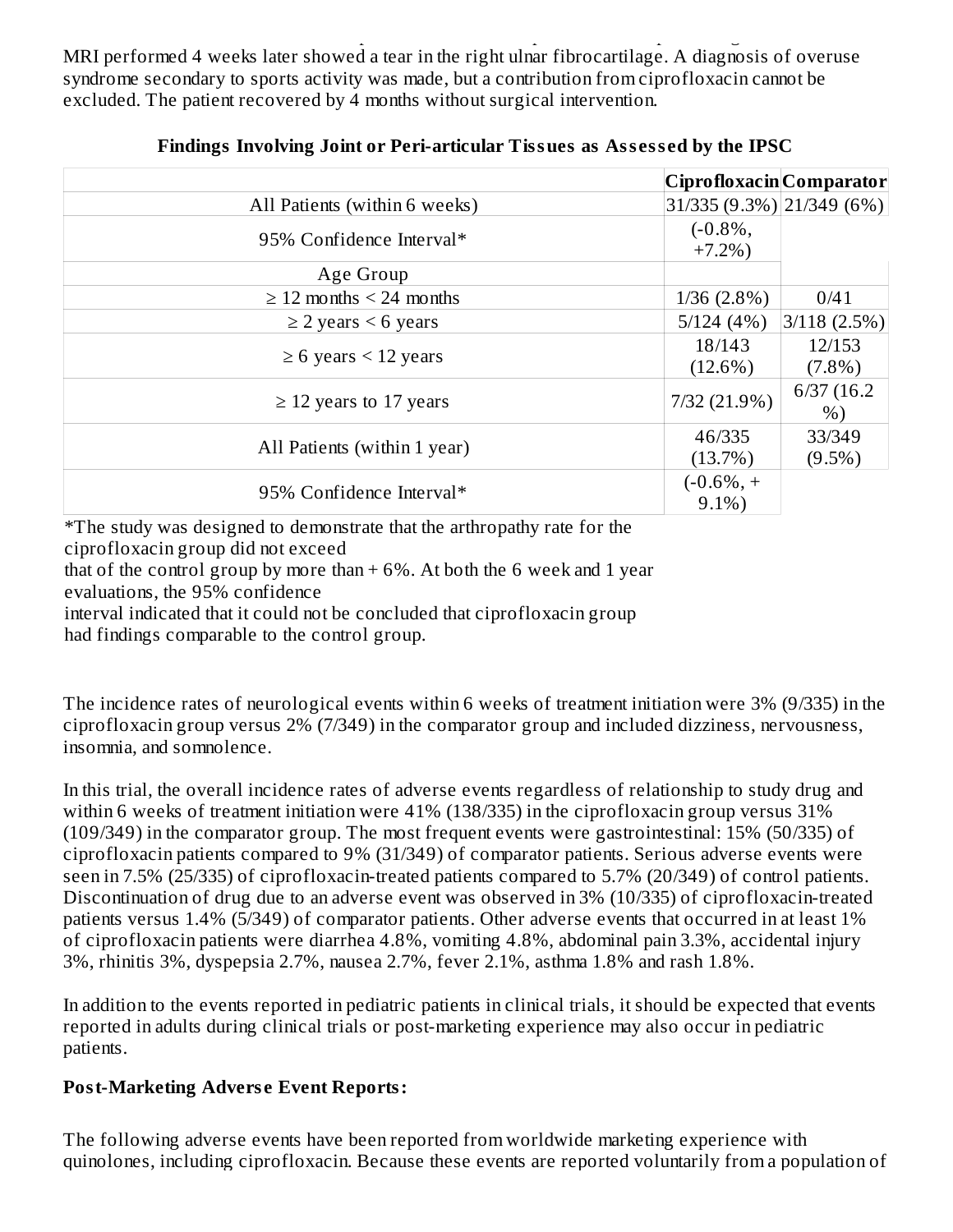uncertain size, it is not always possible to reliably estimate their frequency or establish a causal relationship to drug exposure. Decisions to include these events in labeling are typically based on one or more of the following factors: (1) seriousness of the event, (2) frequency of the reporting, or (3) strength of causal connection to the drug.

Agitation, agranulocytosis, albuminuria, anaphylactic reactions (including life-threatening anaphylactic shock), anosmia, candiduria, cholesterol elevation (serum), confusion, constipation, delirium, dyspepsia, dysphagia, erythema multiforme, exfoliative dermatitis, fixed eruption, flatulence, glucose elevation (blood), hemolytic anemia, hepatic failure (including fatal cases), hepatic necrosis, hyperesthesia, hypertonia, hypesthesia, hypotension (postural), jaundice, marrow depression (life threatening), methemoglobinemia, moniliasis (oral, gastrointestinal, vaginal), myalgia, myasthenia, myasthenia gravis (possible exacerbation), myoclonus, nystagmus, pancreatitis, pancytopenia (life threatening or fatal outcome), peripheral neuropathy, phenytoin alteration (serum), photosensitivity/phototoxicity reaction, potassium elevation (serum), prothrombin time prolongation or decrease, pseudomembranous colitis (The onset of pseudomembranous colitis symptoms may occur during or after antimicrobial treatment.), psychosis (toxic), renal calculi, serum sickness like reaction, Stevens-Johnson syndrome, taste loss, tendinitis, tendon rupture, torsade de pointes, toxic epidermal necrolysis (Lyell's Syndrome), triglyceride elevation (serum), twitching, vaginal candidiasis, and vasculitis. (See **PRECAUTIONS**.)

Adverse events were also reported by persons who received ciprofloxacin for anthrax post-exposure prophylaxis following the anthrax bioterror attacks of October 2001. (See also **INHALATIONAL ANTHRAX – ADDITIONAL INFORMATION.**)

## **Advers e Laboratory Changes:**

Changes in laboratory parameters listed as adverse events without regard to drug relationship are listed below:

Hepatic – Elevations of ALT (SGPT) (1.9%), AST (SGOT) (1.7%), alkaline phosphatase (0.8%), LDH (0.4%), serum bilirubin (0.3%).

Hematologic – Eosinophilia (0.6%), leukopenia (0.4%), decreased blood platelets (0.1%), elevated blood platelets (0.1%), pancytopenia (0.1%).

Renal – Elevations of serum creatinine (1.1%), BUN (0.9%), CRYSTALLURIA, CYLINDRURIA, AND HEMATURIA HAVE BEEN REPORTED.

Other changes occurring in less than 0.1% of courses were: elevation of serum gammaglutamyl transferase, elevation of serum amylase, reduction in blood glucose, elevated uric acid, decrease in hemoglobin, anemia, bleeding diathesis, increase in blood monocytes, leukocytosis.

## **OVERDOSAGE**

In the event of acute overdosage, reversible renal toxicity has been reported in some cases. The stomach should be emptied by inducing vomiting or by gastric lavage. The patient should be carefully observed and given supportive treatment, including monitoring of renal function and administration of magnesium, aluminum, or calcium containing antacids which can reduce the absorption of ciprofloxacin. Adequate hydration must be maintained. Only a small amount of ciprofloxacin (< 10%) is removed from the body after hemodialysis or peritoneal dialysis.

Single doses of ciprofloxacin were relatively non-toxic via the oral route of administration in mice, rats, and dogs. No deaths occurred within a 14-day post treatment observation period at the highest oral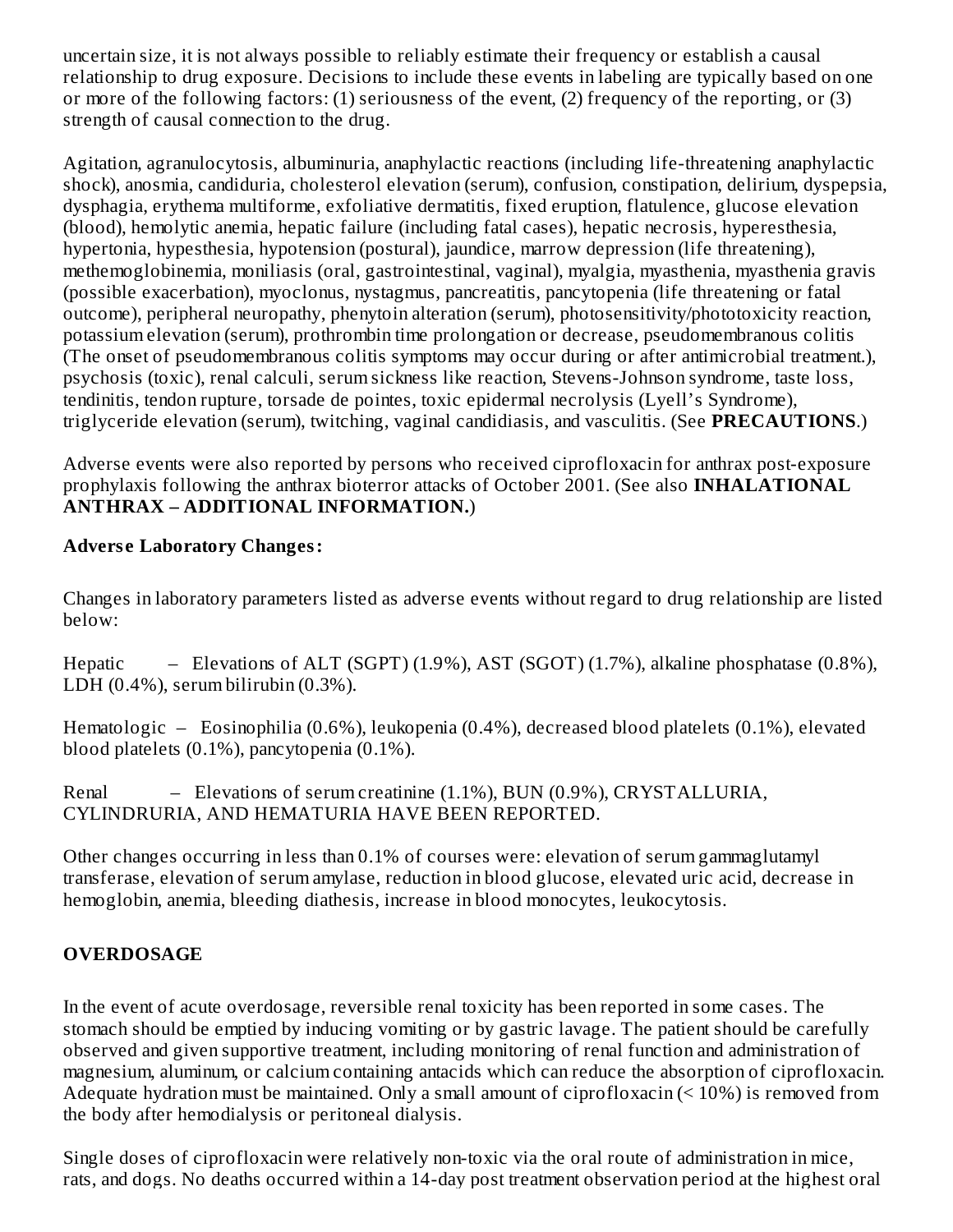rats, and dogs. No deaths occurred within a 14-day post treatment observation period at the highest oral doses tested; up to 5000 mg/kg in either rodent species, or up to 2500 mg/kg in the dog. Clinical signs observed included hypoactivity and cyanosis in both rodent species and severe vomiting in dogs. In rabbits, significant mortality was seen at doses of ciprofloxacin > 2500 mg/kg. Mortality was delayed in these animals, occurring 10-14 days after dosing.

In mice, rats, rabbits and dogs, significant toxicity including tonic/clonic convulsions was observed at intravenous doses of ciprofloxacin between 125 and 300 mg/kg.

## **DOSAGE AND ADMINISTRATION - ADULTS**

Ciprofloxacin Tablets USP 250 mg, 500 mg and 750 mg should be administered orally to adults as described in the Dosage Guidelines table.

The determination of dosage for any particular patient must take into consideration the severity and nature of the infection, the susceptibility of the causative organism, the integrity of the patient's hostdefense mechanisms, and the status of renal function and hepatic function.

The duration of treatment depends upon the severity of infection. The usual duration is 7 to 14 days; however, for severe and complicated infections more prolonged therapy may be required. Ciprofloxacin should be administered at least 2 hours before or 6 hours after magnesium/aluminum antacids, or sucralfate, Videx® (didanosine) chewable/buffered tablets or pediatric powder for oral solution, other highly buffered drugs, or other products containing calcium, iron or zinc.

| <b>ADULT DOSAGE GUIDELINES</b>      |                     |                                              |                        |                                      |
|-------------------------------------|---------------------|----------------------------------------------|------------------------|--------------------------------------|
| <b>Infection</b>                    | <b>Severity</b>     |                                              | Dose Frequency         | <b>Usual</b><br>Durations $^\dagger$ |
| <b>Urinary Tract</b>                | Acute Uncomplicated | 250<br>mg                                    | q 12 h                 | 3 Days                               |
| Mild/Moderate                       | 250 mg              | q 12<br>$\mathbf h$                          | 7 to 14<br>Days        |                                      |
| Severe/Complicated                  | 500 mg              | q 12<br>$\boldsymbol{\mathrm{h}}$            | 7 to 14<br>Days        |                                      |
| <b>Chronic Bacterial Prostatits</b> | Mild/Moderate       | 500<br>mg                                    | q 12 h                 | 28 Days                              |
| <b>Lower Respiratory Tract</b>      | Mild/Moderate       | 500<br>mg                                    | q 12 h                 | 7 to 14<br>days                      |
| Severe/Complicated                  | 750 mg              | q 12<br>$\boldsymbol{\mathrm{h}}$            | 7 to 14<br>days        |                                      |
| <b>Acute Sinusitis</b>              | Mild/Moderate       | 500<br>mg                                    | q 12 h                 | 10 days                              |
| Skin and Skin Structure             | Mild/Moderate       | 500<br>mg                                    | q 12 h                 | 7 to 14<br>Days                      |
| Severe/Complicated                  | 750 mg              | q <sub>12</sub><br>$\boldsymbol{\mathrm{h}}$ | 7 to 14<br>Days        |                                      |
| Bone and Joint                      | Mild/Moderate       | 500<br>mg                                    | q 12 h                 | $\geq$ 4 to 6<br>weeks               |
| Severe/Complicated                  | 750 mg              | q 12<br>$\mathbf h$                          | $\geq 4$ to 6<br>weeks |                                      |
| Intra-Abdominal <sup>*</sup>        | Complicated         | 500<br>mg                                    | q 12 h                 | 7 to 14<br>Days                      |
|                                     |                     | $F\Omega$                                    |                        | $F \leftarrow \pi$                   |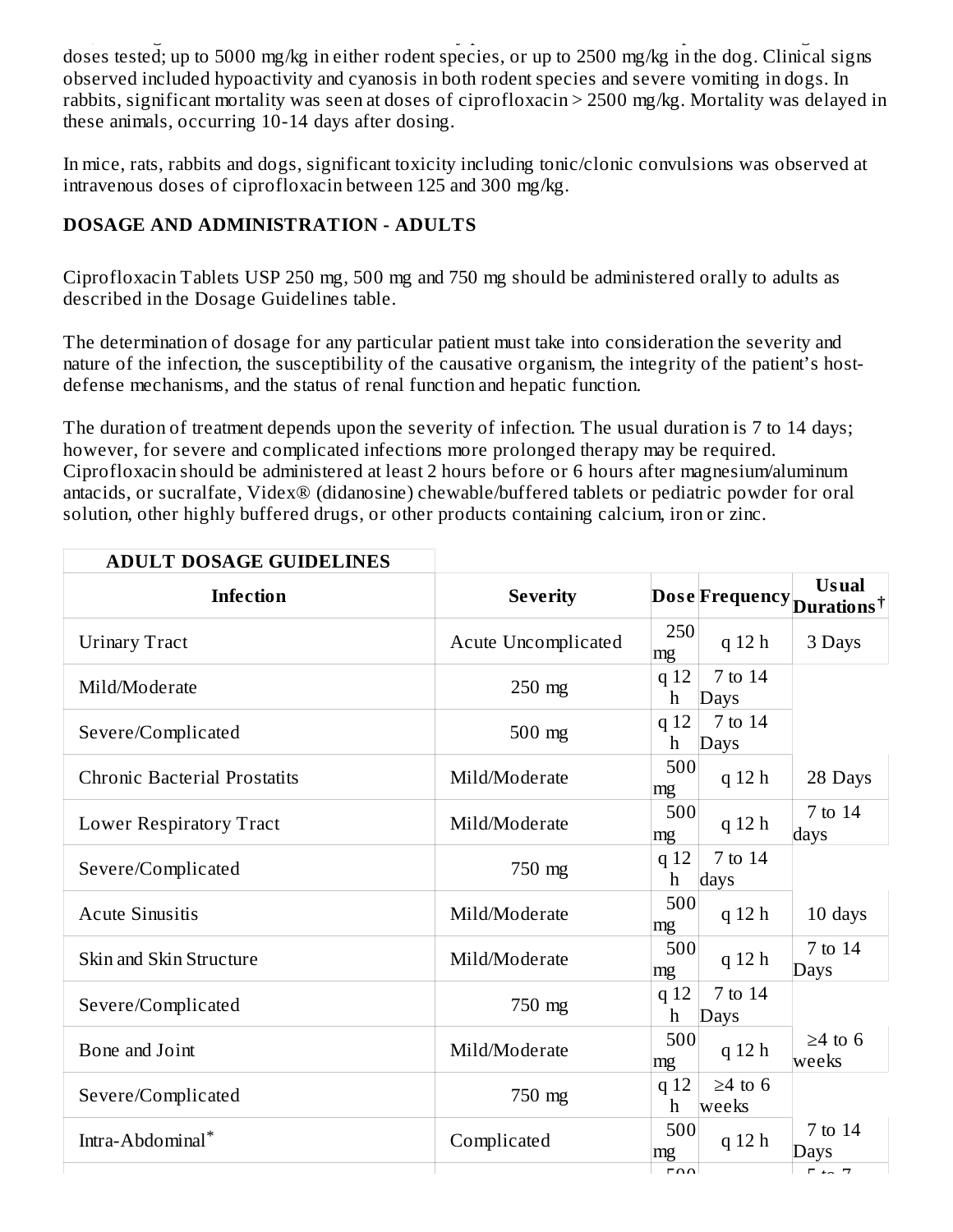| Infectious Diarrhea                                | Mild/Moderate/Severe | ouu<br>mg | q 12 h | 50/<br>Days |
|----------------------------------------------------|----------------------|-----------|--------|-------------|
| <b>Typhoid Fever</b>                               | Mild/Moderate        | 500<br>mg | q 12 h | 10 Days     |
| <b>Urethral and Cervical</b>                       | Uncomplicated        | 250       | single | single      |
| Gonococcal Infections                              |                      | mg        | dose   | dose        |
| Inhalational anthrax (post-exposure) <sup>**</sup> |                      | 500<br>mg | q 12 h | 60 Days     |

used in conjunction with metronidazole \*

Generally ciprofloxacin should be **†**

continued for at least 2 days after the signs and symptoms of infection

have disappeared, except for inhalational anthrax (post-exposure).

Drug administration should begin as soon \*\* as possible after suspected or confirmed exposure.

This indication is based on a surrogate endpoint, ciprofloxacin serum concentrations achieved in humans,

reasonably likely to predict clinical benefit.<sup>4</sup> For a discussion of ciprofloxacin serum concentrations in various

human populations, see **INHALATIONAL ANTHRAX – ADDITIONAL INFORMATION**.

#### **Conversion of I.V. to Oral Dosing in Adults:**

Patients whose therapy is started with CIPRO I.V. may be switched to Ciprofloxacin Tablets USP 250 mg, 500 mg and 750 mg when clinically indicated at the discretion of the physician (See **CLINICAL PHARMACOLOGY** and table below for the equivalent dosing regimens).

#### **Equivalent AUC Dosing Regimens**

|                                 | Cipro Oral Dosage Equivalent Cipro I.V. Dosage |
|---------------------------------|------------------------------------------------|
| $ 250 \text{ mg}$ Tablet q 12 h | 200 mg I.V. q 12 h                             |
| $ 500 \text{ mg}$ Tablet q 12 h | 400 mg I.V. q 12 h                             |
| $ 750 \text{ mg}$ Tablet q 12 h | 400 mg I.V. q 8 h                              |

#### **Adults with Impaired Renal Function:**

Ciprofloxacin is eliminated primarily by renal excretion; however, the drug is also metabolized and partially cleared through the biliary system of the liver and through the intestine. These alternative pathways of drug elimination appear to compensate for the reduced renal excretion in patients with renal impairment. Nonetheless, some modification of dosage is recommended, particularly for patients with severe renal dysfunction. The following table provides dosage guidelines for use in patients with renal impairment:

#### **RECOMMENDED STARTING AND**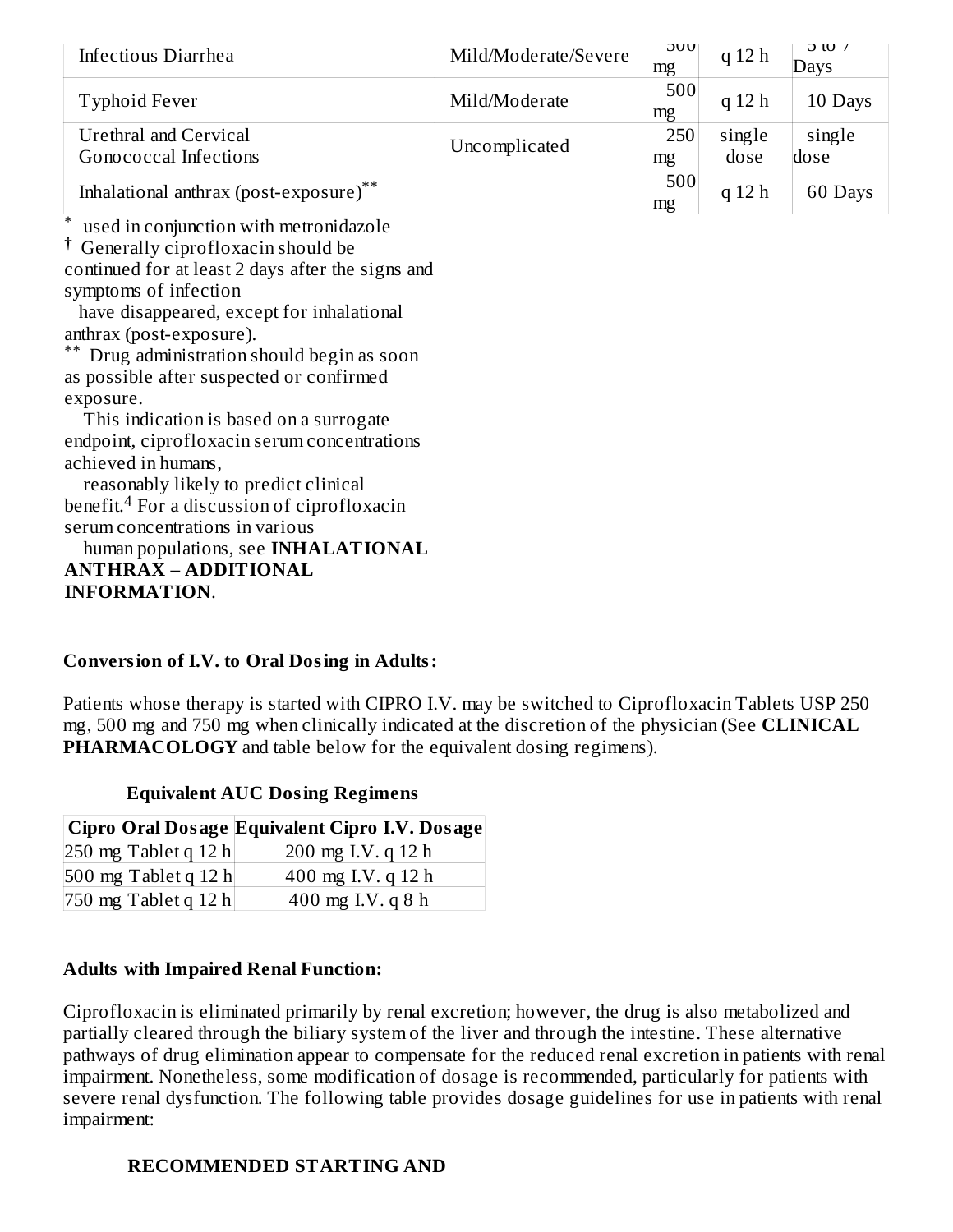#### **MAINTENANCE DOSES FOR PATIENTS WITH IMPAIRED RENAL FUNCTION**

| Creatinine Clearance (mL/min)                      | Dose                                  |
|----------------------------------------------------|---------------------------------------|
| > 50                                               | See Usual Dosage.                     |
| $30 - 50$                                          | 250-500 mg q 12 h                     |
| $5 - 29$                                           | 250-500 mg q 18 h                     |
| Patients on hemodialysis<br>or Peritoneal dialysis | 250-500 mg q 24 h<br>(after dialysis) |

When only the serum creatinine concentration is known, the following formula may be used to estimate creatinine clearance.

Weight (kg)  $x(140 - age)$ Men: Creatinine clearance  $(mL/min) = 72$  x serum creatinine  $(mg/dL)$ 

Women: 0.85 x the value calculated for men.

The serum creatinine should represent a steady state of renal function.

In patients with severe infections and severe renal impairment, a unit dose of 750 mg may be administered at the intervals noted above. Patients should be carefully monitored.

## **DOSAGE AND ADMINISTRATION - PEDIATRICS**

Ciprofloxacin Tablets USP 250 mg, 500 mg and 750 mg should be administered orally as described in the Dosage Guidelines table. An increased incidence of adverse events compared to controls, including events related to joints and/or surrounding tissues, has been observed. (See **ADVERSE REACTIONS** and **CLINICAL STUDIES**.)

Dosing and initial route of therapy (i.e., I.V. or oral) for complicated urinary tract infection or pyelonephritis should be determined by the severity of the infection. In the clinical trial, pediatric patients with moderate to severe infection were initiated on 6 to 10 mg/kg I.V. every 8 hours and allowed to switch to oral therapy (10 to 20 mg/kg every 12 hours), at the discretion of the physician.

|                                                   | Infection | Route of<br>Adminis tration | <b>Dose</b><br>(mg/kg)                                                                                                   | Frequency <br>Dura <u>tion</u> | <b>T</b> otal      |
|---------------------------------------------------|-----------|-----------------------------|--------------------------------------------------------------------------------------------------------------------------|--------------------------------|--------------------|
| Complicated<br>Urinary Tract or<br>Pyelonephritis |           | Intravenous                 | 6 to 10 mg/kg<br>$($ maximum 400<br>mg<br>per dose; not to<br>be exceeded<br>even in patients<br>weighing<br>$> 51 kg$ ) | Every 8<br>hours               | $10 - 21$<br>days* |
|                                                   |           |                             | 10 mg/kg to $20$<br>mg/kg                                                                                                |                                |                    |

# **PEDIATRIC DOSAGE GUIDELINES**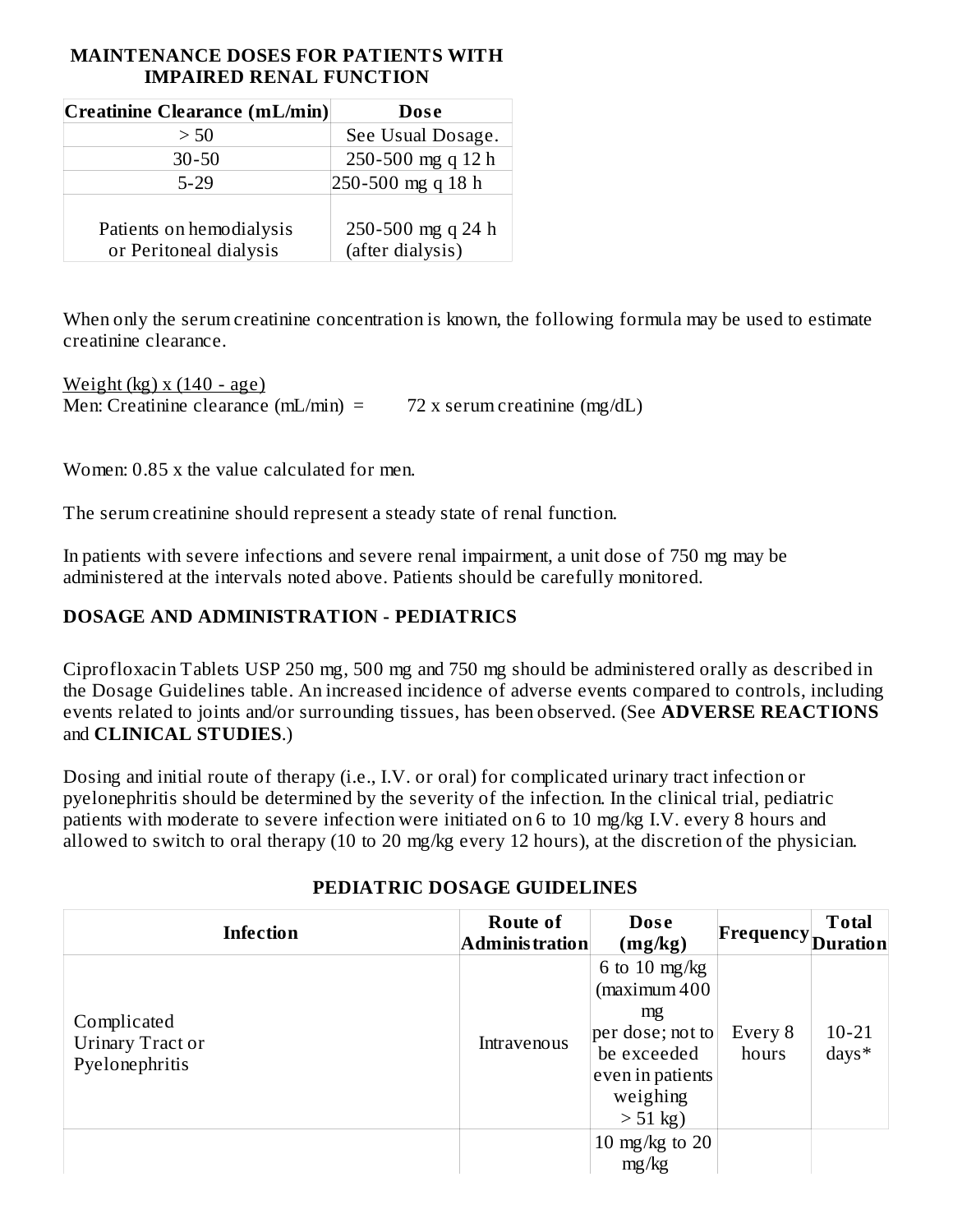| (patients from<br>1 to 17 years of<br>age)          | Oral                                               | (maximum 750<br>mg per<br>dose; not to be<br>exceeded<br>even in patients<br>weighing<br>$> 51 kg$ ) | Every 12<br>hours |         |
|-----------------------------------------------------|----------------------------------------------------|------------------------------------------------------------------------------------------------------|-------------------|---------|
| <b>Inhalational</b><br>Anthrax<br>(Post-Exposure)** | Intravenous                                        | $10 \text{ mg/kg}$<br>$(\text{maximum } 400)$<br>mg per<br>dose)                                     | Every 12<br>hours | 60 days |
| Oral                                                | $15 \text{ mg/kg}$<br>(maximum 500<br>mg per dose) | Every 12 hours                                                                                       |                   |         |

\* The total duration of therapy for complicated

urinary tract infection and pyelonephritis in

the clinical trial was determined by the physician. The mean duration of treatment was

11 days (range 10 to 21 days).

\*\* Drug administration should begin as soon as possible after suspected or confirmed

exposure to *Bacillus anthracis* spores. This indication is based on a surrogate endpoint,

ciprofloxacin serum concentrations achieved in

humans, reasonably likely to predict

clinical benefit.<sup>5</sup> For a discussion of ciprofloxacin serum concentrations in various

human populations, see **INHALATIONAL ANTHRAX – ADDITIONAL**

**INFORMATION**.

Pediatric patients with moderate to severe renal insufficiency were excluded from the clinical trial of complicated urinary tract infection and pyelonephritis. No information is available on dosing adjustments necessary for pediatric patients with moderate to severe renal insufficiency (i.e., creatinine clearance of  $< 50 \text{ mL/min} / 1.73 \text{ m}^2$ ).

## **HOW SUPPLIED**

Ciprofloxacin Tablets are available as round biconvex white to slightly yellowish film coated tablets containing 250 mg of ciprofloxacin. The 250 mg tablet is embossed with the word "P" on one side and "250" on reverse side. The 500 mg and 750 mg tablet are available as capsule shaped, white to slightly yellowish film coated tablets with the word "P" embossed on one side and "500" or "750" on reverse side, respectively.

|  | Strength NDC Code                      | <b>Tablet Identification</b> |
|--|----------------------------------------|------------------------------|
|  | 250 mg NDC 16571-411-05                | P 250                        |
|  | Bottles of 50: 500 mg NDC 16571-412-05 | P 500                        |
|  | 750 mg NDC 16571-413-05                | P 750                        |
|  | 250 mg NDC 16571-411-10                | P 250                        |
|  | Bottles of 100:500 mg NDC 16571-412-10 | P 500                        |
|  | 750 mg NDC 16571-413-10                | P 750                        |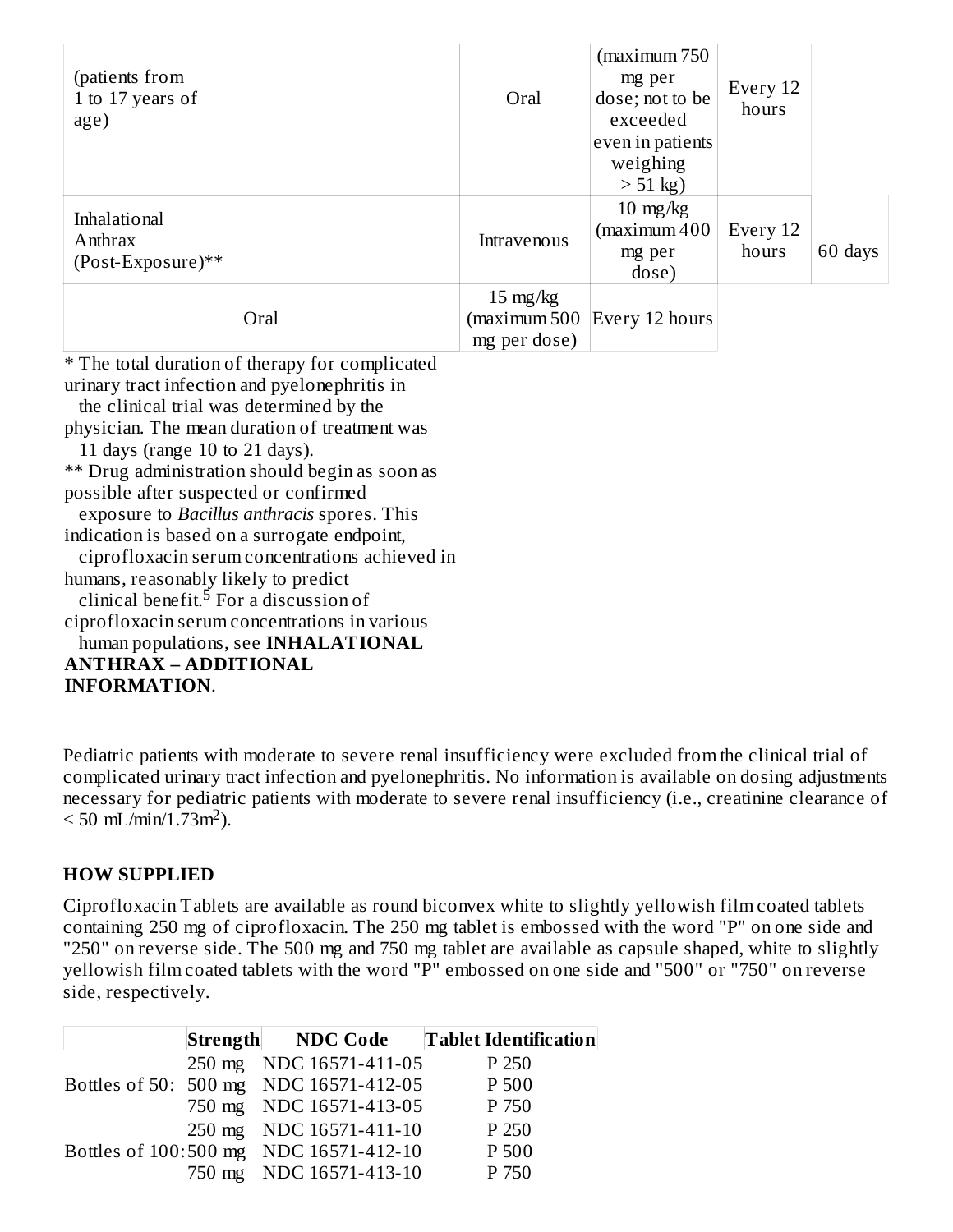|                                        | 250 mg NDC 16571-411-50 | P 250 |
|----------------------------------------|-------------------------|-------|
| Bottles of 500:500 mg NDC 16571-412-50 |                         | P 500 |
|                                        | 750 mg NDC 16571-413-50 | P 750 |

#### **Store below 30°C (86°F).**

Manufactured by: Unique Pharmaceutical Laboratories Neelam Centre, Hind Cycle Road Worli, Mumbai 400 025, India

Distributed by: PACK Pharmaceuticals, LLC, Buffalo Grove, IL 60089 USA

## **ANIMAL PHARMACOLOGY**

Ciprofloxacin and other quinolones have been shown to cause arthropathy in immature animals of most species tested. (See **WARNINGS**.) Damage of weight bearing joints was observed in juvenile dogs and rats. In young beagles, 100 mg/kg ciprofloxacin, given daily for 4 weeks, caused degenerative articular changes of the knee joint. At 30 mg/kg, the effect on the joint was minimal. In a subsequent study in young beagle dogs, oral ciprofloxacin doses of 30 mg/kg and 90 mg/kg ciprofloxacin (approximately 1.3- and 3.5-times the pediatric dose based upon comparative plasma AUCs) given daily for 2 weeks caused articular changes which were still observed by histopathology after a treatment-free period of 5 months. At 10 mg/kg (approximately 0.6-times the pediatric dose based upon comparative plasma AUCs), no effects on joints were observed. This dose was also not associated with arthrotoxicity after an additional treatment-free period of 5 months. In another study, removal of weight bearing from the joint reduced the lesions but did not totally prevent them.

Crystalluria, sometimes associated with secondary nephropathy, occurs in laboratory animals dosed with ciprofloxacin. This is primarily related to the reduced solubility of ciprofloxacin under alkaline conditions, which predominate in the urine of test animals; in man, crystalluria is rare since human urine is typically acidic. In rhesus monkeys, crystalluria without nephropathy was noted after single oral doses as low as 5 mg/kg. (approximately 0.07-times the highest recommended therapeutic dose based upon mg/m<sup>2</sup>). After 6 months of intravenous dosing at 10 mg/kg/day, no nephropathological changes were noted; however, nephropathy was observed after dosing at 20 mg/kg/day for the same duration (approximately 0.2-times the highest recommended therapeutic dose based upon mg/m<sup>2</sup>).

In dogs, ciprofloxacin at 3 and 10 mg/kg by rapid I.V. injection (15 sec.) produces pronounced hypotensive effects. These effects are considered to be related to histamine release, since they are partially antagonized by pyrilamine, an antihistamine. In rhesus monkeys, rapid I.V. injection also produces hypotension but the effect in this species is inconsistent and less pronounced.

In mice, concomitant administration of nonsteroidal anti-inflammatory drugs such as phenylbutazone and indomethacin with quinolones has been reported to enhance the CNS stimulatory effect of quinolones.

Ocular toxicity seen with some related drugs has not been observed in ciprofloxacin-treated animals.

#### **CLINICAL STUDIES**

#### **Complicated Urinary Tract Infection and Pyelonephritis – Efficacy in Pediatric Patients:**

NOTE: Although effective in clinical trials, ciprofloxacin is not a drug of first choice in the pediatric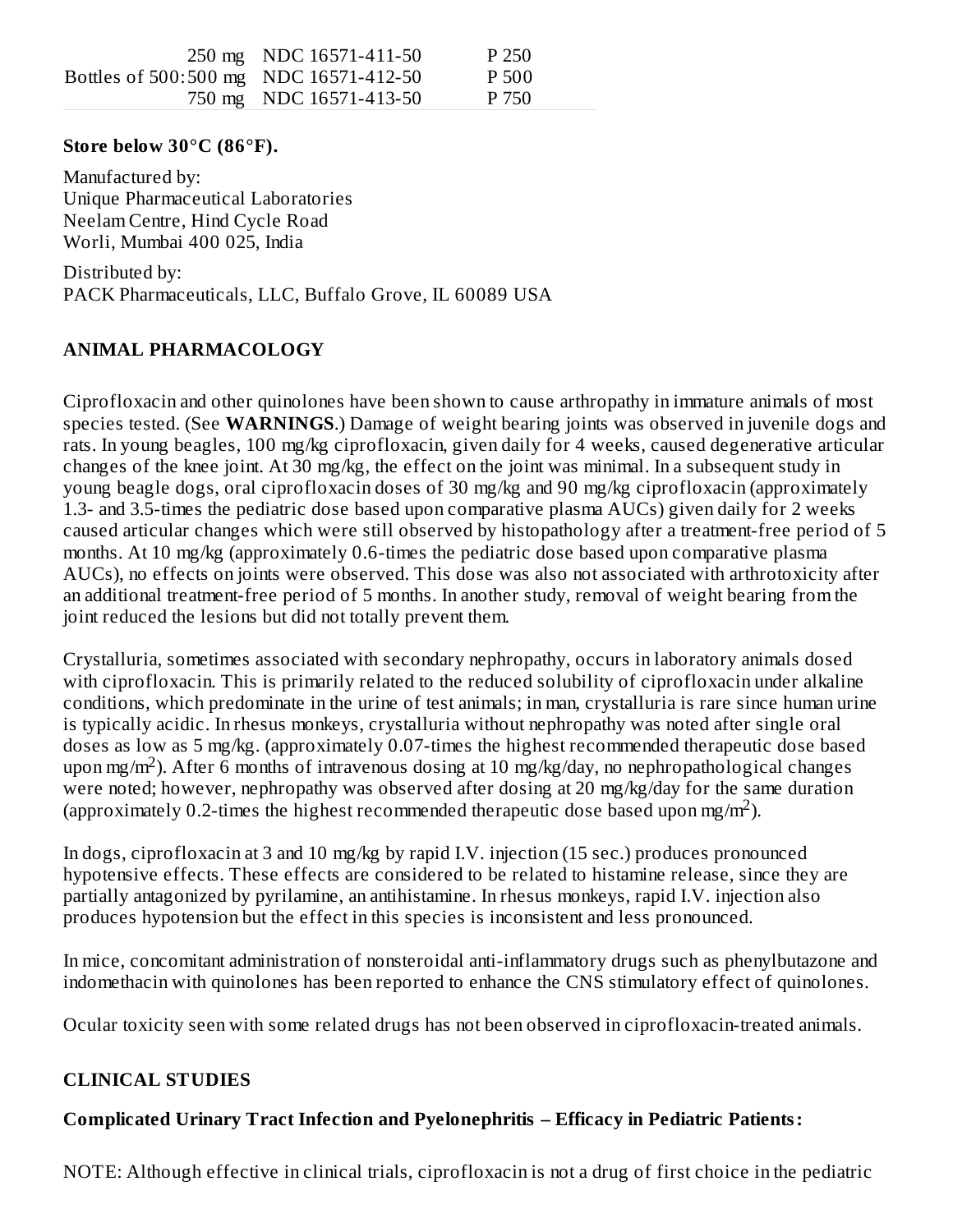population due to an increased incidence of adverse events compared to controls, including events related to joints and/or surrounding tissues.

Ciprofloxacin, administered I.V. and/or orally, was compared to a cephalosporin for treatment of complicated urinary tract infections (cUTI) and pyelonephritis in pediatric patients 1 to 17 years of age (mean age of  $6 \pm 4$  years). The trial was conducted in the US, Canada, Argentina, Peru, Costa Rica, Mexico, South Africa, and Germany. The duration of therapy was 10 to 21 days (mean duration of treatment was 11 days with a range of 1 to 88 days). The primary objective of the study was to assess musculoskeletal and neurological safety.

Patients were evaluated for clinical success and bacteriological eradication of the baseline organism(s) with no new infection or superinfection at 5 to 9 days post-therapy (Test of Cure or TOC). The Per Protocol population had a causative organism(s) with protocol specified colony count(s) at baseline, no protocol violation, and no premature discontinuation or loss to follow-up (among other criteria).

The clinical success and bacteriologic eradication rates in the Per Protocol population were similar between ciprofloxacin and the comparator group as shown below.

#### **Clinical Success and Bacteriologic Eradication at Test of Cure (5 to 9 Days Post-Therapy)**

|                                                                                        | Ciprofloxacin               | <b>Comparator</b>   |
|----------------------------------------------------------------------------------------|-----------------------------|---------------------|
| <b>Randomized Patients</b>                                                             | 337                         | 352                 |
| Per Protocol Patients                                                                  | 211                         | 231                 |
| Clinical Response at 5 to 9 Days<br>Post-Treatment                                     | 95.7% (202/211)             | 92.6%<br>(214/231)  |
|                                                                                        | 95% CI [-1.3%,<br>$7.3\%$ ] |                     |
| Bacteriologic Eradication by<br>Patient at 5 to 9 Days<br>Post-Treatment*              | 84.4% (178/211)             | 78.3%<br>(181/231)  |
|                                                                                        | 95% CI [-1.3%,<br>13.1%]    |                     |
| Bacteriologic Eradication of the<br>Baseline Pathogen at 5 to 9 Days<br>Post-Treatment |                             |                     |
| Escherichia coli                                                                       | 156/178 (88%)               | 161/179<br>$(90\%)$ |

\* Patients with baseline pathogen(s) eradicated and no new infections or

superinfections/total number of patients. There were 5.5% (6/211) ciprofloxacin and

9.5% (22/231) comparator patients with superinfections or new infections.

#### **INHALATIONAL ANTHRAX IN ADULTS AND PEDIATRICS – ADDITIONAL INFORMATION**

The mean serum concentrations of ciprofloxacin associated with a statistically significant improvement in survival in the rhesus monkey model of inhalational anthrax are reached or exceeded in adult and pediatric patients receiving oral and intravenous regimens. (See **DOSAGE AND ADMINISTRATION**.) Ciprofloxacin pharmacokinetics have been evaluated in various human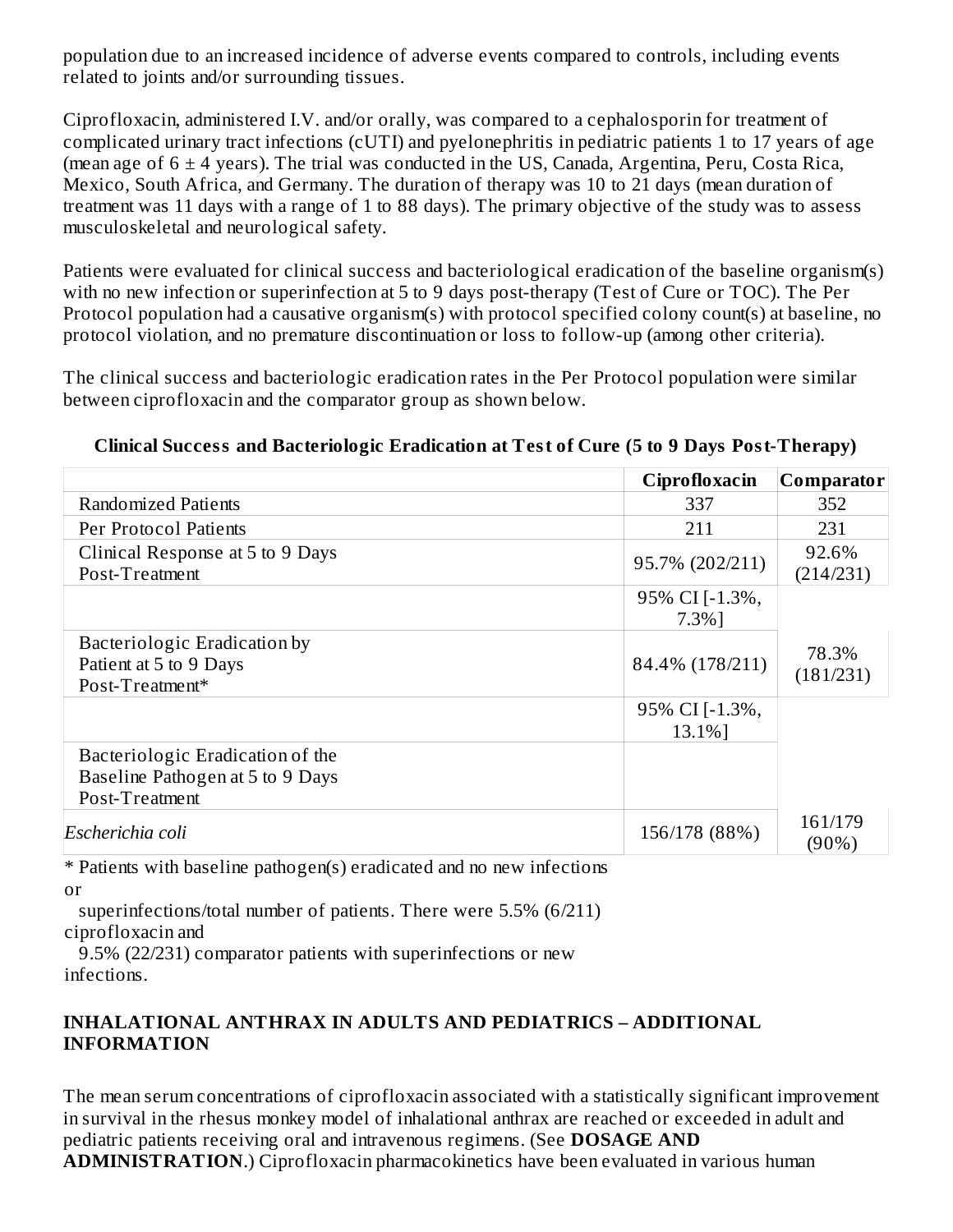populations. The mean peak serum concentration achieved at steady-state in human adults receiving 500 mg orally every 12 hours is 2.97 μg/mL, and 4.56 μg/mL following 400 mg intravenously every 12 hours. The mean trough serum concentration at steady-state for both of these regimens is 0.2 μg/mL. In a study of 10 pediatric patients between 6 and 16 years of age, the mean peak plasma concentration achieved is 8.3 μg/mL and trough concentrations range from 0.09 to 0.26 μg/mL, following two 30 minute intravenous infusions of 10 mg/kg administered 12 hours apart. After the second intravenous infusion patients switched to 15 mg/kg orally every 12 hours achieve a mean peak concentration of 3.6 μg/mL after the initial oral dose. Long-term safety data, including effects on cartilage, following the administration of ciprofloxacin to pediatric patients are limited. (For additional information, see **PRECAUTIONS, Pediatric Use.)** Ciprofloxacin serum concentrations achieved in humans serve as a surrogate endpoint reasonably likely to predict clinical benefit and provide the basis for this indication.  $^5$ 

A placebo-controlled animal study in rhesus monkeys exposed to an inhaled mean dose of  $11$   $LD_{50}$  (~5.5  $\rm x~10^5$  spores (range 5-30  $\rm LD_{50})$  of *B. anthracis* was conducted. The minimal inhibitory concentration (MIC) of ciprofloxacin for the anthrax strain used in this study was 0.08 μg/mL. In the animals studied, mean serum concentrations of ciprofloxacin achieved at expected  $\rm T_{max}$  (1 hour post-dose) following oral dosing to steady-state ranged from 0.98 to 1.69 μg/mL. Mean steady-state trough concentrations at 12 hours post-dose ranged from 0.12 to 0.19  $\mu$ g/mL.<sup>6</sup> Mortality due to anthrax for animals that received a 30-day regimen of oral ciprofloxacin beginning 24 hours post-exposure was significantly lower (1/9), compared to the placebo group  $(9/10)$  [p=0.001]. The one ciprofloxacin-treated animal that died of anthrax did so following the 30-day drug administration period.<sup>7</sup>

More than 9300 persons were recommended to complete a minimum of 60 days of antibiotic prophylaxis against possible inhalational exposure to *B. anthracis* during 2001. Ciprofloxacin was recommended to most of those individuals for all or part of the prophylaxis regimen. Some persons were also given anthrax vaccine or were switched to alternative antibiotics. No one who received ciprofloxacin or other therapies as prophylactic treatment subsequently developed inhalational anthrax. The number of persons who received ciprofloxacin as all or part of their post-exposure prophylaxis regimen is unknown.

Among the persons surveyed by the Centers for Disease Control and Prevention, over 1000 reported receiving ciprofloxacin as sole post-exposure prophylaxis for inhalational anthrax. Gastrointestinal adverse events (nausea, vomiting, diarrhea, or stomach pain), neurological adverse events (problems sleeping, nightmares, headache, dizziness or lightheadedness) and musculoskeletal adverse events (muscle or tendon pain and joint swelling or pain) were more frequent than had been previously reported in controlled clinical trials. This higher incidence, in the absence of a control group, could be explained by a reporting bias, concurrent medical conditions, other concomitant medications, emotional stress or other confounding factors, and/or a longer treatment period with ciprofloxacin. Because of these factors and limitations in the data collection, it is difficult to evaluate whether the reported symptoms were drug-related.

## **REFERENCES:**

- 1. National Committee for Clinical Laboratory Standards, Methods for Dilution Antimicrobial Susceptibility Tests for Bacteria That Grow Aerobically-Fifth Edition. Approved Standard NCCLS Document M7-A5, Vol. 20, No. 2, NCCLS, Wayne, PA, January, 2000.
- 2. Clinical and Laboratory Standards Institute, Methods for Antimicrobial Dilution and Disk Susceptibility Testing of Infrequently Isolated or Fastidious Bacteria; Approved Guideline., CLSI Document M45-A**,** Vol. 26, No. 19, CLSI, Wayne, PA, 2006.
- 3. National Committee for Clinical Laboratory Standards, Performance Standards for Antimicrobial Disk Susceptibility Tests-Seventh Edition. Approved Standard NCCLS Document M2-A7, Vol. 20,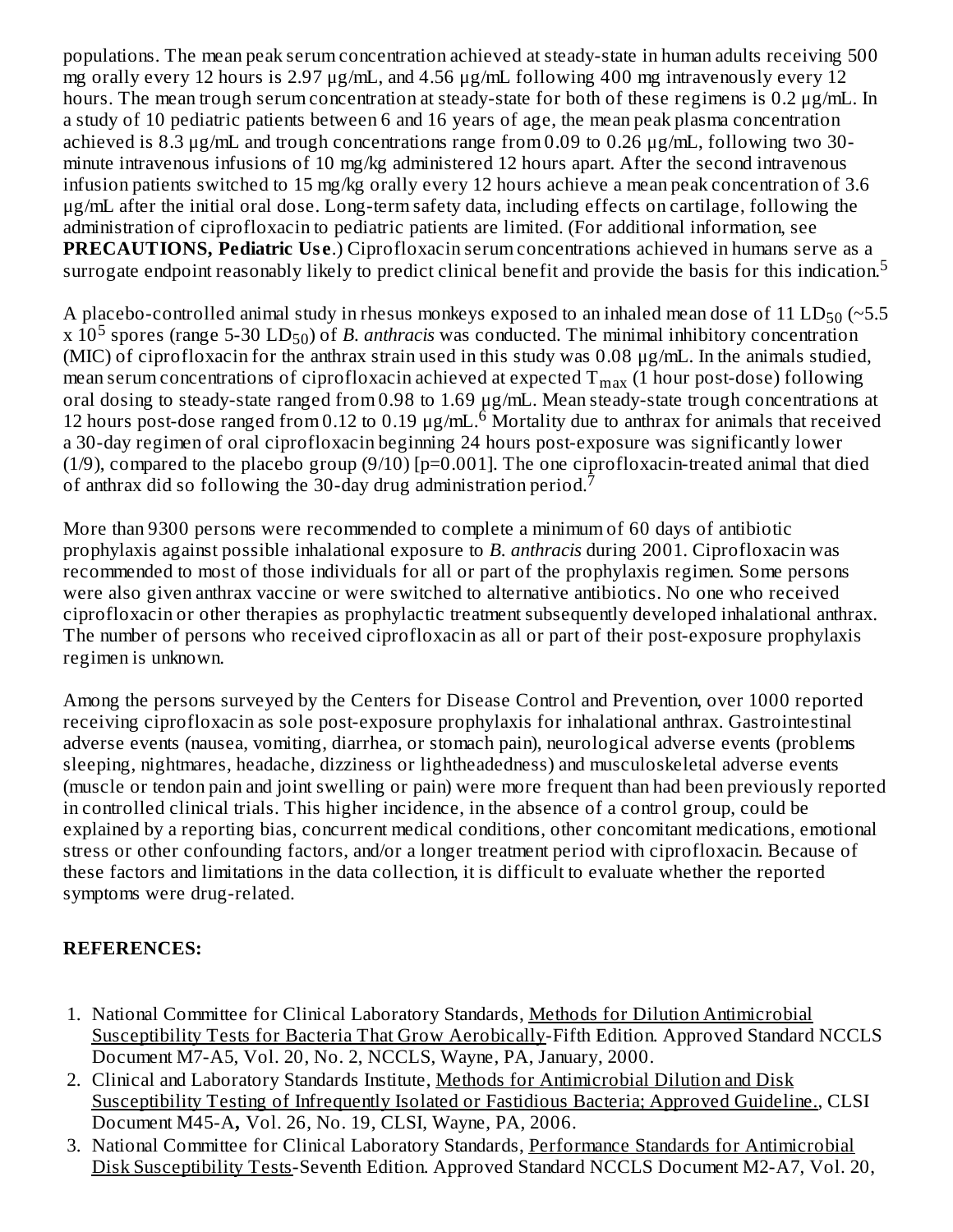No. 1, NCCLS, Wayne, PA, January, 2000.

- 4. Report presented at the FDA's Anti-Infective Drug and Dermatological Drug Product's Advisory Committee meeting, March 31, 1993, Silver Spring, MD. Report available from FDA, CDER, Advisors and Consultants Staff, HFD-21, 1901 Chapman Avenue, Room 200, Rockville, MD 20852, USA.
- 5. 21 CFR 314.510 (Subpart H Accelerated Approval of New Drugs for Life-Threatening Illnesses).
- 6. Kelly DJ, et al. Serum concentrations of penicillin, doxycycline, and ciprofloxacin during prolonged therapy in rhesus monkeys. J Infect Dis 1992; 166:1184-7.
- 7. Friedlander AM, et al. Postexposure prophylaxis against experimental inhalational anthrax. J Infect Dis 1993; 167:1239-42.
- 8. Friedman J, Polifka J. Teratogenic effects of drugs: a resource for clinicians (TERIS). Baltimore, Maryland: Johns Hopkins University Press, 2000:149-195.
- 9. Loebstein R, Addis A, Ho E, et al. Pregnancy outcome following gestational exposure to fluoroquinolones: a multicenter prospective controlled study. Antimicrob Agents Chemother. 1998;42(6):1336-1339.
- 10. Schaefer C, Amoura-Elefant E, Vial T, et al. Pregnancy outcome after prenatal quinolone exposure. Evaluation of a case registry of the European network of teratology information services (ENTIS). Eur J Obstet Gynecol Reprod Biol. 1996;69:83-89.

# **Ciprofloxacin Tablets USP, 250 mg, 500 mg and 750 mg**

Read the Medication Guide that comes with Ciprofloxacin Tablets USP before you start taking it and each time you get a refill. There may be new information. This Medication Guide does not take the place of talking to your healthcare provider about your medical condition or your treatment.

## **What is the most important information I should know about Ciprofloxacin Tablets USP ?**

Ciprofloxacin Tablets USP belongs to a class of antibiotics called fluoroquinolones. Ciprofloxacin Tablets USP can cause side effects that may be serious or even cause death. If you get any of the following serious side effects, get medical help right away. Talk with your healthcare provider about whether you should continue to take Ciprofloxacin Tablets USP.

## **Tendon rupture or swelling of the tendon (tendinitis)**

- Tendons are tough cords of tissue that connect muscles to bones.
- Pain, swelling, tears and inflammation of tendons including the back of the ankle (Achilles), shoulder, hand, or other tendon sites can happen in people of all ages who take fluoroquinolone antibiotics, including Ciprofloxacin Tablets USP. The risk of getting tendon problems is higher if you:
	- are over 60 years of age
	- are taking steroids (corticosteroids)
	- have had a kidney, heart or lung transplant
- Swelling of the tendon (tendinitis) and tendon rupture (breakage) have also happened in patients who take fluoroquinolones who do not have the above risk factors.
- Other reasons for tendon ruptures can include:
	- physical activity or exercise
	- $\bullet$  kidney failure
	- $\bullet$  tendon problems in the past, such as in people with rheumatoid arthritis (RA)
- Call your healthcare provider right away at the first sign of tendon pain, swelling or inflammation. Stop taking Ciprofloxacin Tablets USP until tendinitis or tendon rupture has been ruled out by your healthcare provider. Avoid exercise and using the affected area. The most common area of pain and swelling is the Achilles tendon at the back of your ankle. This can also happen with other tendons. Talk to your healthcare provider about the risk of tendon rupture with continued use of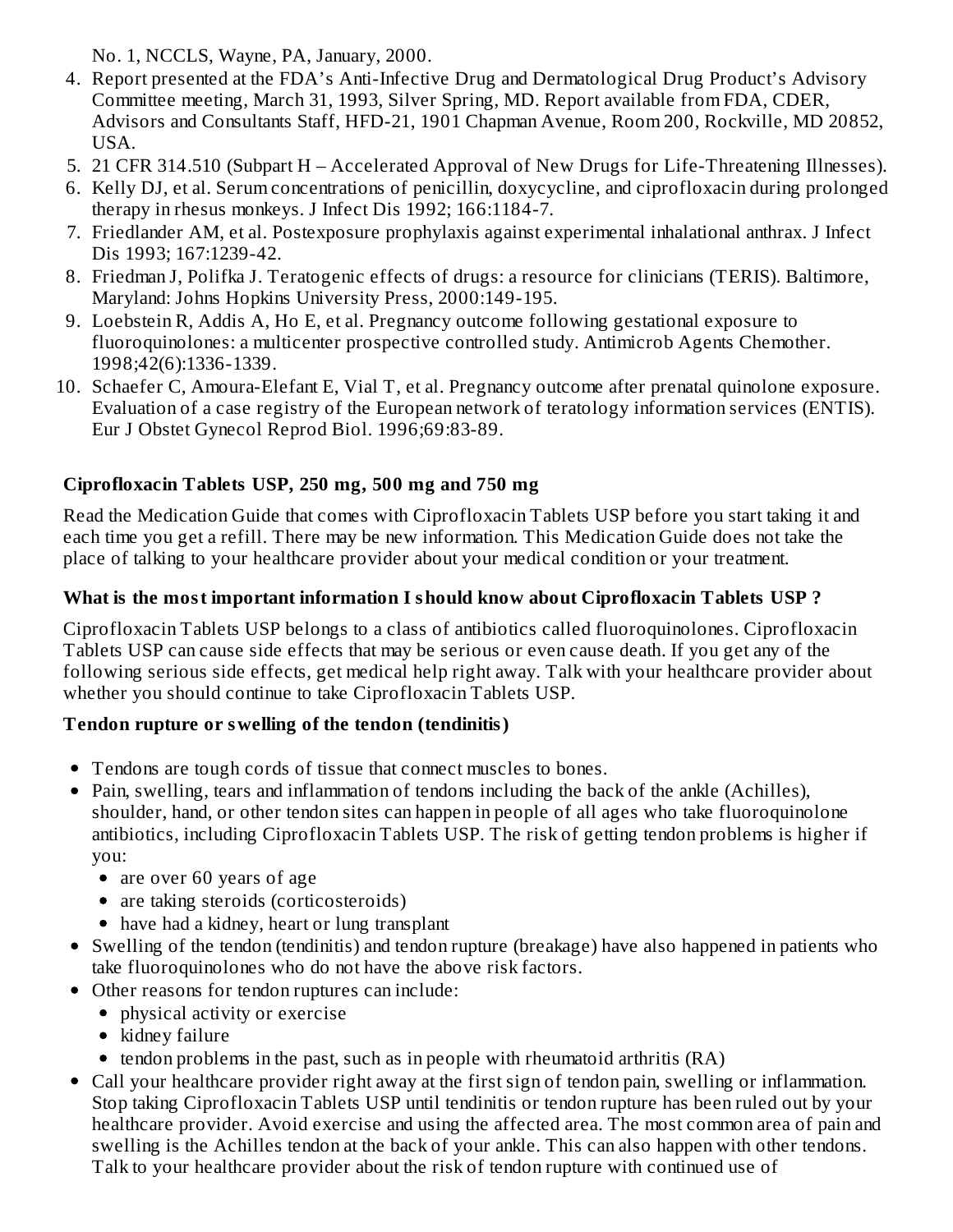Ciprofloxacin Tablets USP. You may need a different antibiotic that is not a fluoroquinolone to treat your infection.

- Tendon rupture can happen while you are taking or after you have finished taking Ciprofloxacin Tablets USP. Tendon ruptures have happened up to several months after patients have finished taking their fluoroquinolone.
- Get medical help right away if you get any of the following signs or symptoms of a tendon rupture:
	- hear or feel a snap or pop in a tendon area
	- bruising right after an injury in a tendon area
	- unable to move the affected area or bear weight
- See the section **"What are the possible side effects of Ciprofloxacin Tablets USP?"** for more information about side effects.

## **What is Ciprofloxacin Tablets USP?**

Ciprofloxacin Tablets USP is a fluoroquinolone antibiotic medicine used to treat certain infections caused by certain germs called bacteria.

Children less than 18 years of age have a higher chance of getting bone, joint, or tendon (musculoskeletal) problems such as pain or swelling while taking Ciprofloxacin Tablets USP. Ciprofloxacin Tablets USP should not be used as the first choice of antibiotic medicine in children under 18 years of age.

Ciprofloxacin Tablets USP should not be used in children under 18 years old, except to treat specific serious infections, such as complicated urinary tract infections and to prevent anthrax disease after breathing the anthrax bacteria germ (inhalational exposure). It is not known if Ciprofloxacin Extended Release Tablets are safe and work in children under 18 years of age.

Sometimes infections are caused by viruses rather than by bacteria. Examples include viral infections in the sinuses and lungs, such as the common cold or flu. Antibiotics, including Ciprofloxacin Tablets USP, do not kill viruses.

Call your healthcare provider if you think your condition is not getting better while you are taking Ciprofloxacin Tablets USP.

## **Who should not take Ciprofloxacin Tablets USP?**

Do not take Ciprofloxacin Tablets USP if you:

- have ever had a severe allergic reaction to an antibiotic known as a fluoroquinolone, or are allergic to any of the ingredients in Ciprofloxacin Tablets USP. Ask your healthcare provider if you are not sure. See the list of ingredients in Ciprofloxacin Tablets USP at the end of this Medication Guide.
- also take a medicine called tizanidine (Zanaflex®). Serious side effects from tizanidine are likely to happen.

## **What should I tell my healthcare provider before taking Ciprofloxacin Tablets USP?**

## See **"What is the most important information I should know about Ciprofloxacin Tablets USP?"**

## **Tell your healthcare provider about all your medical conditions, including if you:**

- have tendon problems
- have central nervous system problems (such as epilepsy)
- have nerve problems
- have or anyone in your family has an irregular heartbeat, especially a condition called "QT prolongation"
- have a history of seizures
- have kidney problems. You may need a lower dose of Ciprofloxacin Tablets USP if your kidneys do not work well.
- have rheumatoid arthritis (RA) or other history of joint problems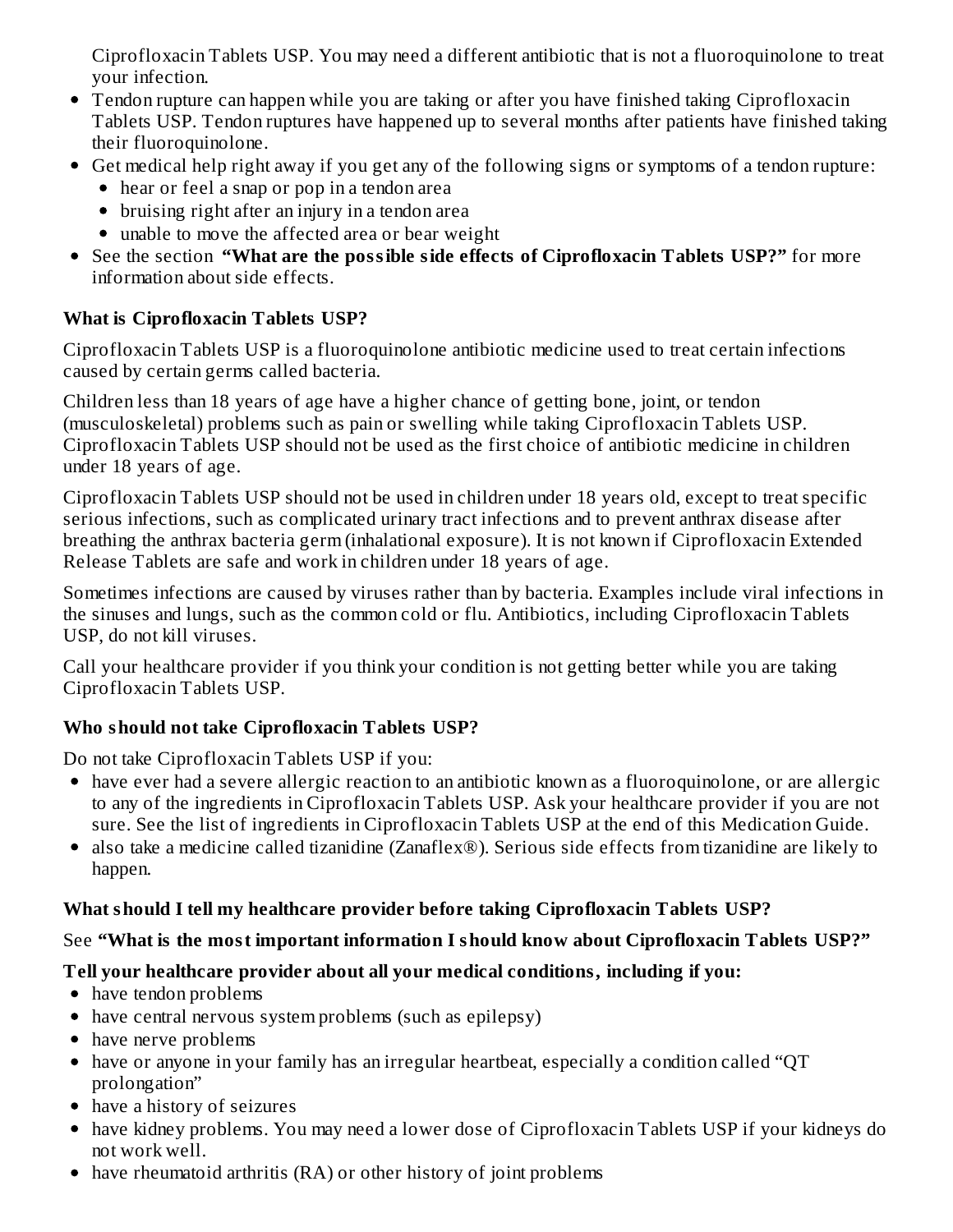- have trouble swallowing pills
- are pregnant or planning to become pregnant. It is not known if Ciprofloxacin Tablets USP will harm your unborn child.
- are breast-feeding or planning to breast-feed. Ciprofloxacin Tablets USP passes into breast milk. You and your healthcare provider should decide whether you will take Ciprofloxacin Tablets USP or breast-feed.

**Tell your healthcare provider about all the medicines you take**, including prescription and nonprescription medicines, vitamins and herbal and dietary supplements. Ciprofloxacin Tablets USP and other medicines can affect each other causing side effects. Especially tell your healthcare provider if you take:

- an NSAID (Non-Steroidal Anti-Inflammatory Drug). Many common medicines for pain relief are NSAIDs. Taking an NSAID while you take Ciprofloxacin Tablets USP or other fluoroquinolones may increase your risk of central nervous system effects and seizures. See **"What are the possible side effects of Ciprofloxacin Tablets USP?"**
- a blood thinner (warfarin, Coumadin®, Jantoven®)
- tizanidine (Zanaflex®). You should not take Ciprofloxacin Tablets USP if you are already taking tizanidine. See **"Who should not take Ciprofloxacin Tablets USP?"**
- theophylline (Theo-24®, Elixophyllin®, Theochron®, Uniphyl®, Theolair®)
- glyburide (Micronase®, Glynase®, Diabeta®, Glucovance®). See **"What are the possible side effects of Ciprofloxacin Tablets USP?"**
- phenytoin (Fosphenytoin Sodium®, Cerebyx®, Dilantin-125®, Dilantin®, Extended Phenytoin Sodium®, Prompt Penytoin Sodium®, Phenytek®)
- products that contain caffeine
- a medicine to control your heart rate or rhythm (antiarrhythmics) See **"What are the possible side effects of Ciprofloxacin Tablets USP?"**
- an anti-psychotic medicine
- a tricyclic antidepressant
- a water pill (diuretic)
- a steroid medicine. Corticosteroids taken by mouth or by injection may increase the chance of tendon injury. See **"What is the most important information I should know about Ciprofloxacin Tablets USP?"**
- methotrexate (Trexall®)
- Probenecid (Probalan®, Col-probenecid®)
- Metoclopromide (Reglan®, Reglan ODT®)
- Certain medicines may keep Ciprofloxacin Tablets USP from working correctly. Take Ciprofloxacin Tablets USP either 2 hours before or 6 hours after taking these products:
	- an antacid, multivitamin, or other product that has magnesium, calcium, aluminum, iron, or zinc
	- sucralfate (Carafate®)
	- didanosine (Videx®, Videx EC®)

Ask your healthcare provider if you are not sure if any of your medicines are listed above.

Know the medicines you take. Keep a list of your medicines and show it to your healthcare provider and pharmacist when you get a new medicine.

# **How should I take Ciprofloxacin Tablets USP?**

- Take Ciprofloxacin Tablets USP exactly as prescribed by your healthcare provider.
- Take Ciprofloxacin Tablets USP in the morning and evening at about the same time each day. Swallow the tablet whole. Do not split, crush or chew the tablet. Tell your healthcare provider if you can not swallow the tablet whole.
- Ciprofloxacin Tablets USP can be taken with or without food.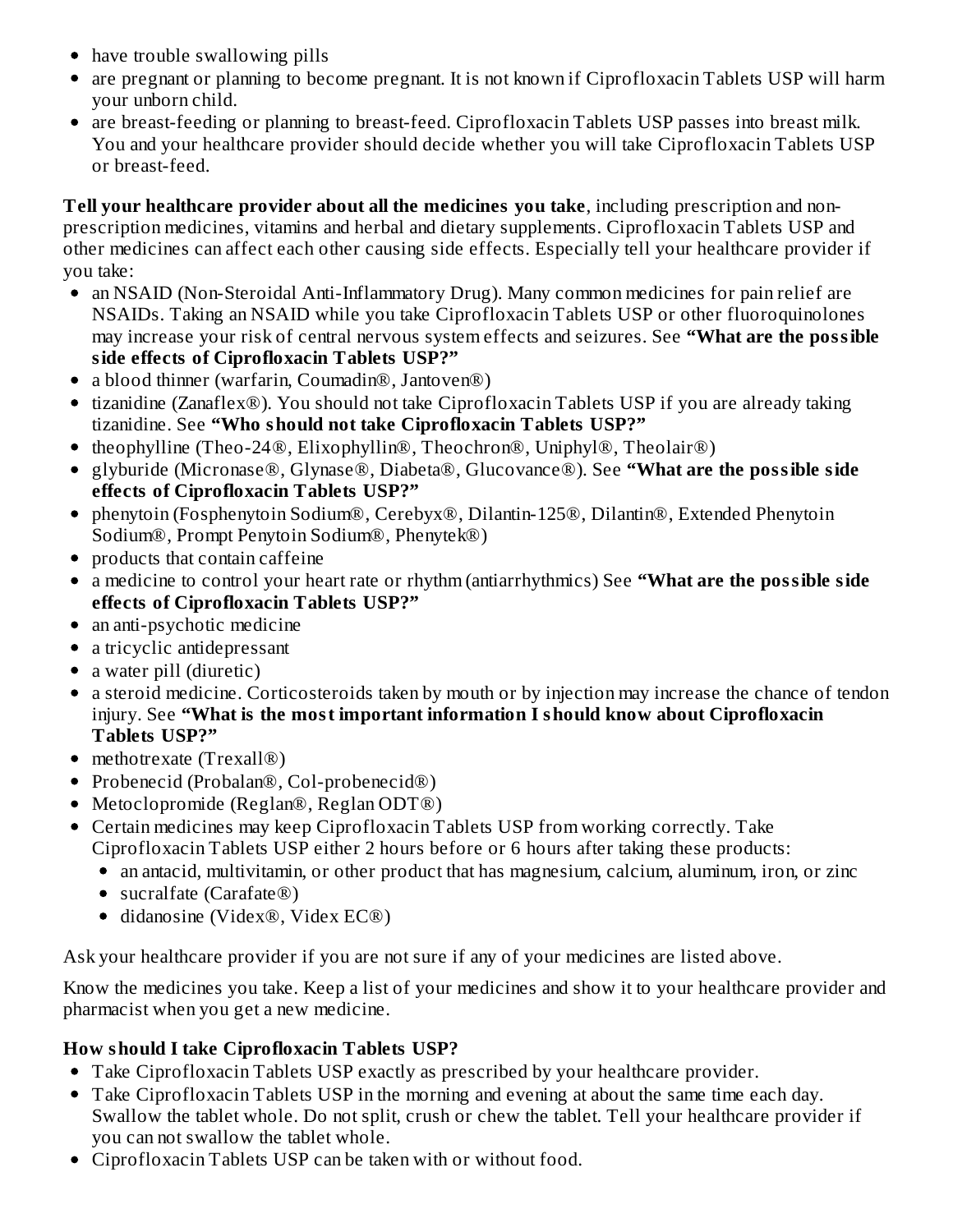- Ciprofloxacin Tablets USP should not be taken with dairy products (like milk or yogurt) or calciumfortified juices alone, but may be taken with a meal that contains these products.
- Drink plenty of fluids while taking Ciprofloxacin Tablets USP.
- Do not skip any doses, or stop taking Ciprofloxacin Tablets USP even if you begin to feel better, until you finish your prescribed treatment, unless:
	- you have tendon effects (see **"What is the most important information I should know about Ciprofloxacin Tablets USP?"**),
	- you have a serious allergic reaction (see **"What are the possible side effects of Ciprofloxacin Tablets USP?"**), or
	- your healthcare provider tells you to stop.
- This will help make sure that all of the bacteria are killed and lower the chance that the bacteria will become resistant to Ciprofloxacin Tablets USP. If this happens, Ciprofloxacin Tablets USP and other antibiotic medicines may not work in the future.
- If you miss a dose of Ciprofloxacin Tablets USP, take it as soon as you remember. Do not take two doses at the same time, and do not take more than two doses in one day.
- If you take too much, call your healthcare provider or get medical help immediately.

# **If you have been pres cribed Ciprofloxacin Tablets USP after being expos ed to anthrax:**

- Ciprofloxacin Tablets USP has been approved to lessen the chance of getting anthrax disease or worsening of the disease after you are exposed to the anthrax bacteria germ.
- Take Ciprofloxacin Tablets USP exactly as prescribed by your healthcare provider. Do not stop taking Ciprofloxacin Tablets USP without talking with your healthcare provider. If you stop taking Ciprofloxacin Tablets USP too soon, it may not keep you from getting the anthrax disease.
- Side effects may happen while you are taking Ciprofloxacin Tablets USP. When taking your Ciprofloxacin Tablets USP to prevent anthrax infection, you and your healthcare provider should talk about whether the risks of stopping Ciprofloxacin Tablets USP too soon are more important than the risks of side effects with Ciprofloxacin Tablets USP.
- If you are pregnant, or plan to become pregnant while taking Ciprofloxacin Tablets USP, you and your healthcare provider should decide whether the benefits of taking Ciprofloxacin Tablets USP for anthrax are more important than the risks.

# **What should I avoid while taking Ciprofloxacin Tablets USP?**

- Ciprofloxacin Tablets USP can make you feel dizzy and lightheaded. Do not drive, operate machinery, or do other activities that require mental alertness or coordination until you know how Ciprofloxacin Tablets USP affects you.
- Avoid sunlamps, tanning beds, and try to limit your time in the sun. Ciprofloxacin Tablets USP can make your skin sensitive to the sun (photosensitivity) and the light from sunlamps and tanning beds. You could get severe sunburn, blisters or swelling of your skin. If you get any of these symptoms while taking Ciprofloxacin Tablets USP, call your healthcare provider right away. You should use a sunscreen and wear a hat and clothes that cover your skin if you have to be in sunlight.

# **What are the possible side effects of Ciprofloxacin Tablets USP?**

Ciprofloxacin Tablets USP can cause side effects that may be serious or even cause death. See **"What is the most important information I should know about Ciprofloxacin Tablets USP?"**

Other serious side effects of Ciprofloxacin Tablets USP include:

**Central Nervous System effects:** Seizures have been reported in people who take fluoroquinolone antibiotics including Ciprofloxacin Tablets USP. Tell your healthcare provider if you have a history of seizures. Ask your healthcare provider whether taking Ciprofloxacin Tablets USP will change your risk of having a seizure.

Central Nervous System (CNS) side effects may happen as soon as after taking the first dose of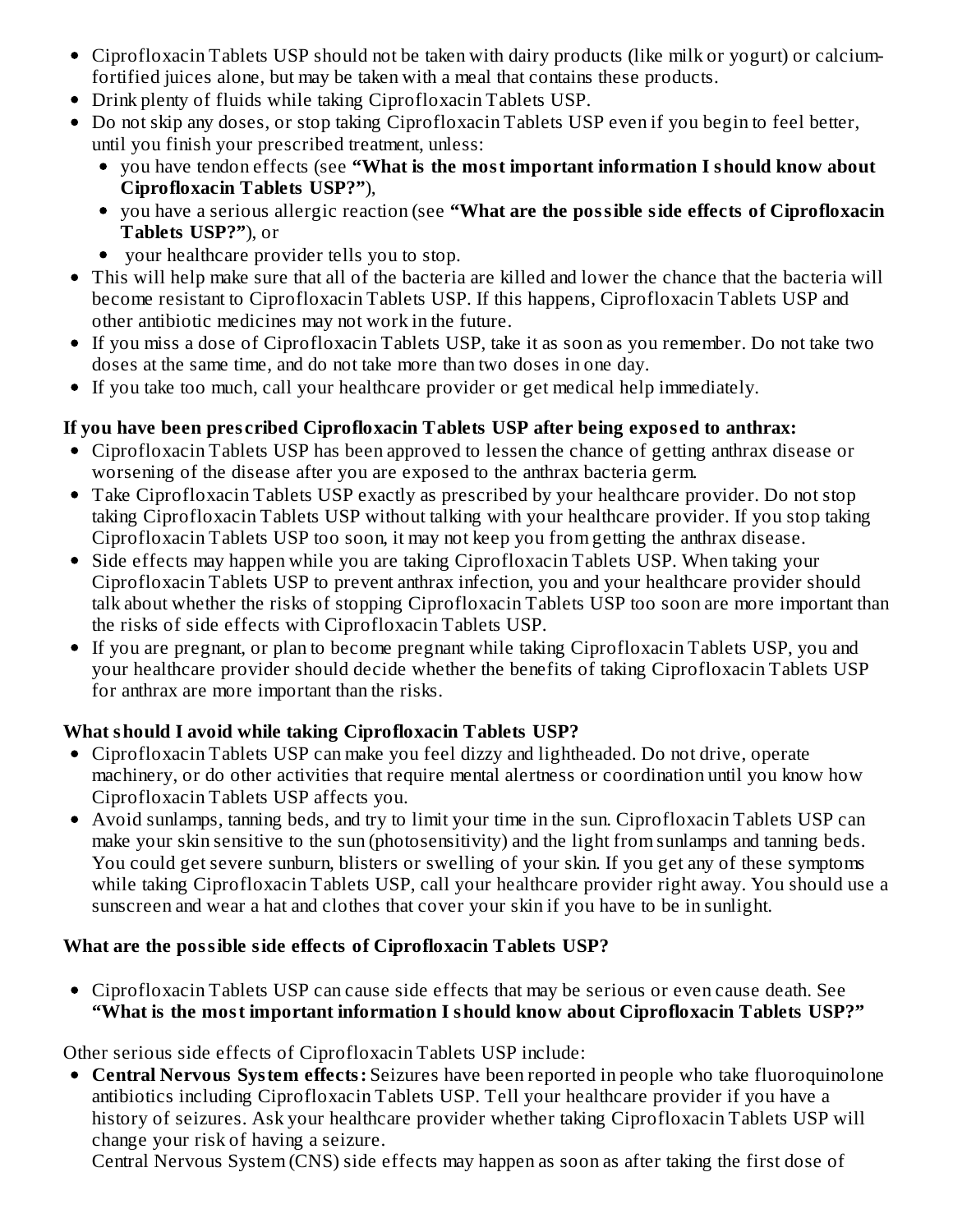Ciprofloxacin Tablets USP. Talk to your healthcare provider right away if you get any of these side effects, or other changes in mood or behavior:

- feel dizzy
- seizures
- hear voices, see things, or sense things that are not there (hallucinations)
- feel restless
- tremors
- feel anxious or nervous
- confusion
- depression
- trouble sleeping
- nightmares
- feel more suspicious (paranoia)
- suicidal thoughts or acts
- **Serious allergic reactions:** Allergic reactions can happen in people taking fluoroquinolones, including Ciprofloxacin Tablets USP, even after only one dose. Stop taking Ciprofloxacin Tablets USP and get emergency medical help right away if you get any of the following symptoms of a severe allergic reaction:
	- hives
	- trouble breathing or swallowing
	- swelling of the lips, tongue, face
	- throat tightness, hoarseness
	- rapid heartbeat
	- $\bullet$  faint
	- yellowing of the skin or eyes. Stop taking Ciprofloxacin Tablets USP and tell your healthcare provider right away if you get yellowing of your skin or white part of your eyes, or if you have dark urine. These can be signs of a serious reaction to Ciprofloxacin Tablets USP (a liver problem).
- **Skin rash**

Skin rash may happen in people taking Ciprofloxacin Tablets USP even after only one dose. Stop taking Ciprofloxacin Tablets USP at the first sign of a skin rash and call your healthcare provider. Skin rash may be a sign of a more serious reaction to Ciprofloxacin Tablets USP.

**Serious heart rhythm changes** (QT prolongation and torsade de pointes)

Tell your healthcare provider right away if you have a change in your heart beat (a fast or irregular heartbeat), or if you faint. Ciprofloxacin Tablets USP may cause a rare heart problem known as prolongation of the QT interval. This condition can cause an abnormal heartbeat and can be very dangerous. The chances of this event are higher in people:

- who are elderly
- with a family history of prolonged QT interval
- with low blood potassium (hypokalemia)
- who take certain medicines to control heart rhythm (antiarrhythmics)
- **Intestine infection** (Pseudomembranous colitis) Pseudomembranous colitis can happen with most antibiotics, including Ciprofloxacin Tablets USP. Call your healthcare provider right away if you get watery diarrhea, diarrhea that does not go away, or bloody stools. You may have stomach cramps and a fever. Pseudomembranous colitis can happen 2 or more months after you have finished your antibiotic.
- **Changes in s ensation and possible nerve damage** (Peripheral Neuropathy) Damage to the nerves in arms, hands, legs, or feet can happen in people who take fluoroquinolones, including Ciprofloxacin Tablets USP. Talk with your healthcare provider right away if you get any of the following symptoms of peripheral neuropathy in your arms, hands, legs, or feet: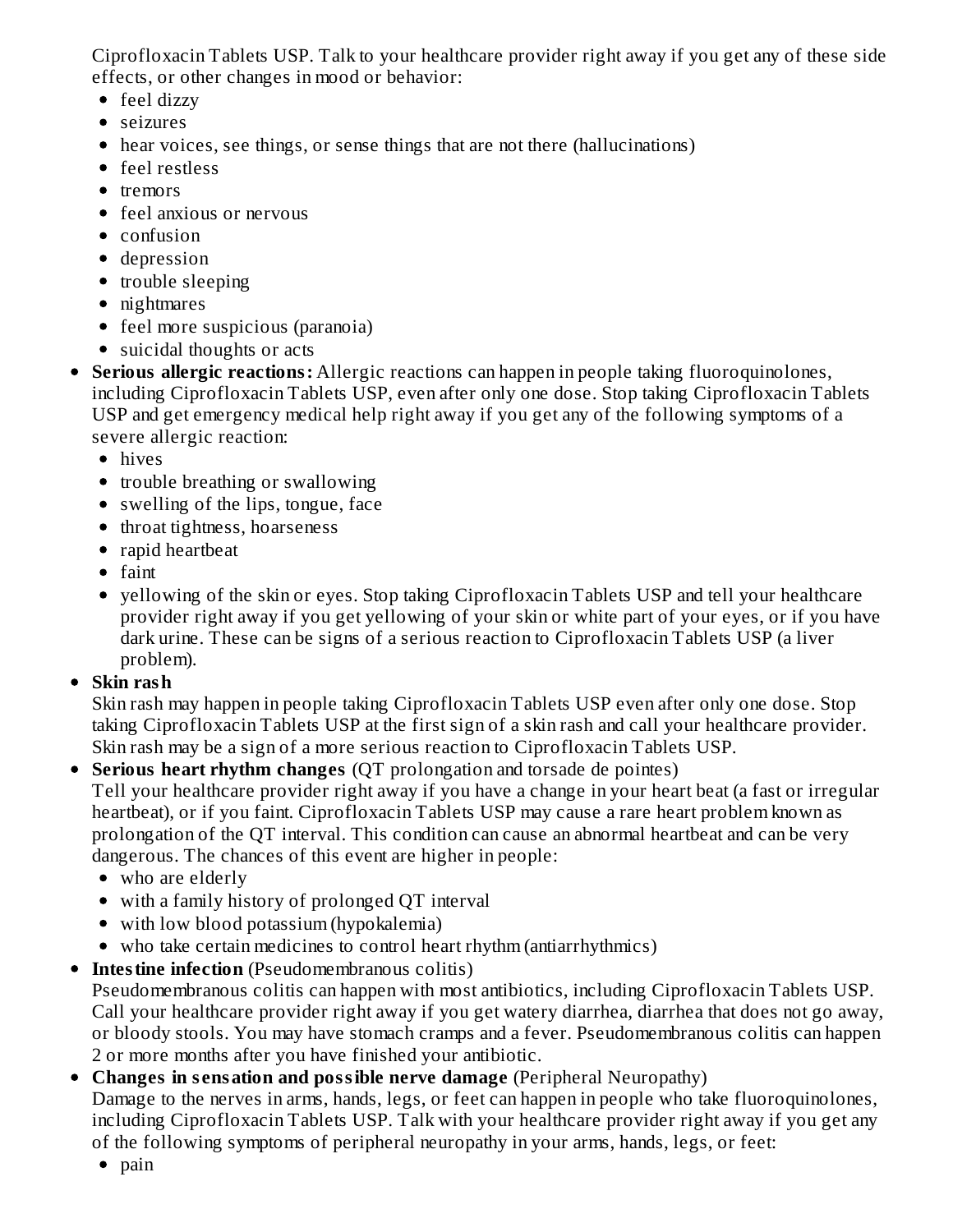- burning
- $\bullet$  tingling
- numbness
- weakness

Ciprofloxacin tablets may need to be stopped to prevent permanent nerve damage.

**Low blood sugar** (hypoglycemia)

People who take Ciprofloxacin Tablets USP and other fluoroquinolone medicines with the oral antidiabetes medicine glyburide (Micronase, Glynase, Diabeta, Glucovance) can get low blood sugar (hypoglycemia) which can sometimes be severe. Tell your healthcare provider if you get low blood sugar with CIPRO. Your antibiotic medicine may need to be changed.

## **Sensitivity to sunlight** (photosensitivity) See **"What should I avoid while taking Ciprofloxacin Tablets USP?"**

# **Joint Problems**

Increased chance of problems with joints and tissues around joints in children under 18 years old. Tell your child's healthcare provider if your child has any joint problems during or after treatment with Ciprofloxacin Tablets USP.

The most common side effects of Ciprofloxacin Tablets USP include:

- nausea
- headache
- diarrhea
- vomiting
- vaginal yeast infection
- changes in liver function tests
- pain or discomfort in the abdomen

These are not all the possible side effects of Ciprofloxacin Tablets USP. Tell your healthcare provider about any side effect that bothers you, or that does not go away.

Call your doctor for medical advice about side effects. You may report side effects to FDA at 1-800- FDA-1088.

# **How should I store Ciprofloxacin Tablets USP?**

• Store Ciprofloxacin Tablets USP below 86°F (30°C)

# **Keep Ciprofloxacin Tablets USP and all medicines out of the reach of children.**

# **General Information about Ciprofloxacin Tablets USP**

Medicines are sometimes prescribed for purposes other than those listed in a Medication Guide. Do not use Ciprofloxacin Tablets USP for a condition for which it is not prescribed. Do not give Ciprofloxacin Tablets USP to other people, even if they have the same symptoms that you have. It may harm them.

This Medication Guide summarizes the most important information about Ciprofloxacin Tablets USP. If you would like more information about CIPRO, talk with your healthcare provider. You can ask your healthcare provider or pharmacist for information about Ciprofloxacin Tablets USP that is written for healthcare professionals.

For more information 1-(866)-562-4597

# **What are the ingredients in Ciprofloxacin Tablets USP?**

- Active ingredient: ciprofloxacin
- Inactive ingredients: pregelatinized starch, microcrystalline cellulose, colloidal silicon dioxide,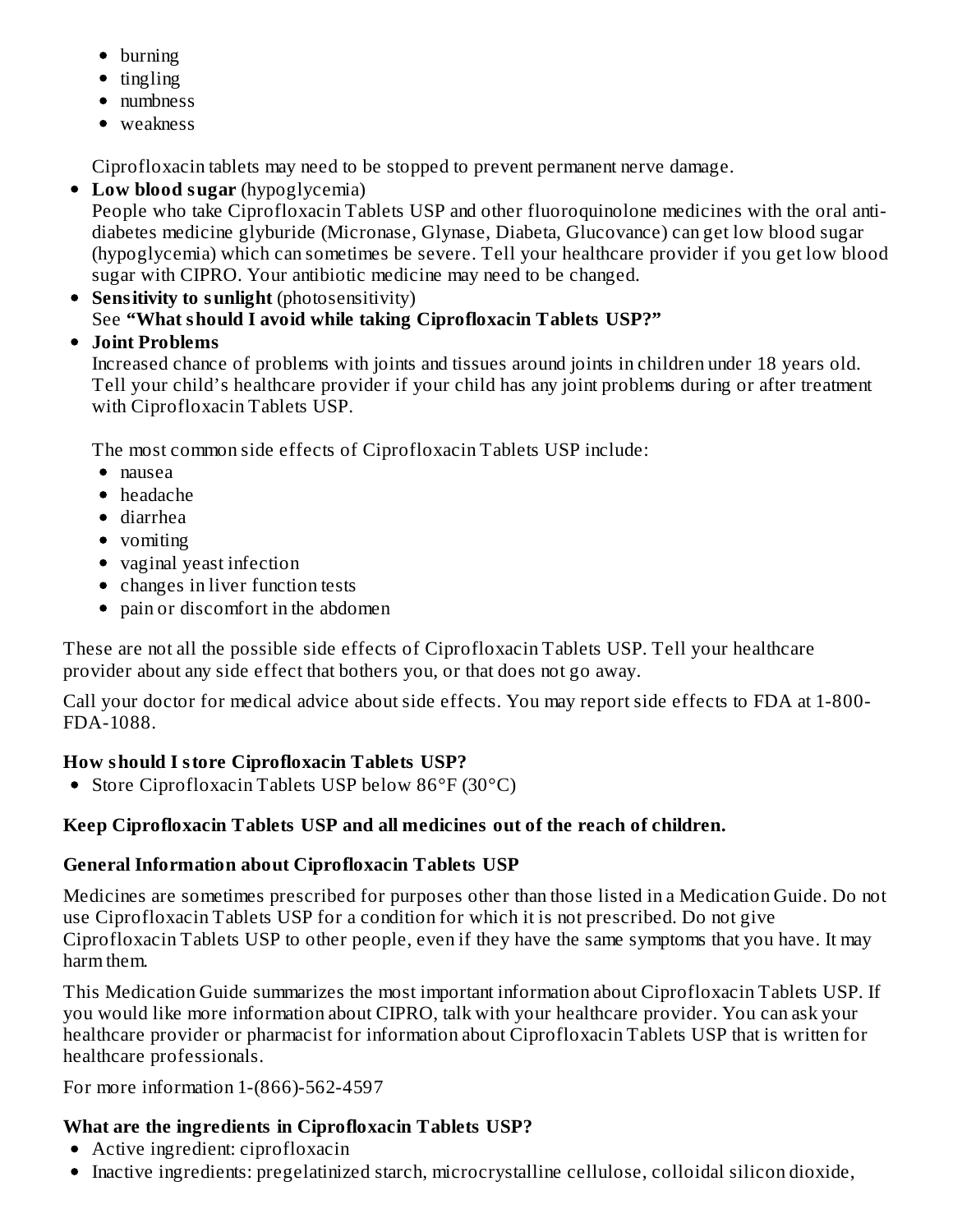crospovidone, magnesium stearate, hypromellose, titanium dioxide, polyethylene glycol and purified water

*This Medication Guide has been approved by the U.S. Food and Drug Administration.*

Manufactured by: **Unique Pharmaceutical Laboratories** (A Div. of J. B. Chemicals & Pharmaceuticals Ltd) Mumbai 400 030, India

Distributed by: **PACK Pharmaceuticals, LLC,** Buffalo Grove, IL 60089 USA

#### **PACKAGE LABEL-PRINCIPAL DISPLAY PANEL**



| <b>CIPROFLOXACIN</b>                               |                                                                                                   |                    |                              |  |                 |
|----------------------------------------------------|---------------------------------------------------------------------------------------------------|--------------------|------------------------------|--|-----------------|
| ciprofloxacin tablet                               |                                                                                                   |                    |                              |  |                 |
|                                                    |                                                                                                   |                    |                              |  |                 |
| <b>Product Information</b>                         |                                                                                                   |                    |                              |  |                 |
| <b>Product Type</b>                                | <b>HUMAN PRESCRIPTION DRUG</b>                                                                    | Item Code (Source) | NDC:10544-079(NDC:16571-412) |  |                 |
| <b>Route of Administration</b>                     | ORAL                                                                                              |                    |                              |  |                 |
|                                                    |                                                                                                   |                    |                              |  |                 |
|                                                    |                                                                                                   |                    |                              |  |                 |
| <b>Active Ingredient/Active Moiety</b>             |                                                                                                   |                    |                              |  |                 |
| <b>Ingredient Name</b><br><b>Basis of Strength</b> |                                                                                                   |                    |                              |  | <b>Strength</b> |
|                                                    | ciprofloxacin hydrochloride (UNII: 4BA73M5E37) (ciprofloxacin - UNII:5E8K9I0O4U)<br>ciprofloxacin |                    |                              |  | 500 mg          |
|                                                    |                                                                                                   |                    |                              |  |                 |
| <b>Inactive Ingredients</b>                        |                                                                                                   |                    |                              |  |                 |
|                                                    |                                                                                                   |                    |                              |  |                 |
|                                                    | <b>Ingredient Name</b>                                                                            |                    |                              |  | Strength        |
| STARCH, CORN (UNII: O8232NY3SJ)                    |                                                                                                   |                    |                              |  |                 |
| CELLULOSE, MICRO CRYSTALLINE (UNII: OP1R32D61U)    |                                                                                                   |                    |                              |  |                 |
| <b>SILICON DIO XIDE (UNII: ETJ7Z6 XBU4)</b>        |                                                                                                   |                    |                              |  |                 |
| CROSPOVIDONE (UNII: 68401960MK)                    |                                                                                                   |                    |                              |  |                 |
| MAGNESIUM STEARATE (UNII: 70097M6I30)              |                                                                                                   |                    |                              |  |                 |
| HYPROMELLOSES (UNII: 3NXW29V3WO)                   |                                                                                                   |                    |                              |  |                 |
|                                                    |                                                                                                   |                    |                              |  |                 |